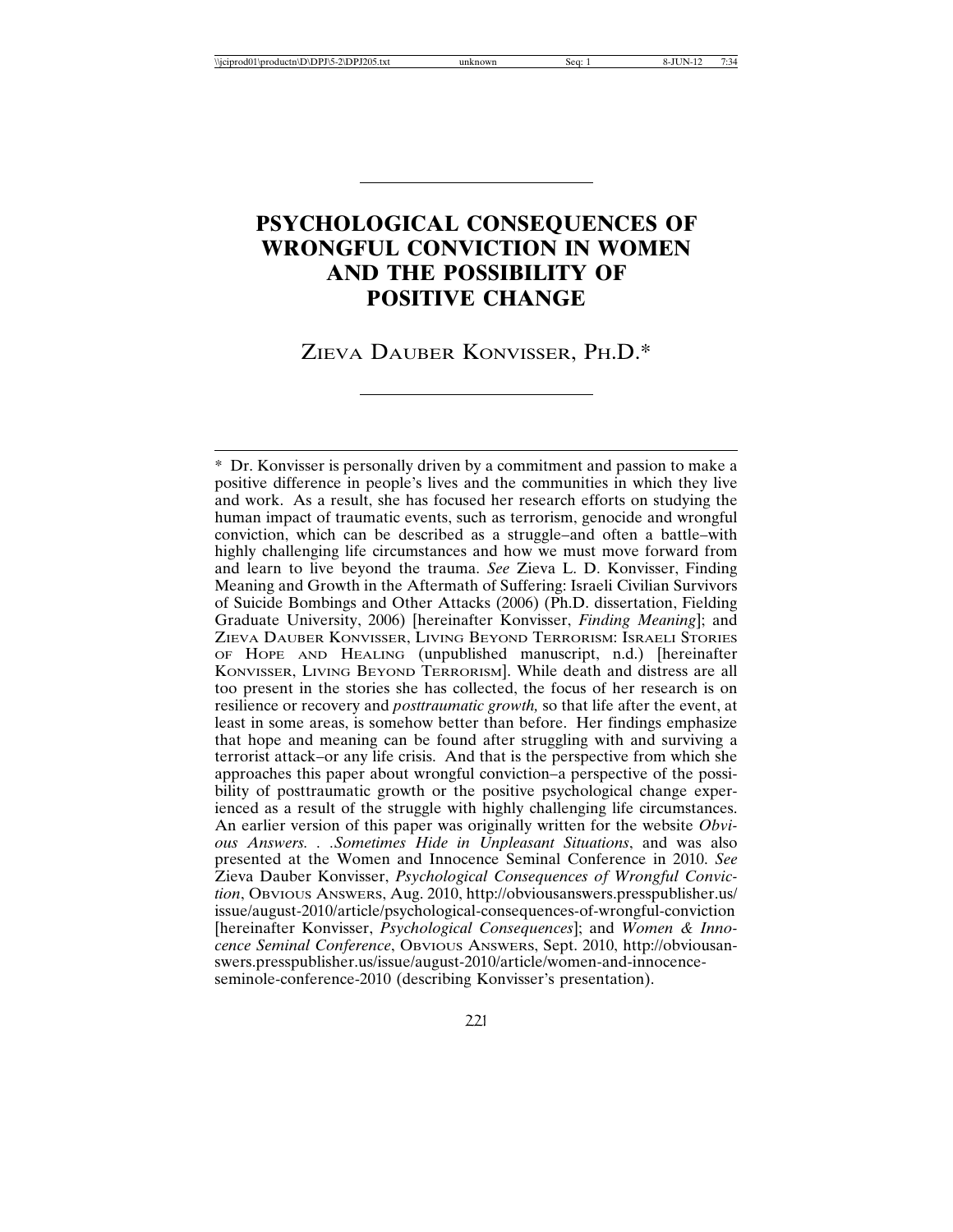#### **ABSTRACT**

Only a few studies have investigated the psychological consequences of wrongful conviction; several others have examined the psychological consequences of incarceration and its impact on reentry and reintegration, primarily for men. For women who have been wrongfully convicted and subsequently released from prison into the free world, there are further indignities and unique issues: having to deal with the deep personal loss of loved ones along with criminal charges; the absence of DNA evidence, making convictions harder to fight; stigmatization by prosecutors and the media; and unique emotional and medical needs.

This paper presents: (1) an analysis of female wrongful convictions; (2) an overview of the existing literature on the psychological consequences of wrongful conviction and the unique qualities and needs faced by women; (3) evidence from research and real life experiences about potential responses to trauma, ranging from posttraumatic stress to resilience and posttraumatic growth, how these may coexist and how growth may be enabled; (4) meaningful strategies proposed in the literature and creative and resourceful strategies that have helped other survivors cope with–and even grow from–an untenable reality; and (5) the need for compassionate and holistic support to the exonerated.

Valuable insights and empirical evidence are provided for the innocent women themselves; for clinicians, counselors, families, friends, employers and communities working to help innocent women during their arrest, trial, conviction, imprisonment, release and post-release; and for lawyers, policy-makers and advocates working to promote social justice and criminal justice reform.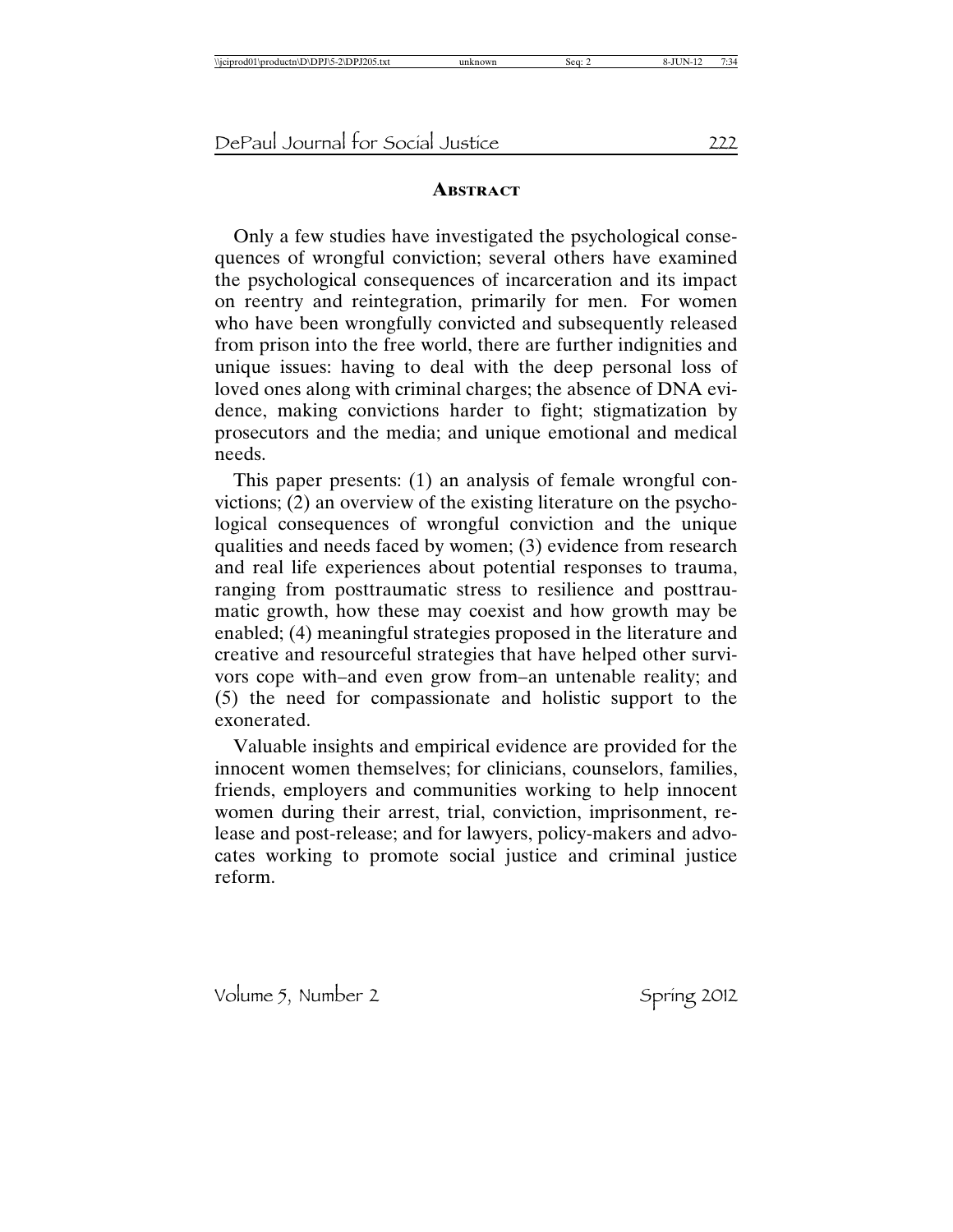#### **I. INTRODUCTION**

Richard Leo analyzed the field of wrongful conviction schol $arship<sub>1</sub>$  beginning with the founding research of Edwin Borchard in  $1932.2$  He describes three distinct genres: (1) the big-picture studies–detailed descriptions of different collections of cases written primarily by journalists, lawyers and activists;3 (2) the more specialized academic and scientific literature on the various causes of wrongful conviction undertaken primarily by cognitive and social psychologists, including studies of eyewitness misidentification, child suggestibility and false confessions;4 and (3) the true-crime genre typically written by journalists, sometimes by lawyers, less frequently by the wrongfully convicted themselves or their relatives and only very rarely by professors.5 While "[t]he study of wrongful conviction in America was first undertaken by lawyers and has been largely carried forward by journalists and others outside of academia,"6 Leo suggests that it is now time for social scientists and criminologists "to develop the study of miscarriages, which touches on the most fundamental aspects of criminology and criminal justice policy, into a thriving field of its own."7

Until now, the issues surrounding wrongful conviction and their implications for society have been examined and discussed in numerous articles and in several comprehensive volumes.<sup>8</sup>

3 Leo, *supra* note 1, at 203–08.

- 5 *Id.* at 211–12.
- 6 *Id.* at 218.
- 7 *Id.*

<sup>1</sup> Richard A. Leo, *Rethinking the Study of Miscarriages of Justice: Developing a Criminology of Wrongful Conviction*, 21 J. CONTEMP. CRIM. JUST. 201, 201, 204 (2005).

<sup>2</sup> EDWIN M. BORCHARD, CONVICTING THE INNOCENT: ERRORS OF CRIMI-NAL JUSTICE (1932).

<sup>4</sup> *Id.* at 208–11.

<sup>8</sup> *See, e.g.*, WRONGLY CONVICTED: PERSPECTIVES ON FAILED JUSTICE (Saundra D. Westervelt & John A. Humphrey eds., 2001); WRONGFUL CONVIC-TION: INTERNATIONAL PERSPECTIVES ON MISCARRIAGES OF JUSTICE (C.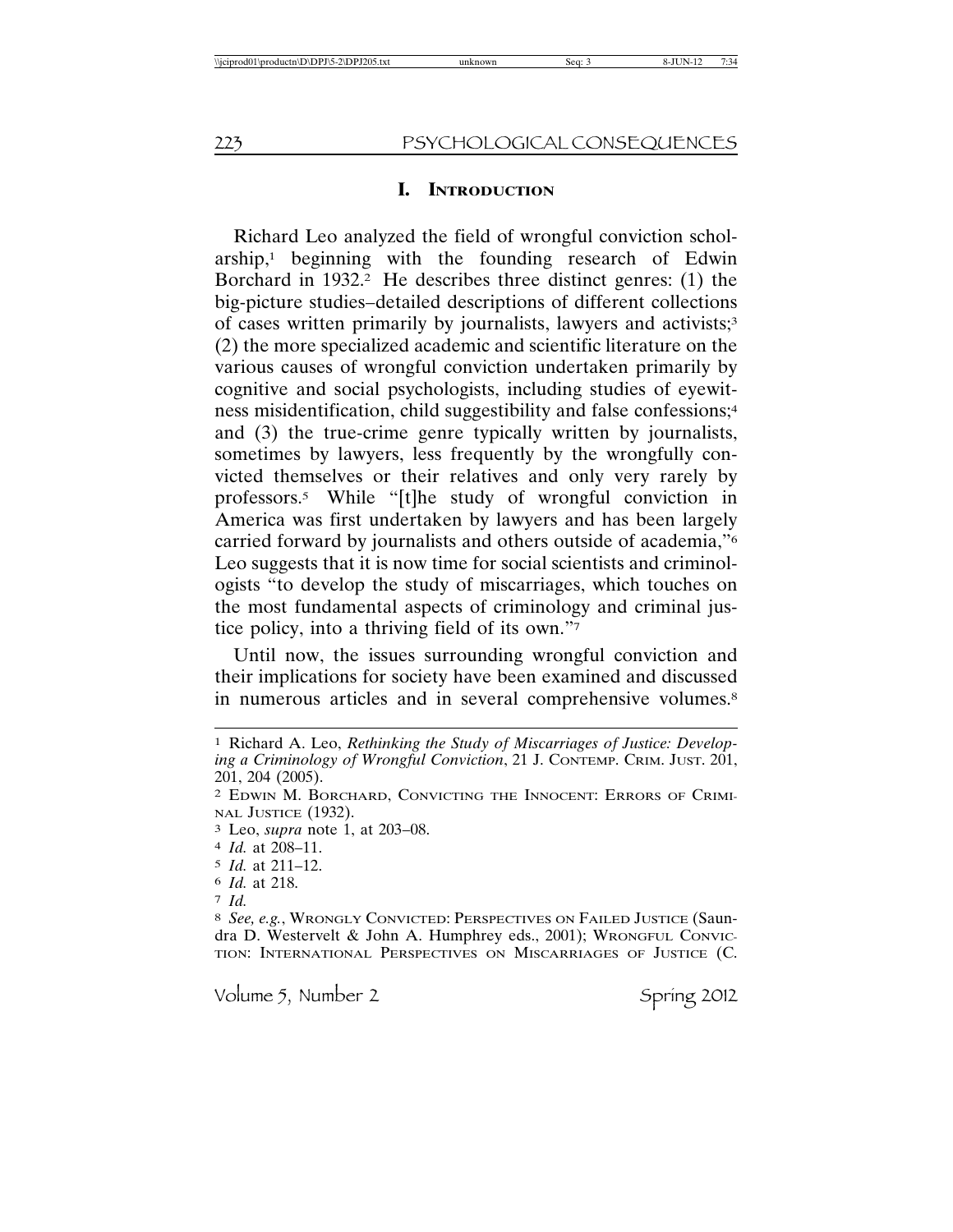However, most wrongful conviction studies focus on the causes of miscarriages of justice;9 those that address psychological issues focus on the psychology behind these causes<sup>10</sup> and the attitudes that other people hold about wrongful conviction and individuals who have been wrongfully convicted.11 There is a dearth of knowledge on the life-long implications, psychological impact and consequences of wrongful conviction on the innocent individuals themselves.12

Anecdotal data can be found in case studies of wrongful conviction that have been published individually13 or as collections

10 *See* Leslie Scott, *"It Never, Ever Ends": The Psychological Impact of Wrongful Conviction*, 5 AM. U. WASH. C. L. CRIM. L. BRIEF 10 (2010).

11 Kimberly A. Clow, Amy-May Leach, and Rosemary Ricciardelli, *Life After Wrongful Conviction*, in CONVICTION OF THE INNOCENT: LESSONS FROM PSYCHOLOGICAL RESEARCH (Brian Cutler ed., 2012). *See also* Marvin Zalman, Matthew J. Larson, and Brad Smith, *Citizens' Attitudes Toward Wrongful Convictions*, 37 CRIM. JUST. R. 51 (2012) (surveying Michigan residents to explore public attitudes toward wrongful conviction).

12 CUTLER, *supra* note 11, at 9; Clow et al, *supra* note 11, at 338.

13 *See, e.g.,* TIM JUNKIN, BLOODSWORTH (2004); *see also* JENNIFER THOMP-SON-CANNINO ET AL., PICKING COTTON (2009). For lists of other oral histories, see *Wrongly Convicted Bibliography Index*, JUSTICE DENIED, http://

Ronald Huff & Martin Killias eds., 2008); and BRANDON L. GARRETT, CON-VICTING THE INNOCENT: WHERE CRIMINAL PROSECUTIONS GO WRONG (2011).

<sup>9</sup> *Understand the Causes,* THE INNOCENCE PROJECT, http://www.innocence project.org/understand/ (last visited March 6, 2012) (highlighting the "most common causes of wrongful convictions: eyewitness misidentification; unvalidated or improper forensic science; false confessions/admissions; government misconduct; informants or snitches; and bad lawyering."); Mitch Ruesink & Marvin D. Free, Jr., *Wrongful Convictions Among Women: An Exploratory Study of a Neglected Topic,* 16 WOMEN & CRIM. J. 1, 8 (2005) (further classifying the reasons for wrongful conviction into ten categories, based on variables suggested by other research and informed by their wrongful conviction in women data: "(1) false eyewitness testimony, (2) prosecutorial misconduct, (3) police misconduct, (4) false confession, (5) jailhouse snitch, (6) forensic errors, (7) coerced confession, (8) perjury by criminal justice officials . . . (9) insufficient evidence to support a conviction" and (10) "improperly suggestive interviewing techniques of children."); *see also* SURVIVING JUSTICE: AMERICAN'S WRONGFULLY CONVICTED AND EXONERATED 401–18 (Lola Vollen & Dave Eggers eds., 2005).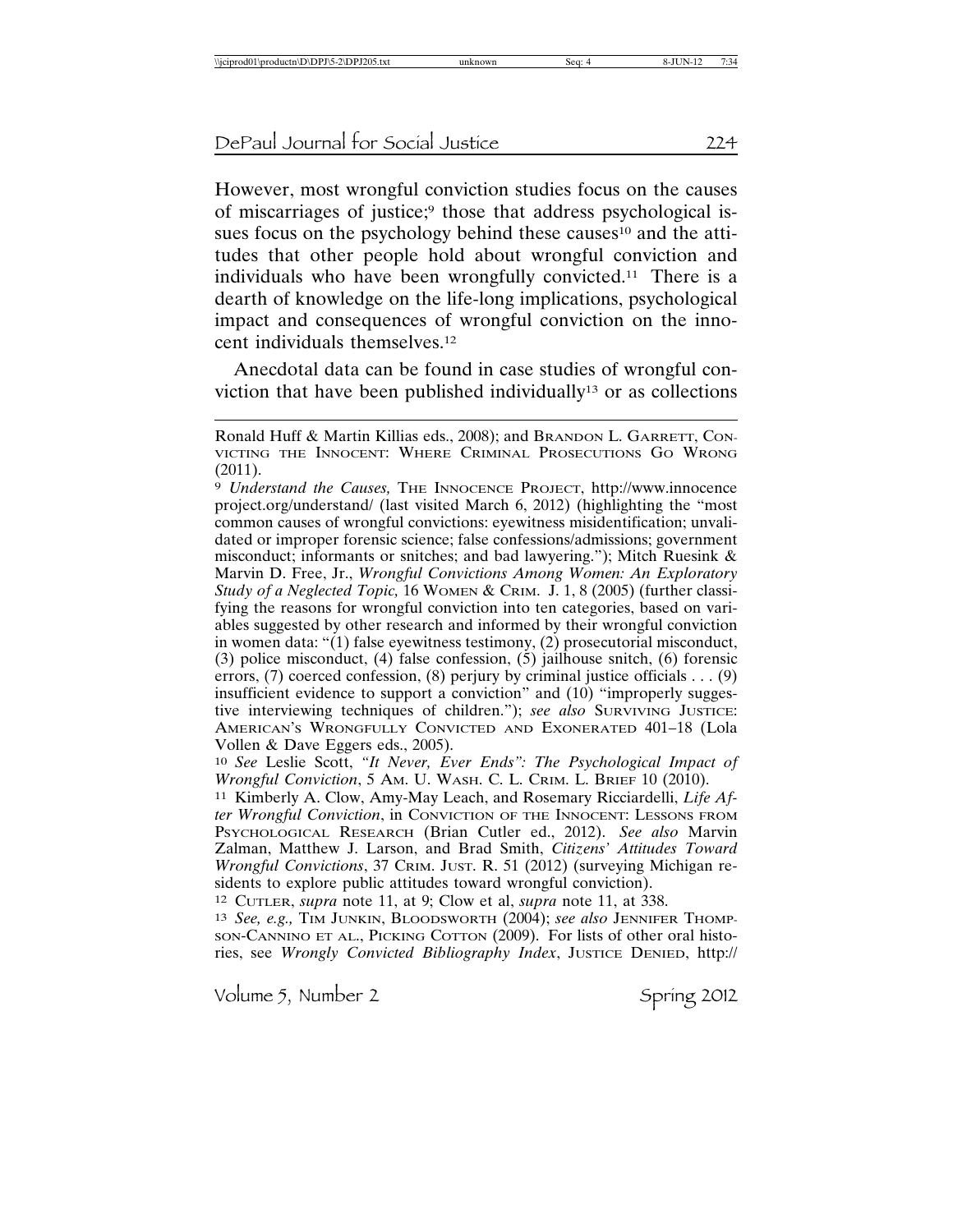in books;14 and, increasingly, in the number of stories that have appeared in the realm of popular culture as newspaper and magazine articles, novels,<sup>15</sup> plays<sup>16</sup> and documentary films.<sup>17</sup> While these compelling stories about suffering, endurance and injustice are important for building public awareness, they also provide a rich resource for social scientists and criminologists to analyze cases for common themes, including (1) the causative factors leading to miscarriages of justice; (2) the personal characteristics, social milieu or statuses that lead to wrongful convictions; (3) the experiences of the wrongfully convicted from arrest, trial and conviction through imprisonment and post-release; (4) the consequences of miscarriages of justice, in particular, the psychological, material and cultural<sup>18</sup> impacts on the

18 *See* Simon A. Cole, *Cultural Consequences of Miscarriages of Justice*, 27 BEHAV. SCI. & L. 431 (2009) for a discussion of the "*social harms,"* i.e. "the

forejustice.org/biblio/bibliography.htm (last visited Feb. 21, 2012); *Bookshop*, JUSTICE DENIED, http://justicedenied.org/books/wc/innocentbooks.htm (last visited Feb. 23, 2012); *Reading List: Books on the Subject of Wrongful Conviction*, INNOCENCE PROJECT, *http://www.innocenceproject.org/Content/Reading\_List\_Books\_on\_the\_Subject\_of\_Wrongful\_Conviction.php* (last visited Feb. 21, 2012); Innocence Project, *Ten Great Books of the Decade*, INNO-CENCE BLOG (Dec. 31, 2009, 12:26 PM), http://www.innocenceproject.org/ Content/Ten\_Great\_Books\_of\_the\_Decade.php.

<sup>14</sup> *See, e.g.,* BORCHARD, *supra* note 2; MARTIN YANT, PRESUMED GUILTY: WHEN INNOCENT PEOPLE ARE WRONGLY CONVICTED (1991); MICHAEL L. RADELET ET AL., IN SPITE OF INNOCENCE: ERRONEOUS CONVICTIONS IN CAPITAL CASES (1992); C. RONALD HUFF ET AL., CONVICTED BUT INNO-CENT: WRONGFUL CONVICTION AND PUBLIC POLICY (1996); BARRY SCHECK ET AL., ACTUAL INNOCENCE: WHEN JUSTICE GOES WRONG AND HOW TO MAKE IT RIGHT (2003, New ed.); SCOTT CHRISTIANSON, INNOCENT: INSIDE WRONGFUL CONVICTION CASES 2 (2004); Vollen, *supra* note 9.

<sup>15</sup> *See, e.g.,* JOHN GRISHAM, THE INNOCENT MAN: MURDER AND INJUSTICE IN A SMALL TOWN (2006); *see also* JOHN GRISHAM, THE CONFESSION (2010). 16 *See, e.g.,* JESSICA BLANK & ERIK JENSEN, THE EXONERATED: A PLAY (2003). For more information about the theatrical production of this play, first performed in 2002 at the Los Angeles Actors' Gang Theater, see the site's official web page, THE EXONERATED, http://www.theexonerated.com/ index.htm.

<sup>17</sup> *See, e.g.*, *Frontline: Burden of Innocence* (PBS broadcast May 1, 2003), AFTER INNOCENCE (Showtime Independent Films 2005), and CONVICTION (Fox Searchlight 2010).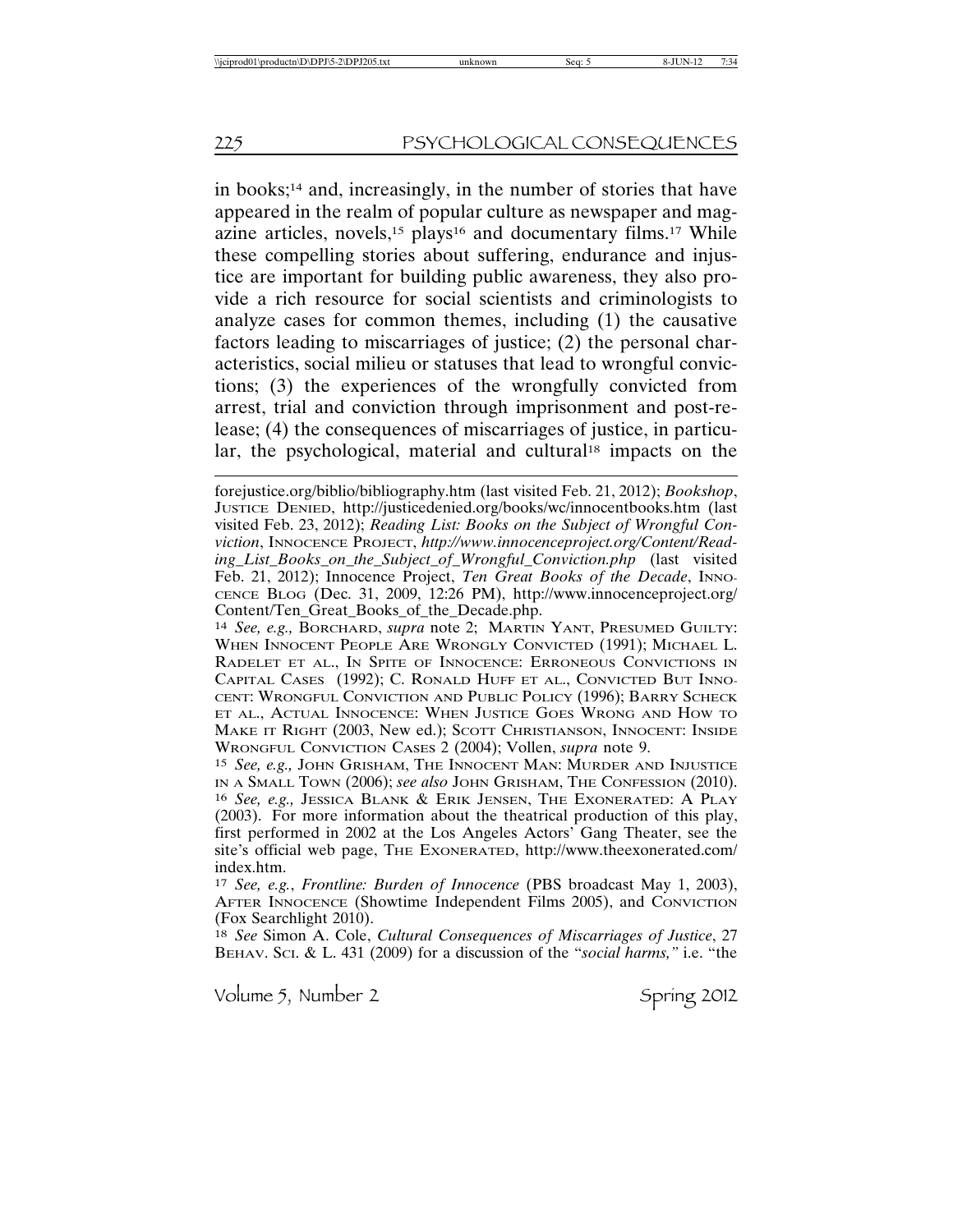wrongfully convicted individual and, in some cases, on other indirectly impacted individuals such as family members of the wrongfully convicted and victims of the perpetrator's future crimes; and (5) the strategies that have helped these individuals cope with their situations.

To address this need for research into the psychological consequences of wrongful conviction on the innocent individuals, this paper presents an overview of the current state of research on this critical, but understudied, subject. The findings from these research studies are further informed by published interviews with psychologists working with the wrongfully convicted, by the broader literature on the psychological consequences of incarceration and its impact on reentry and reintegration and by several sources specifically addressing the needs of the exonerated in rebuilding their lives. In addition, this paper addresses two topics which previously have received little attention–the psychological consequences of wrongful conviction in *innocent women*, in particular those who have been exonerated, and the *possibility of positive change* concurrent with the lasting effects of their traumatization.

For women who have been wrongfully convicted and subsequently released from prison into the free world, there are further indignities and unique issues: having to deal with the deep personal loss following the tragic deaths of loved ones along with criminal charges, the absence of DNA evidence, making convictions harder to fight, stigmatization by prosecutors and the media and unique emotional and medical needs. "Sometimes there was not even a crime at all; for instance, a natural or

impact of miscarriages of justice on the broader society within which they are situated, such as the undermining of the legitimacy of the criminal justice system," and "the *cultural consequences* of miscarriages of justice," i.e. "the way in which some high-profile miscarriages of justice can shape the public's beliefs about some of the most basic 'facts' about crime [based on false premises]."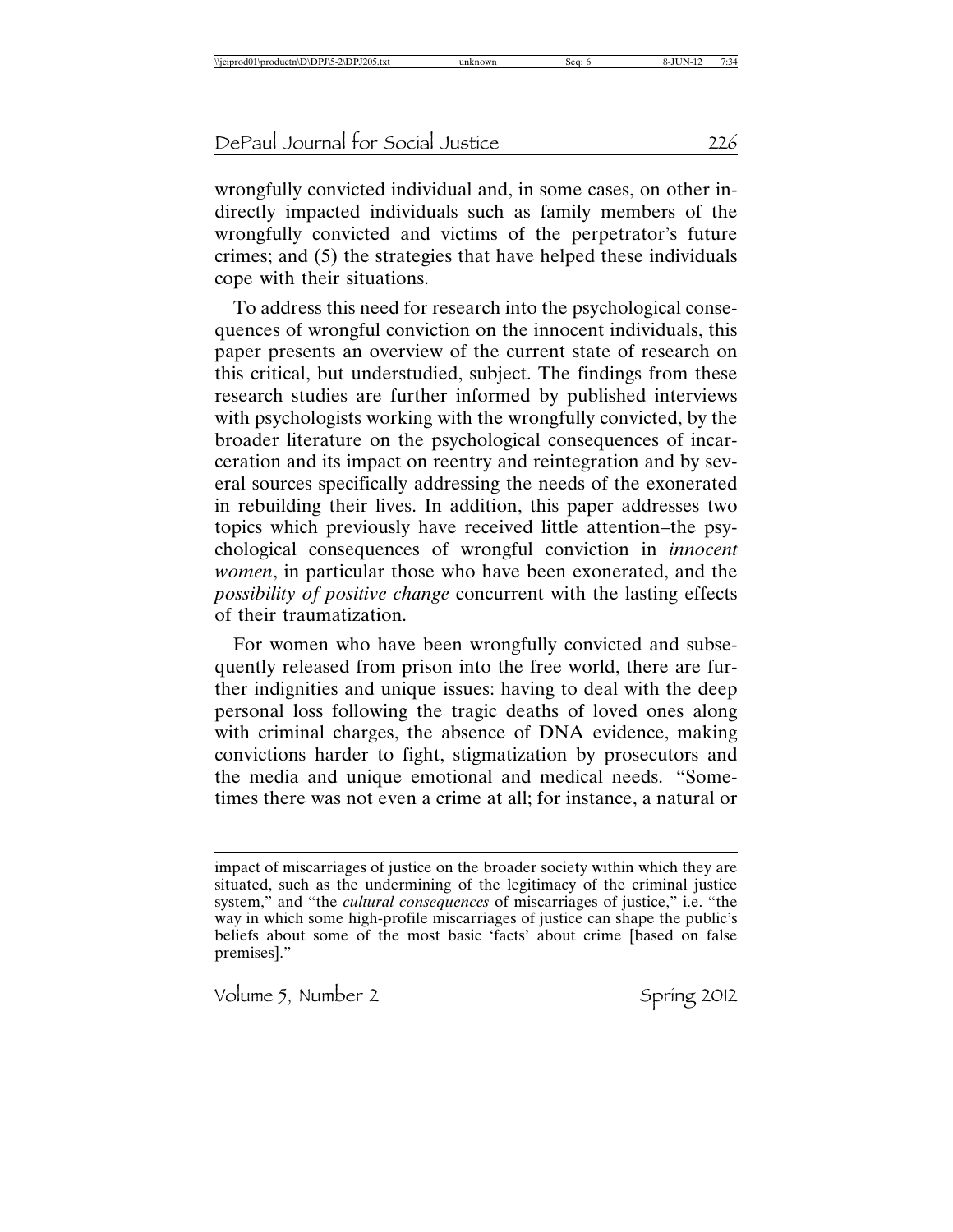accidental death might be mistaken for shaken baby syndrome19 or arson."20

Not in any way to belittle the life-altering and life-long negative psychological impact of wrongful conviction–"the permanent damage to the soul of the person, to their sense of self, to their sense of dignity" as described by psychologist John Wilson–there is also the possibility of *concurrent* positive psychological consequences.<sup>21</sup> As demonstrated by some exonerees, with proper treatment and support, there are "victims of the

every year in this country, hundreds of people are convicted of having shaken a baby, most often to death. In a prosecution paradigm without precedent, expert medical testimony is used to establish that a crime occurred, that the defendant caused the infant's death by shaking, and that the shaking was sufficiently forceful to constitute depraved indifference to human life. . ..Shaken Baby Syndrome (SBS), is, in essence, a medical diagnosis of murder, one based solely on the presence of a diagnostic triad: retinal bleeding, bleeding in the protective layer of the brain and brain swelling. New scientific research has cast doubt on the forensic significance of this triad, thereby undermining the foundations of thousands of SBS convictions.

Of the wrongfully convicted women listed in this paper, Audrey Edmunds, Julie Baumer, and Melonie Ware have been convicted, imprisoned and exonerated for such a non-existent crime–found guilty because they were the last person with the child. *See also* Deborah Tuerkheimer, *Science-Dependent Prosecution and the Problem of Epistemic Contingency: A Study of Shaken Baby Syndrome*, 62 ALA. L. REV. 513, 518, 528–30 (2011); and Heather Kirkwood, *Chapter 3. Shaken Baby Syndrome: Where Are We Now?,* http://mpdtrainer.files.wordpress.com/2011/03/kirkwood-shaken-baby-materials.pdf (last visited April 23, 2012).

20 *See* Karen Daniels, *First Ever Women And Innocence Conference Was Huge Success*, WOMEN AND INNOCENCE, November 19, 2010, http://www. womenandinnocence.com/New\_Custom.html (last visited April 23, 2012).

21 *Interview: John Wilson*, PBS FRONTLINE (May 1, 2003) [hereinafter Wilson, *Interview*], http://www.pbs.org/wgbh/pages/frontline/shows/burden/interviews/wilson.html.

<sup>19</sup> Deborah Tuerkheimer, *The Next Innocence Project: Shaken Baby Syndrome and the Criminal Courts*, 87 WASH. U. L. REV. 1, 1 (2009). As described by Deborah Tuerkheimer,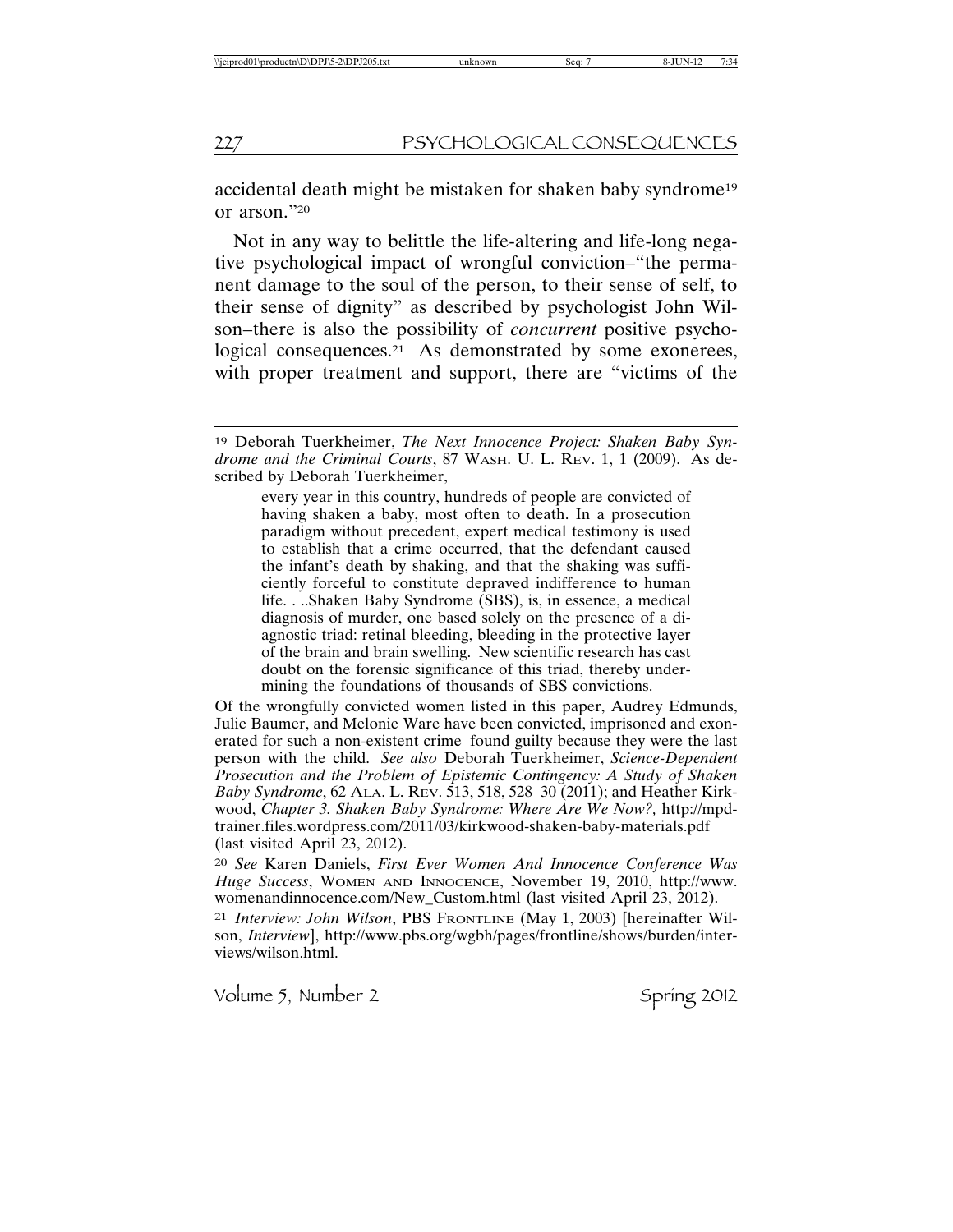criminal justice system [who] grow organically into amazing new leaders and advocates for criminal justice reform."22

The remainder of this paper is divided into five parts. Part II will serve to define wrongful conviction, innocence and exoneration, discuss the prevalence of such miscarriages of justice, and identify and acknowledge the women and the crimes for which they were wrongfully convicted. Part III is an overview of the literature on the psychological consequences of wrongful conviction and the unique qualities and needs faced by women while imprisoned and post-release. Part IV presents evidence from research and other real life experiences about the potential responses to trauma, ranging from posttraumatic stress to resilience and posttraumatic growth–and how these may coexist–as well as how growth may be enabled. Part V returns to wrongful conviction and presents some meaningful strategies proposed in the literature, as well as some creative and resourceful strategies that have helped survivors of wrongful imprisonment and exoneration cope with–and even grow from–an untenable reality. Part VI describes the need for compassionate support and assistance and a more holistic approach to compensation. Women's voices are included as examples to illuminate the facts and vividly portray the feelings, thoughts and actions of the wrongfully convicted–their suffering and losses, and more importantly, their hopes and dreams, and the sources of their strength to survive.

<sup>22</sup> Heather Weigand, *Rebuilding a Life: The Wrongfully Convicted and Exonerated*, 18 B.U. PUB. INT. L.J. 427, 427-428 (2008).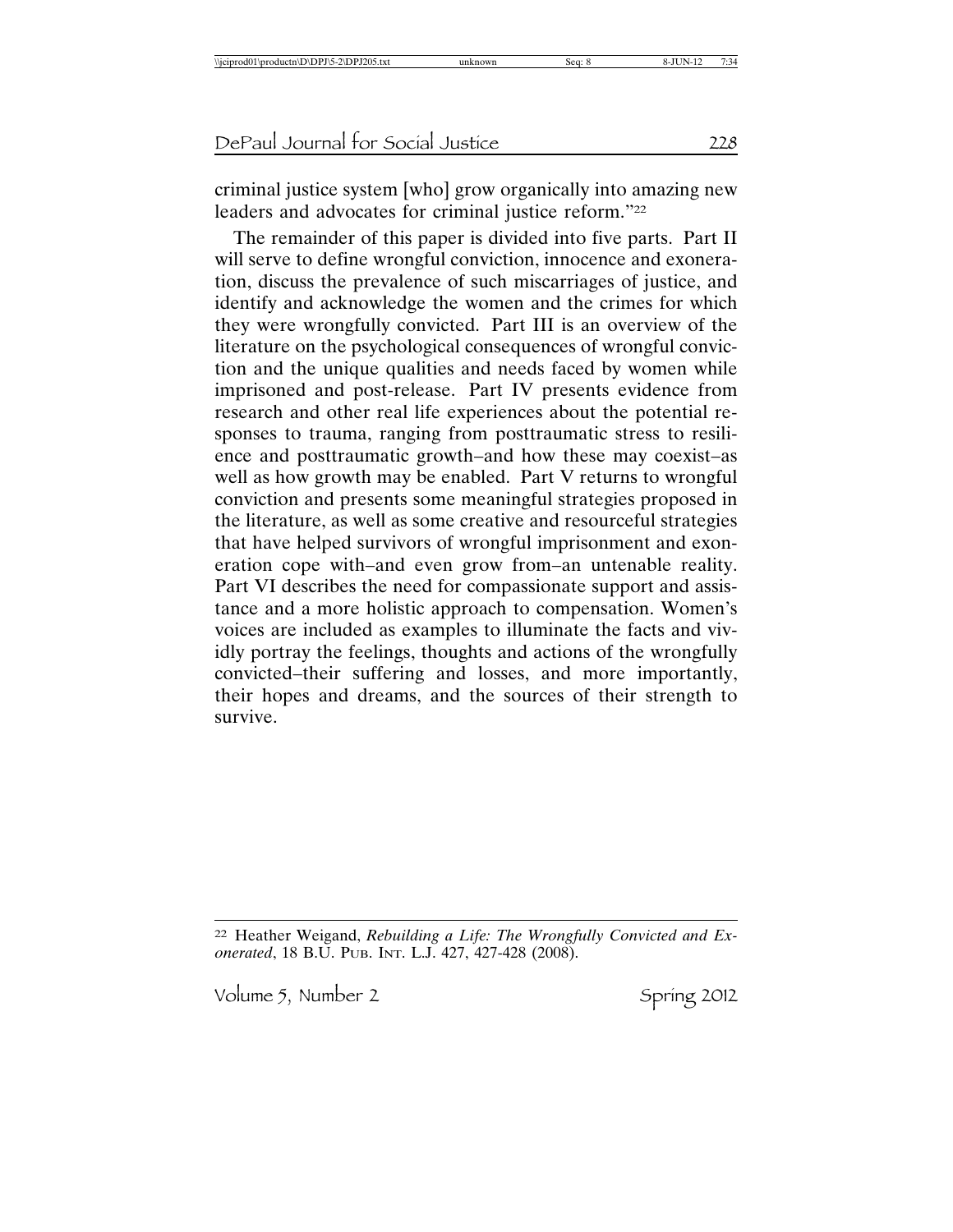### **II. DEFINING WRONGFUL CONVICTION, INNOCENCE AND EXONERATION; ESTIMATING THE SIZE OF THE PROBLEM AND IDENTIFYING INNOCENT WOMEN**

### *A. Historical Perspective*

The first annual issue of the *Albany Law Review's Miscarriages of Justice* included two comprehensive articles addressing the definition of innocence and the history of the Innocence Movement.23 According to Marvin Zalman, "the innocence movement focuses on wrongful convictions in the [actual or] factual sense, where the wrong person is convicted of a crime, or is convicted of a crime that did not occur"; however, in the broadest sense, "[t]he term 'wrongful conviction' also may include convictions marred by serious constitutional or other procedural or due process errors, which are foundations of our civilized legal system and are not 'legal technicalities.'"24

The terms *exoneration* and *innocence* are not always synonymous; nevertheless, Keith Findley uses these terms synonymously because "innocence for most purposes depends on exoneration."25 Exonerations, in the actual sense, according to Samuel Gross et al., may come from one of four sources:

> [P]ardons or similar executive actions that free prisoners based on innocence grounds; dismissals of convictions by courts "after new evidence of innocence emerged;" acquittals in retrials granted by appellate courts "on the basis of evidence that [defendants] had no role in the crimes for which they were originally convicted;" and posthumous

<sup>23</sup> *See* Marvin Zalman, *An Integrated Justice Model of Wrongful Convictions*, 74 ALB. L. REV. 1465, 1470 (2010/2011); *see also* Keith A. Findley, *Defining Innocence*, 74 ALB. L. REV. 1157, 1158 (2010/2011).

<sup>24</sup> Zalman, *supra* note 23, at 1470.

<sup>25</sup> Findley, *supra* note 23, at 1158.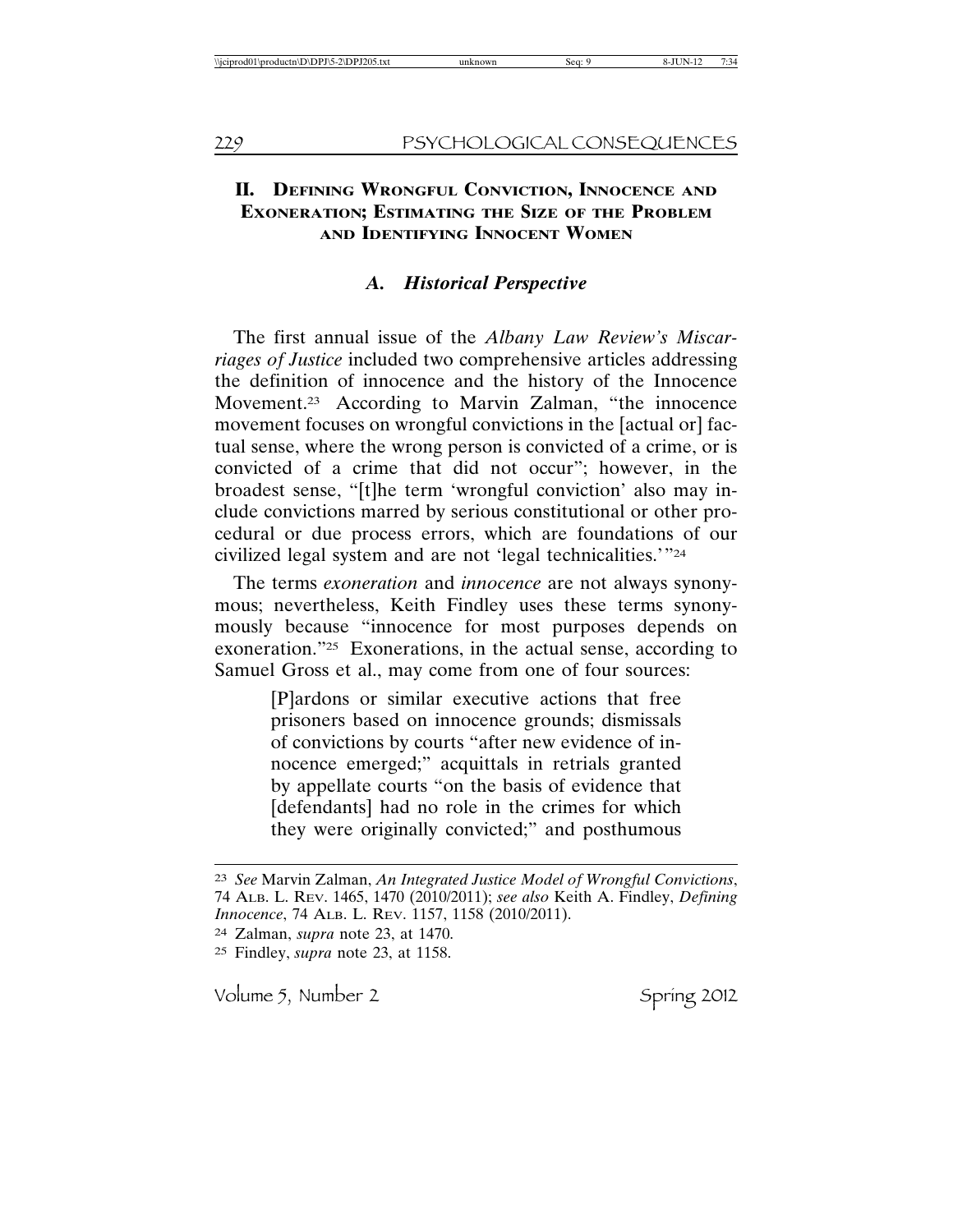acknowledgments by the state that prisoners who died in prison were factually innocent.26

Zalman concludes, "It is therefore important for studies dealing with wrongful conviction and exoneration to define the terms, and to explain how the innocence statuses of the subjects are determined."27 Thus, the use of *wrongful conviction* and *innocence* in this paper, unless otherwise noted, refers to those who are factually innocent either because no crime was committed or, more commonly, because a crime was in fact committed, but by someone else.28 The term *exoneree*, as used in this paper, refers to individuals who are factually innocent and have been exonerated by one of the four methods defined by Gross et al.29 Not included are the many individuals who are factually innocent but never exonerated, as well as the individuals who are exonerated but not factually innocent.

Estimating the size of the problem is a more controversial challenge and also requires a more careful definition and understanding of the terms involved, especially the types of cases being measured, the countries and range of years studied, as well as the numerators and denominators of the equation. Estimates range from 0.027% to 5%, and include: 0.027% of felony convictions;30 0.5% to 1% of all felony convictions in the United States;<sup>31</sup> 2.3 to 5% for the false conviction rate for death

31 Zalman, *supra* note 23, at 1473.

<sup>26</sup> Samuel R. Gross et al., *Exonerations in the United States 1989 Through 2003*, 95 J. CRIM. L. & CRIMINOLOGY 523, 524 (2005) [hereinafter Gross, *US Exonerations*].

<sup>27</sup> Zalman, *supra* note 23, at 1471.

<sup>28</sup> *See* D. Michael Risinger, *Innocents Convicted: An Empirically Justified Factual Wrongful Conviction Rate*, 97 J. CRIM. L. & CRIMINOLOGY 761, 762–763 (2007) (defining the terms in footnote 2).

<sup>29</sup> Gross, *US Exonerations, supra* note 26, at 524.

<sup>30</sup> Joshua Marquis, *The Myth of Innocence,* 95 J. OF CRIM. L. & CRIMINOL-OGY 501 (2005) in Risinger, *supra* note 28, at 761.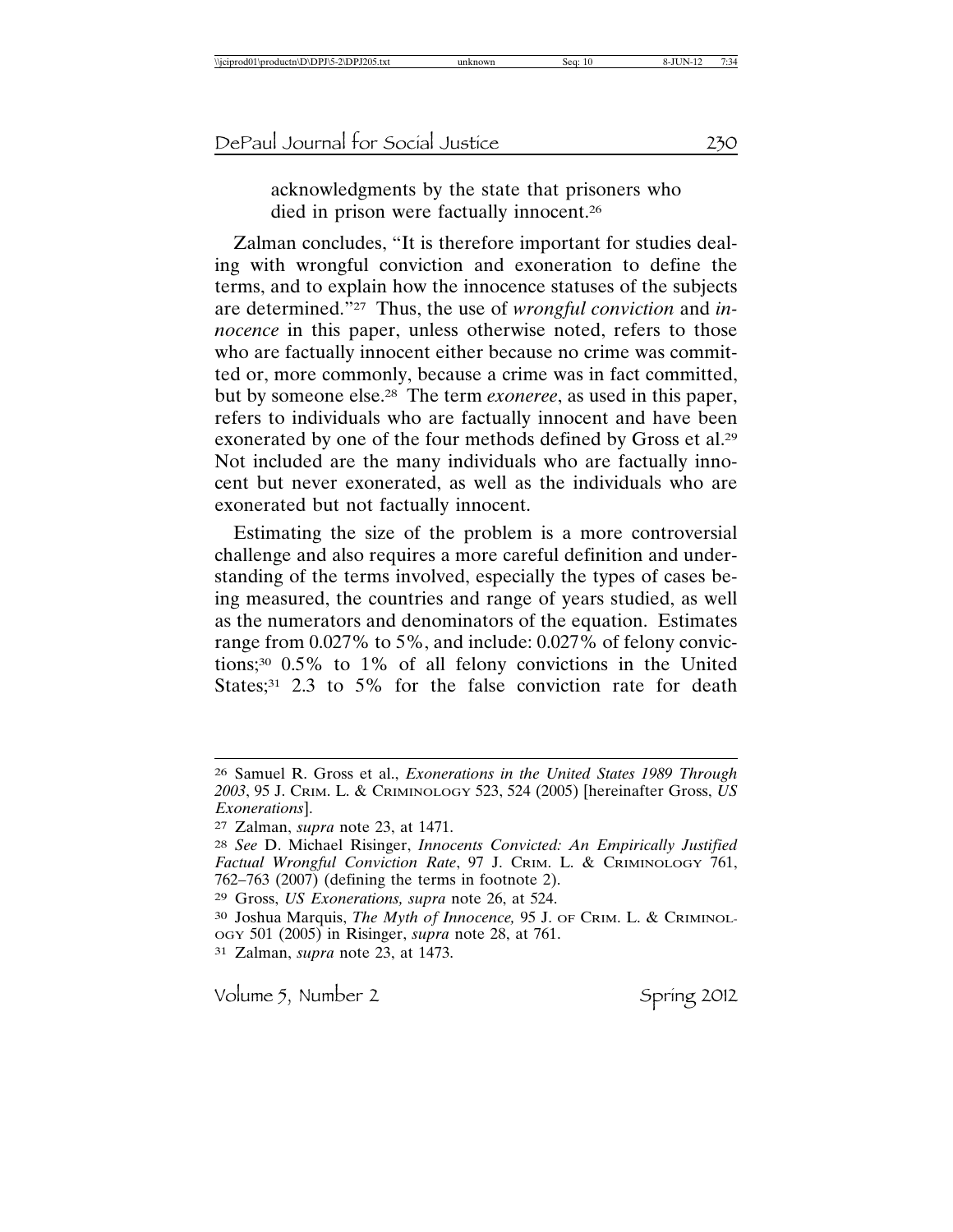sentences from 1973 through 1989;<sup>32</sup> and a factual error rate of 3.3–5% for capital rape-murder in the 1980s.33

In addition, "[a]lthough African Americans comprise approximately thirteen percent of the general population of the United States,"34 the over-representation of people of color in wrongful convictions has previously been reported, ranging from 43%<sup>35</sup> to 61%36 and 62%.37 For women, Ruesink and Free reported that "thirty-seven percent (fifteen of forty-one) of the cases in which the race of the defendant could be identified involved African Americans."38

Although almost everything we currently know about false convictions is based on exonerations in murder and rape cases,<sup>39</sup> perhaps about two thousand exonerations of all types from across the country have been identified since the start of the twentieth century through the efforts of several key organizations and the databases and/or lists they maintain and update as statuses change and new cases are identified. It should be noted that the individuals in some of these lists overlap. In addition, some lists include DNA exonerations only, while others report only capital offenses or death row cases; these lists may or may not include mass prosecutions involving large numbers of innocent defendants and other scandals where no crimes were committed.

1. The Innocence Project at Cardozo Law School in New York tracks DNA exonerations; since 1989, when the first

<sup>32</sup> Samuel R. Gross, *Convicting the Innocent*, 4 ANN. REV. L. & SOC. SCI. 173, 178 (2008) [hereinafter Gross, *Convicting the Innocent*].

<sup>33</sup> Risinger, *supra* note 28, at 780.

<sup>34</sup> Ruesink, *supra* note 9, at 4. *See also People QuickFacts*, U.S. CENSUS BU-REAU, http://quickfacts.census.gov/qfd/states/00000.html.

<sup>35</sup> Hugo Adam Bedau & Michael L. Radelet, *Miscarriages of Justice in Potentially Capital Cases*, 40 STAN. L. REV. 21, 39 (1987).

<sup>36</sup> SCHECK, *supra* note 14, at 368.

<sup>37</sup> GARRETT, *supra* note 8, at 279.

<sup>38</sup> *See* Ruesink, *supra* note 9, at 16.

<sup>39</sup> Gross, *Convicting the Innocent*, *supra* note 32, at 179.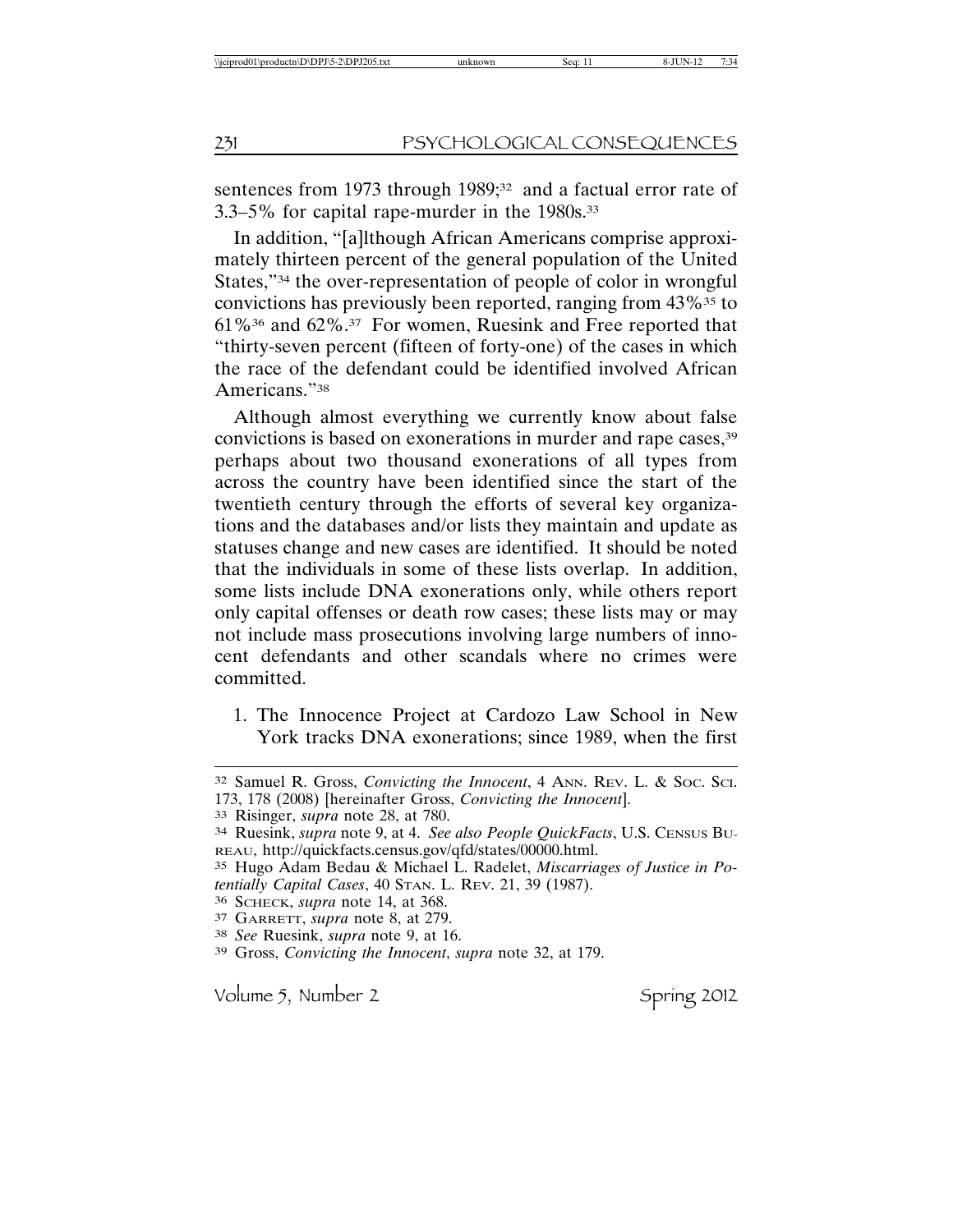one occurred, there have been 289 post-conviction DNA exonerations in thirty-five states.40 Four of them are women–Kathy Gonzalez, Paula Gray, Debra Shelden and Ada JoAnn Taylor.41

- 2. The Center on Wrongful Conviction (CWC) at the Northwestern University School of Law maintains a database that includes 908 cases of wrongful conviction in the United States from the twentieth century to the present.42 Forty-one cases involved women.43
- 3. The Death Penalty Information Center in Washington, D.C., monitors exonerations of prisoners who were sentenced to death. "Since 1973, 140 people in twenty-six states have been released from death row with evidence of

[s]eventeen people had been sentenced to death before DNA proved their innocence and led to their release; [t]he average sentence served by DNA exonerees has been thirteen years; [a]bout seventy percent of those exonerated by DNA testing are members of minority groups; [i]n almost forty percent of DNA exoneration cases, the actual perpetrator has been identified by DNA testing; and [e]xonerations have been won in thirty-five states and Washington, D.C.

*See also Innocence Project Case Profiles*, INNOCENCE PROJECT, *http://www. innocenceproject.org/know/* (last visited April 23. 2012).

41 *See Browse the Profiles*, INNOCENCE PROJECT, http://www.innocenceproject.org/know/Browse-Profiles.php (last visited April 23, 2012).

42 *See Exonerations in All States*, CENTER ON WRONGFUL CONVICTIONS, http://www.law.northwestern.edu/wrongfulconvictions/exonerations/usIndex. html (last visited December 18, 2011). ("The Center on Wrongful Convictions (CWC) uses the terms 'wrongful conviction' and 'exoneration' synonymously to describe any case in which a defendant was convicted of a crime and later restored to the status of legal innocence based on evidence not presented at the defendant's trial." *See* http://www.law.northwestern.edu/ wrongfulconvictions/exonerations/).

43 *Id.*

<sup>40</sup> *See Facts on Post-Conviction DNA Exonerations*, INNOCENCE PROJECT, http://www.innocenceproject.org/Content/Facts\_on\_PostConviction\_DNA\_ Exonerations.php. Although not representative of all exonerations, of the 289 post-conviction DNA exonerations in United States history,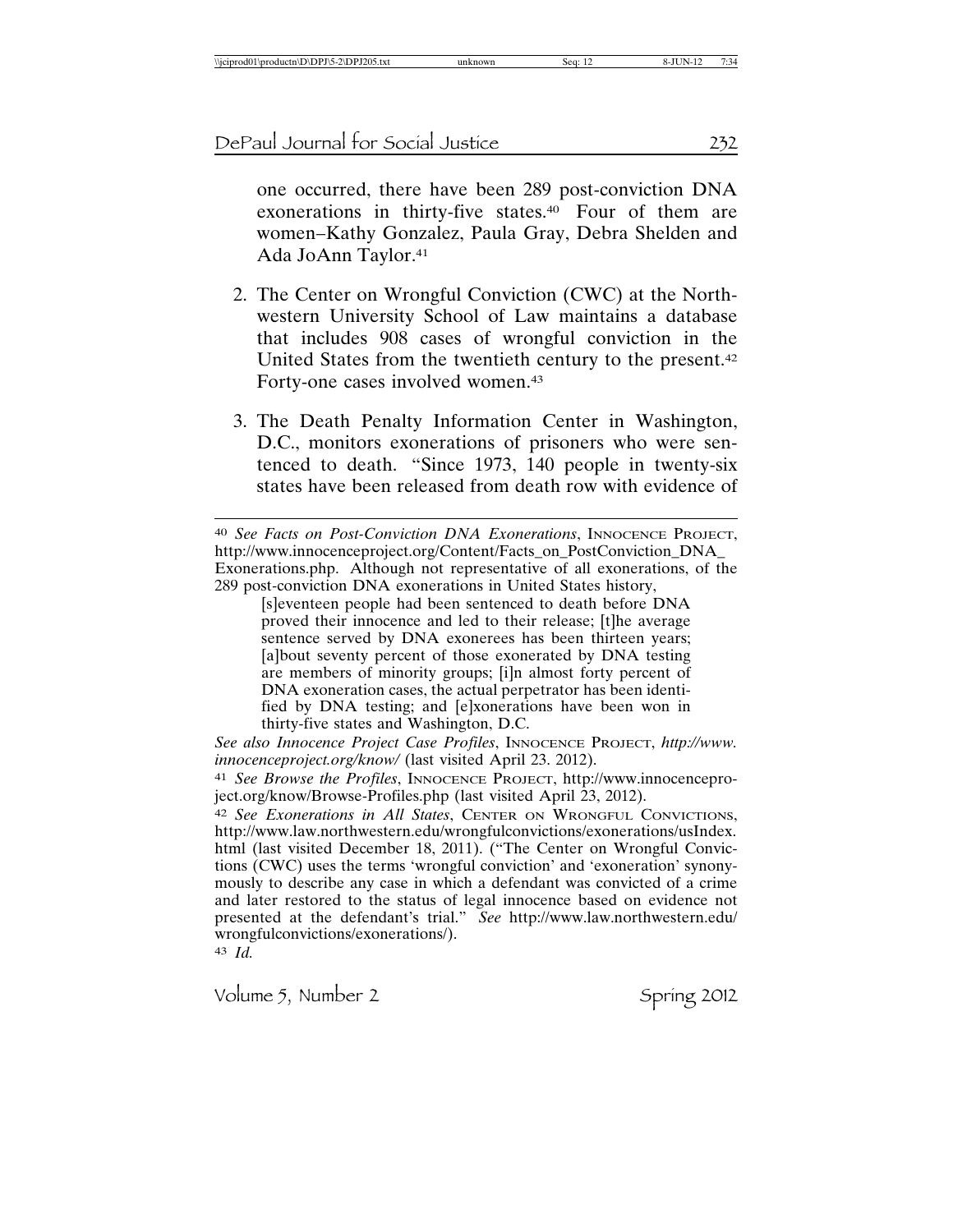their innocence."44 Seventeen exonerations are based on DNA evidence.45 One woman, Sabrina Butler, is included;46 she is the only female death row exoneree in the country.47

4. Other innocence-related organizations highlight various subsets of exonerees on their websites, in databases, and collections of stories, e.g., Life After Exoneration Program  $(LAEP)$ ,<sup>48</sup> Truth in Justice<sup>49</sup> and Victims of the State,<sup>50</sup> as well as the New York Times, which recorded interviews with 137 exonerees about their lives since leaving prison.<sup>51</sup>

46 *Id.*

47 *See* Lisa Snedeker, *Death Row Exoneree to Speak to WFU Law School Students on April 21*, WAKE FOREST UNIV. SCH. OF LAW (Apr. 17, 2009), http://news.law.wfu.edu/2009/04/death-row-exoneree-to-speak-to-wfu-lawschool-students-on-april-21/.

<sup>44</sup> *Innocence and the Death Penalty*, DEATH PENALTY INFORMATION CENTER, http://www.deathpenaltyinfo.org/innocence-and-death-penalty (last visited April 23, 2012). For information specific to innocence and the death penalty*, see generally Innocence and the Death Penalty: Assessing the Danger of Mistaken Executions,* DEATH PENALTY INFORMATION CENTER (Oct. 21, 1993), http://www.deathpenaltyinfo.org/innocence-and-death-penalty-assessing-danger-mistaken-executions; Richard C. Dieter, *Innocence and the Death Penalty: The Increasing Danger of Executing the Innocent*, DEATH PENALTY INFORMATION CENTER (July 1997), http://www.deathpenaltyinfo.org/node/ 523; Richard C. Dieter, *Innocence and the Crisis in the American Death Penalty*, DEATH PENALTY INFORMATION CENTER (Sept. 2004), http://www. deathpenaltyinfo.org/innocence-and-crisis-american-death-penalty.

<sup>45</sup> *The Innocence List*, DEATH PENALTY INFORMATION CENTER, http://www. deathpenaltyinfo.org/innocence-list-those-freed-death-row (last updated January 23, 2012.

<sup>48</sup> *See Exoneree Database,* LIFE AFTER EXONERATION PROGRAM, http:// www.exonerated.org/content/index.php?option=com\_jumi&fileid=8&Itemid  $= 80.$ 

<sup>49</sup> *See Recent Cases,* TRUTH IN JUSTICE, http://truthinjustice.org/recent.htm. 50 *See* VICTIMS OF THE STATE, http://www.victimsofthestate.org/index.html.

<sup>51</sup> *See* Abby Aguirre et al., *Exonerated, Freed, and What Happened Then*, N.Y. TIMES, Nov. 25, 2007, *available at* http://www.nytimes.com/interactive/ 2007/11/25/nyregion/20071125\_DNAI\_FEATURE.html#.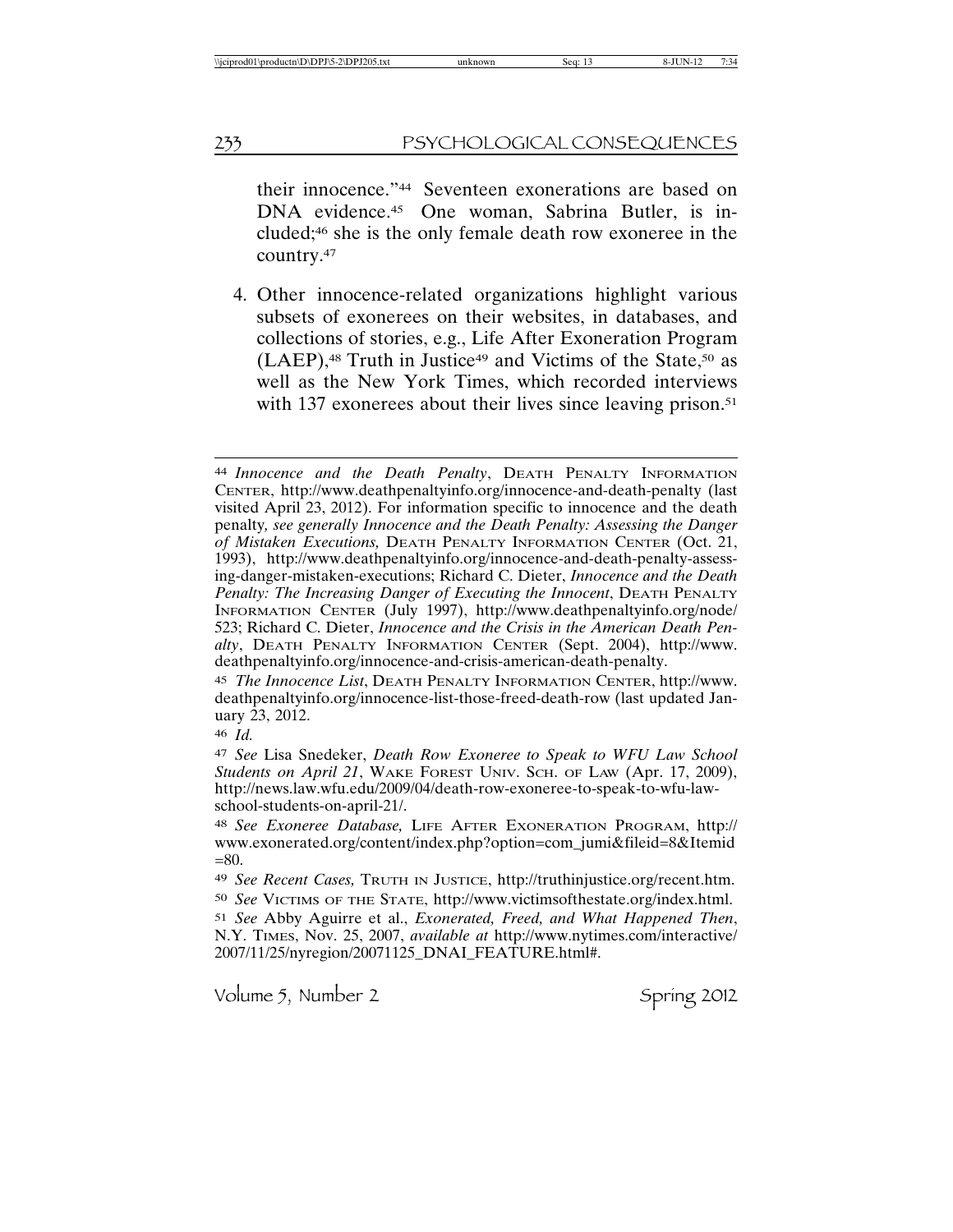- 5. Lists of other individual exonerations have been created, such as: Bedau and Radelet reported 350 potentially capital cases from 1900 to 1985, including eleven women, $52$  and later reported over 400 cases of innocent Americans convicted of capital crimes;<sup>53</sup> Rattner identified 205 cases culminating in a conviction that were tried after 1900, and in which innocence was subsequently established by exoneration;54 Gross et al. found 340 exonerations in the United States from 1989 through 2003, 327 men and thirteen women, 144 cleared by DNA evidence and 196 by other means;55 and Ruesink and Free compiled a list of forty-two women wrongfully convicted in the United States since 1970.56
- 6. Hans Sherrer of Forejustice.org maintains a comprehensive, worldwide Innocents Database.<sup>57</sup> As of December 19, 2011, it lists 3,162 people who were judicially exonerated or pardoned on the basis of innocence,<sup>58</sup> including 345 women (11%),59 from ninety-nine countries since 1431 when Saint Joan of Arc was burned at the stake for witchcraft and heresy.60 Of those, 483 people were sentenced to death and  $617$  were sentenced to life in prison.<sup>61</sup> The earliest Ameri-

59 *See id.*

60 *See id.*

61 *See id.*

<sup>52</sup> Bedau, *supra* note 35, at 23, 102, 108, 109, 112, 123, 130, 142, 155, 161, 162, 170.

<sup>53</sup> RADELET, *supra* note 14, at 360.

<sup>54</sup> Arye Rattner, *Convicted but Innocent: Wrongful Conviction and the Criminal Justice System*, 12 LAW & HUM. BEHAV. 283, 286-87 (1988).

<sup>55</sup> Gross, *US Exonerations, supra* note 26, at 523-24.

<sup>56</sup> Ruesink, *supra* note 9, at 8.

<sup>57</sup> *See* Hans Sherrer, THE INNOCENTS DATABASE, http://forejustice.org/ search\_idb.htm (last visited April. 23, 2012).

<sup>58</sup> E-mails from Hans Sherrer to the author (Dec. 13-19, 2011) (on file with author). Note that the website may not be updated to reflect recent changes to the underlying database and includes several hundred additional innocent persons who have not been exonerated judicially or by a pardon.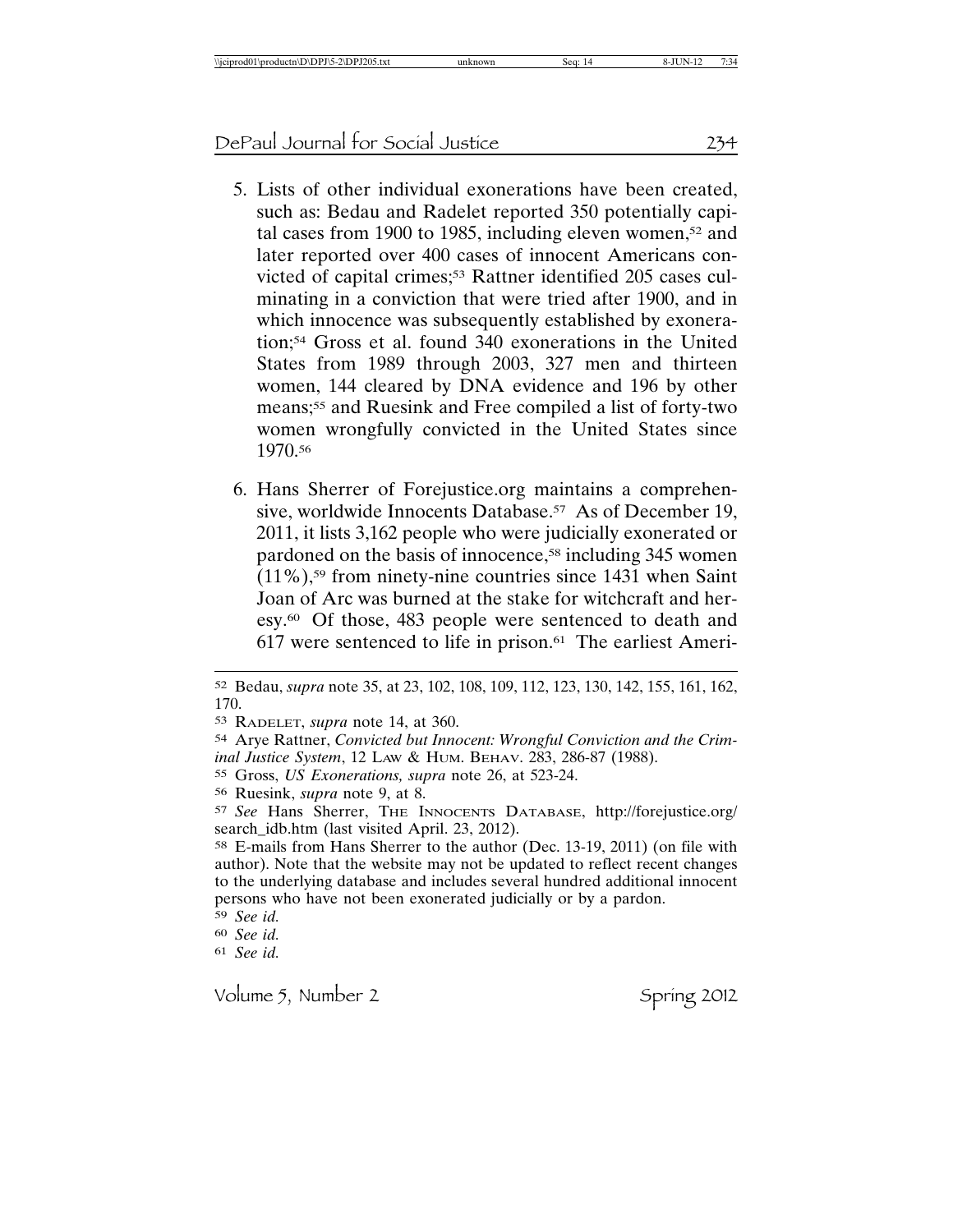can wrongfully convicted was John Smith in 1608.62 During the Salem Witch Trials of 1692 in colonial Massachusetts, twenty men and women were executed for witchcraft, hundreds of others were accused, and dozens languished in jails for months without trials.<sup>63</sup> In the United States, 1852 individuals (1692 men and 160 women) have been wrongfully convicted.64

#### *B. Women and Innocence*

As of December 31, 2010, 1,605,127 prisoners in the United States were under the jurisdiction of state and federal correctional authorities, regardless of where they were held.65 Of these,  $112,797$  were females<sup>66</sup> or 7% of the total population.

Appendices 1 and 2 list the currently known female wrongful convictions in the United States since 1900; included are some of

66 *Id.*

<sup>62</sup> *See id.*

<sup>63</sup> *See* Douglas Linder, *The Witchcraft Trials in Salem: A Commentary*, SA-LEM WITCHCRAFT TRIALS 1692, http://law2.umkc.edu/faculty/projects/ftrials/ salem/SAL\_ACCT.htm (last updated Sept. 2009). According to The Innocents Database at Forejustice.org, *see Innocents Database*, *supra* notes 57 and 58, twenty-one women were convicted of witchcraft in pre-Revolutionary Colonial Massachusetts; fifteen were exonerated in 1711, one in 1712, one in 1957, and four not until 2001. Those exonerated were Bridget Bishop, Mary Bradbury, Martha Carrier, Martha Cory, Rebeccah Eames, Mary Easty, Abigail Faulkner, Anne Foster, Sarah Good, Abigail Hobbs, Elizabeth Howe, Elizabeth Johnson Jr., Mary Lacey, Susannah Martin, Rebeccah Nurse, Alice Parker, Mary Parker, Mary Post, Ann Pudeator, Margaret Scott, and Sarah Wild. *See* E-mail from Hans Sherrer to the author Dec. 13, 2011 (on file with author). In addition, Grace Sherwood was convicted of witchcraft in Virginia in 1706; she was pardoned posthumously on July 10, 2006, the 300th anniversary of her wrongful witchcraft conviction. *See Innocents Database*, *supra* note 57.

<sup>64</sup> E-mails between Hans Sherrer and the author (Dec. 13-19, 2001) (on file with author).

<sup>65</sup> Paul Guerino et al., *Prisoners in 2010*, BUREAU OF JUSTICE STATISTICS at 2 (Dec. 2011), http://bjs.ojp.usdoj.gov/content/pub/pdf/p10.pdf (accessed December 25, 2011).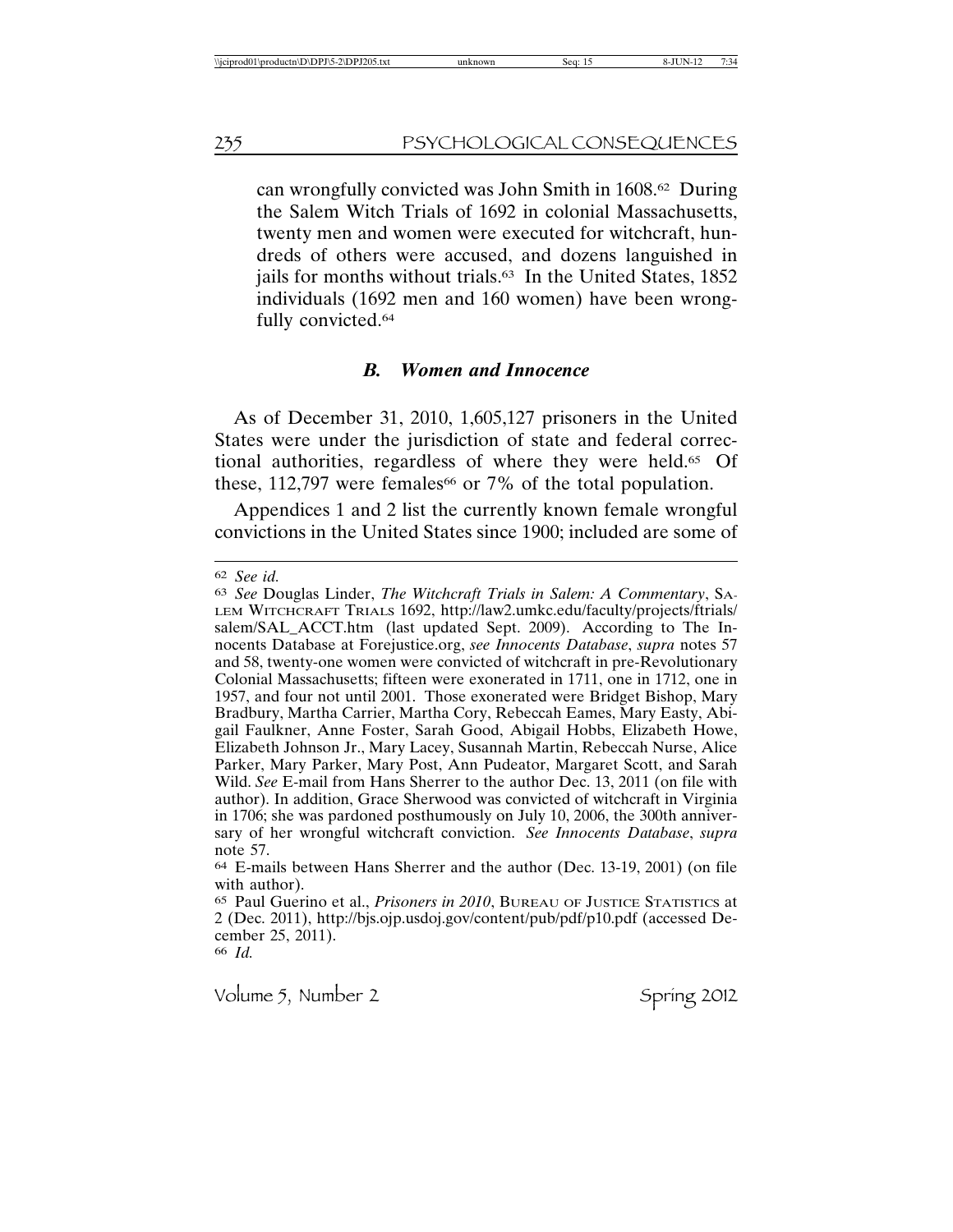the basic facts relating to each of their cases based on The Innocents Database at Forejustice.org.<sup>67</sup> These cases include 138 wrongfully convicted women in the United States who have been judicially exonerated or pardoned: 111 women since 1900 and an additional twenty-seven cases of mass prosecutions since 1918.68 In addition, of the 108 cases since 1900 in which the race of the defendant could be identified, seventy-six (70%) were White, twenty-eight (28%) were African-American and four  $(4\%)$  were Hispanic or Latina,<sup>69</sup> a lower percentage of women of color than previously reported for women exonerees.70

Since 1900, these 138 women from thirty-eight states have been charged with and convicted of crimes across the spectrum–often for non-existent crimes:71

69 *Innocents Database*, *supra* note 57.

<sup>67</sup> *See infra* text at 58-65 and notes 289–94.

<sup>68</sup> *See infra* text at 58-65 and notes 289–94. Mass convictions and prosecutions, more commonly characterized as a "witch hunt, moral panic, or mass hysteria[,]" *see* Cole, *supra* note 2218, at 436–37, are the chief cause of miscarriages of justice in child sexual abuse cases, e.g., the Wenatchee Forty-Three (four women judicially exonerated and at least six others wrongfully convicted) in Washington in 1994-1995, the McCuan-Kniffen Four (two women) and Pitt Seven (four women) in Bakersfield/Kern County, CA in 1983 and 1985, and the Little Rascal Day Care (two women, one exonerated) in North Carolina in 1993. *See Child Abuse Cases: Sexual Abuse without Murder, Age 13 and Under*, VICTIMSOFTHESTATE.ORG (2011), http://www.victimsofthestate.org/CC/CH.htm (providing a brief discussion of these exonerations). Other mass exonerations resulted from alleged murder conspiracies, e.g. the Beatrice Six (three women) in Nebraska in 1990; drug offenses, e.g. the Tulia Thirty-Eight (ten women) in Texas in 2000; and the Montana Sedition cases (three women) in 1918. *See infra* text at 58-65.

<sup>70</sup> *See* Ruesink, *supra* note 34, at 16 (finding that 37% of female exonerees were black).

<sup>71</sup> *See infra* text at 58-65 and notes 289-294*.* Similarly Ruesink & Free, Jr. found in a sample of forty-two wrongfully convicted women in the United States since 1970 that the three most common charges were murder (fifteen), child abuse (fifteen) and drug offenses (eight, although all of these women were part of a single Tulia, Texas drug bust). Ruesink, *supra* note 9, at 9. Less common offenses included armed robbery, assault, rape, perjury, kidnapping and money laundering. *Id.* at 12. The article also provides a comparison of the reasons for wrongful conviction in men and women and racial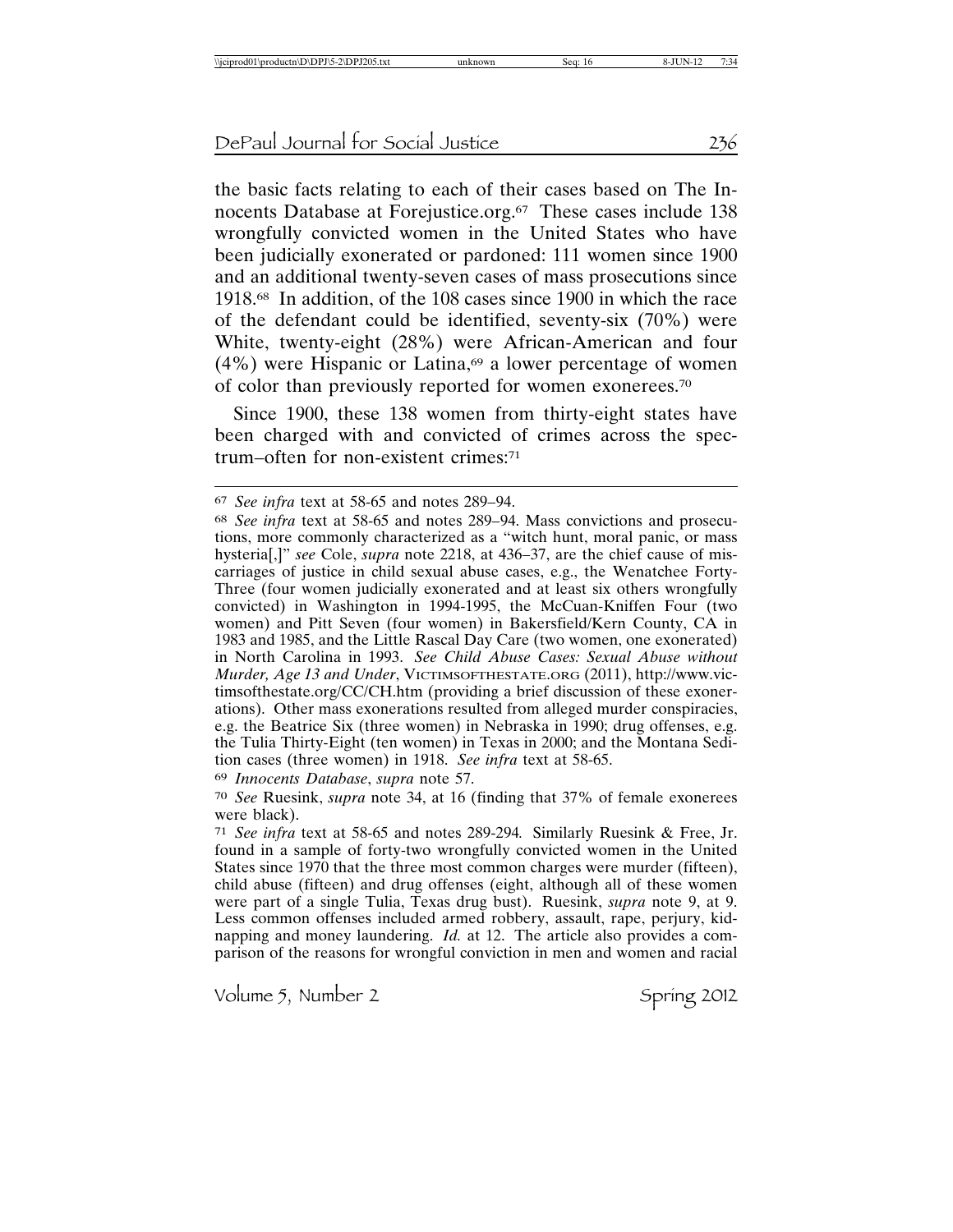- Forty-five (33%) for murder
- Twenty-one (15%) for child abuse, endangerment or neglect, including shaken baby
- Sixteen (12%) for drug-related charges<sup>72</sup>
- Seven (5%) for fraud
- Five (4%) for manslaughter
- Four each (12%) for criminal contempt, mischief/mistreatment, forgery, money laundering and theft
- Three each (9%) for burglary, obstruction of justice, patient abuse and sedition
- Two  $(1\%)$  for extortion
- One each (10%) for arson, bank robbery, customs violation, false police report, harassment, official misconduct, pandering, perjury and false statements, rape, sexual assault, shoplifting, sodomy, treason and vehicle offenses.

Since the majority of women go to prison for drug offenses and non-violent property crimes for which there is seldom biological evidence available for analysis and to convince a judge to revisit a conviction,73 many more innocent women probably have never been identified; and many may still be fighting to prove their innocence while in prison or released to the free world with their innocence unacknowledged. Whatever the true numbers may be, they acknowledge that some innocent peo-

73 Earl Smith & Angela J. Hattery, *Race, Wrongful Conviction and Exoneration*, 15 J. AFR. AM. ST. 74, 78 (2011).

differences in the wrongful conviction of white and African American women. *Id.* at 13–15, 18–19.

<sup>72</sup> Ten of the wrongfully convicted women in the *Innocents Database* were part of a Tulia, Texas drug bust in 1999 in which thirty-eight people were wrongfully convicted of selling and distributing cocaine based on the unreliable evidence of a sheriff's deputy; thirty-five were pardoned. *Id.* at 12; Emails between Hans Sherrer and the author (Dec. 18-19, 2011) (on file with author). *See also* Gov. Perry pardons 35 Tulia defendants, CNN, Aug. 22, 2003, *available at* http://articles.cnn.com/2003-08-22/justice/tulia.pardons\_1\_ pardons-narcotics-trafficking-task-force-regional-narcotics-trafficking-task/2? \_s=PM:LAW.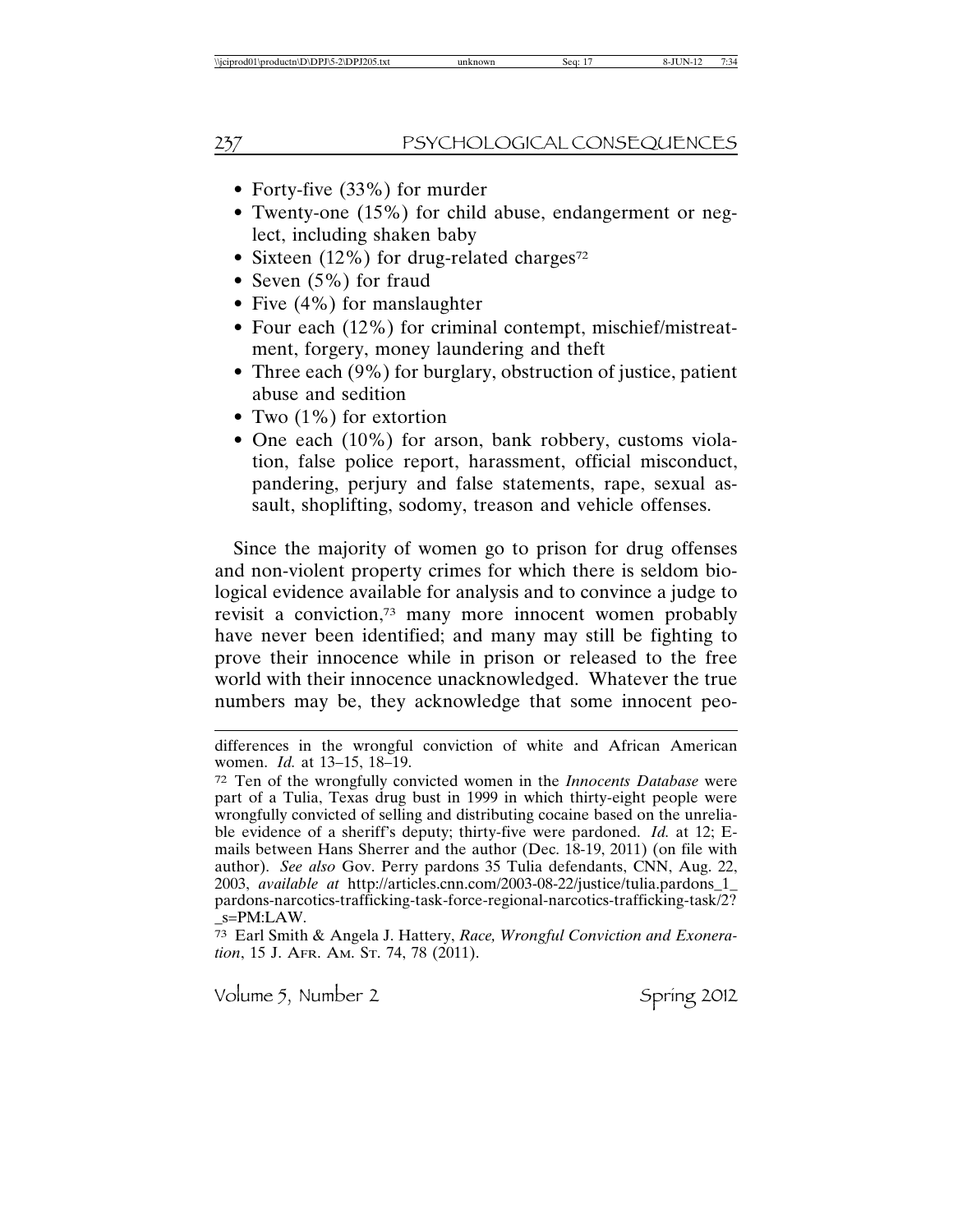ple–women, as well as men–are being wrongfully convicted and an even smaller percentage are being exonerated. Most importantly, by giving names and faces to these numbers and allowing their stories to be told, we help to personalize and contextualize the events surrounding the cases, humanize the people whose lives have been destroyed and establish identities in an overwhelming sea of facts and statistics. By sharing this information, we provide evidence for the innocent women themselves, for clinicians, counselors, families, friends, employers and communities working to help innocent women through the process, and for lawyers, policy-makers and advocates working to promote social justice and criminal justice reform.

### **III. PSYCHOLOGICAL CONSEQUENCES OF WRONGFUL CONVICTION**

The trauma of wrongful conviction has been compared to the trauma suffered by veterans of war, torture survivors,74 concentration camp survivors and refugees and asylees<sup>75</sup> who similarly have been arrested, wrongfully incarcerated and released back into society-survivors of "'sustained catastrophes' that extend

"torture" means any act by which severe pain or suffering, whether physical or mental, is intentionally inflicted on a person for such purposes as obtaining from him or a third person information or a confession, punishing him for an act he or a third person has committed or is suspected of having committed, or intimidating or coercing him or a third person, or for any reason based on discrimination of any kind, when such pain or suffering is inflicted by or at the instigation of or with the consent or acquiescence of a public official or other person acting in an official capacity. It does not include pain or suffering arising only from, inherent in or incidental to lawful sanctions.

G.A. Res. 39/46 (I), at ¶ 1, U.N. Doc. A/RES/39/46 (Dec. 10, 1984), *available at* http://treaties.un.org/doc/publication/UNTS/Volume%201465/v1465.pdf. 75 Jeffrey Chinn & Ashley Ratliff, *"I Was Put Out the Door With Nothing"* –*Addressing the Needs of the Exonerated Under A Refugee Model*, 45 CAL. W. L. REV. 405, 421 (2008).

<sup>74</sup> Per the United Nations Convention Against Torture,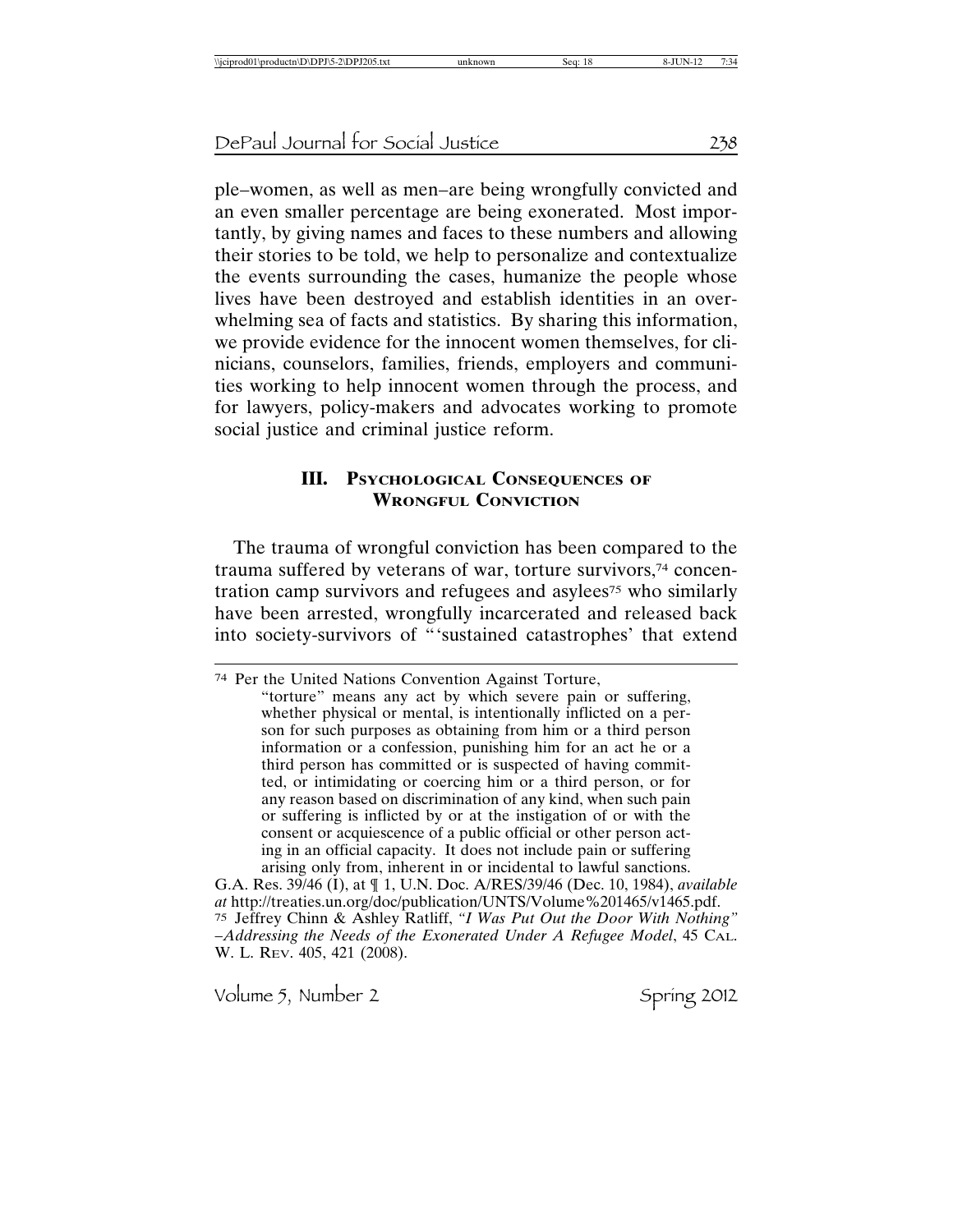over long periods"76 and that can change their lives–and the lives of their loved ones–forever. Once an individual is isolated, interrogated, wrongfully convicted, imprisoned and released, his or her mental health symptoms upon reentry are like those of torture survivors–anxiety, depression and posttraumatic stress disorder (hereinafter PTSD).<sup>77</sup> "[P]rolonged, repeated trauma or the profound deformations of personality that occur *in captivity*" can result in complex PTSD, a disorder characterized by protracted depression, apathy and the development of a profound sense of hopelessness.78 "Much like a POW or any other soldier that has been away from home, when an exoneree returns to society they find that nothing was how they left it and life has gone on without them. They are haunted by what they have seen and what they have been through"79 and may continue to suffer from PTSD symptoms, including reoccurring nightmares, difficulty sleeping and inability to readjust easily to normal life.80

## *A. Pains of Imprisonment*

Craig Haney, a professor of psychology and expert on the psychological effects of incarceration, describes the "pains of im-

80 *Id.*

<sup>76</sup> Saundra D. Westervelt & Kimberly J. Cook, *Coping With Innocence After Death Row*, 7 CONTEXTS 32, 34 (2008) [hereinafter Westervelt, *Coping with Innocence*].

<sup>77</sup> Jennifer J. Curtiss, Reentry Challenges Faced by the Wrongly Convicted (Sept. 2007) 3 (unpublished M.S. thesis, Northern Arizona University), http:// www.jjay.cuny.edu/Wrongly\_Convicted\_Thesis\_10.5.07.pdf; Weigand, *supra* note 22, at 429–30.

<sup>78</sup> Craig Haney, *The Consequences of Prison Life: Notes on the New Psychology of Prison Effects*, *in* PSYCHOLOGY AND LAW 143, 155 (D. Canter & R. Zukauskiene eds., 2008) [hereinafter Haney, *Consequences of Prison Life*]. (quoting JUDITH LEWIS HERMAN, TRAUMA AND RECOVERY 119 (1992)) (citing Judith Lewis Herman, *Complex PTSD: A Syndrome in Survivors of Prolonged and Repeated Trauma*, 5 J. OF TRAUMATIC STRESS 377, 378 (1992)). 79 Kelly Smith, *A Normal Life*, WARWICK BEACON (Jun. 5, 2003), truthinjustice.org/normal-life.htm.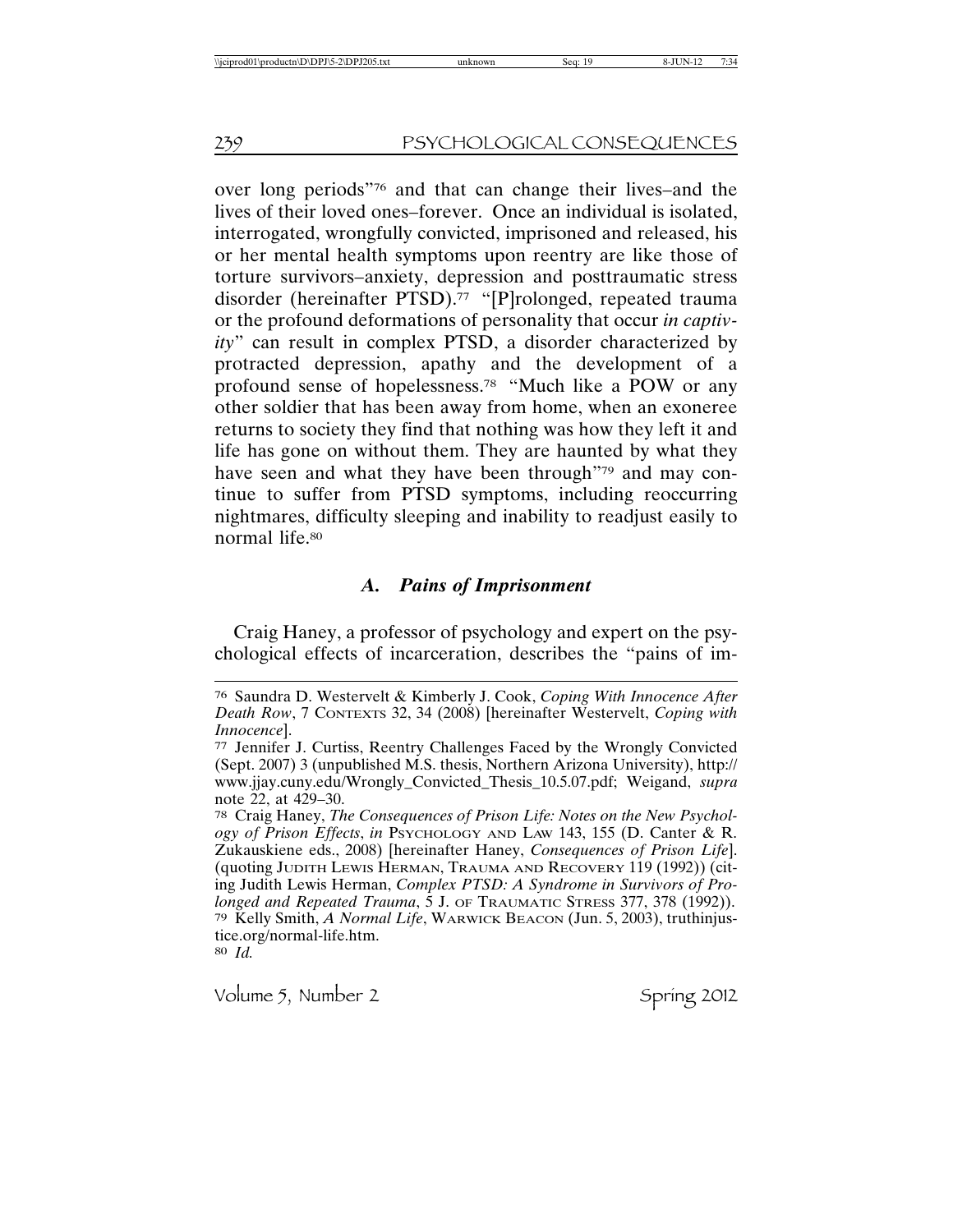prisonment," suffered by all persons–the rightfully and wrongfully convicted–i.e., the "prolonged adaptation to the deprivations and frustrations of life inside prison. . .that threaten greater psychological distress and potential long-term dysfunction[.]"81 In response to the growth in prison population in the first decade of the twenty-first century and recognition of these prison effects, more careful and sustained attention has been given to the negative psychological consequences of penal confinement and "the painfulness of prison and its long-term harmful–even criminogenic–effects."82

> The adaptation to imprisonment is almost always difficult and, at times, creates habits of thinking and acting that can be dysfunctional in periods of post-prison adjustment. . ..At the very least, prison is painful, and incarcerated persons often suffer long-term consequences from having been subjected to pain, deprivation, and extremely atypical patterns and norms of living and interacting with others. . ..[F]or at least some people, prison can produce negative, long-lasting change;. . .the more extreme, harsh, dangerous, or otherwise psychologically-taxing the nature of the confinement, the greater the number of people who will suffer and the deeper the damage that they will incur.83

*Institutionalization* or *prisonization* "describes the process by which inmates are shaped and transformed by the institutional environments [or correctional settings] in which they live."84 It refers to

<sup>81</sup> CRAIG HANEY, THE PSYCHOLOGICAL IMPACT OF INCARCERATION: IMPLI-CATIONS FOR POST-PRISON ADJUSTMENT 77, 77-79 (2002) [hereinafter Haney, *Psychological Impact of Incarceration*].

<sup>82</sup> Haney, *Consequences of Prison Life*, *supra* note 78, at 154–55.

<sup>83</sup> Haney, *Psychological Impact of Incarceration, supra* note 81*,* at 79-80. 84 *Id.* at 80.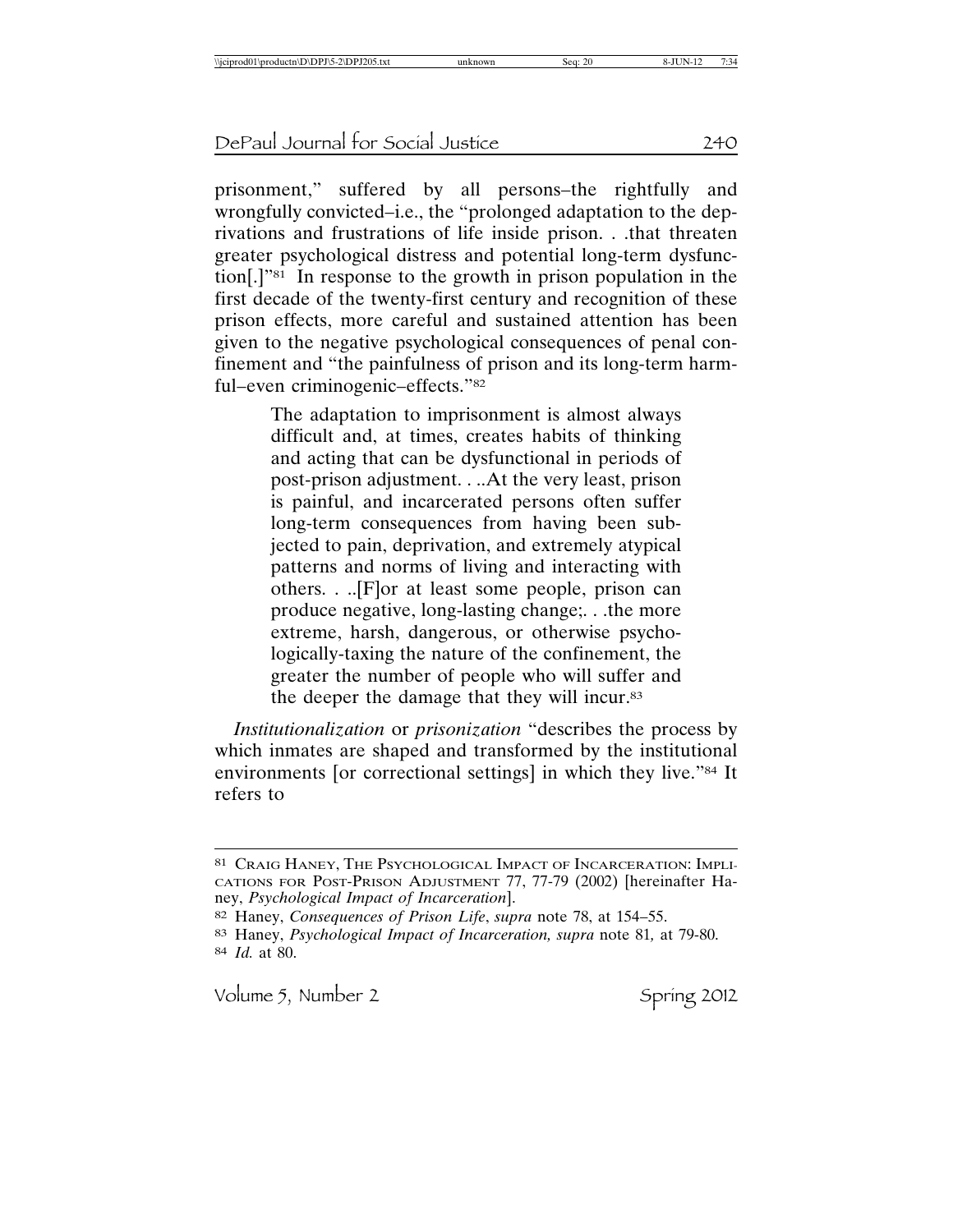the negative psychological effects of imprisonment. . .and involves a unique set of psychological adaptations that often occur–in varying degrees–in response to the extraordinary demands of prison life,. . .[and] the incorporation of the norms of prison life into one's habits of thinking, feeling and acting. The[se] are "normal" reactions to a set of pathological conditions that become problematic when they are taken to extreme lengths, or become chronic and deeply internalized.85

Among other things, the process of institutionalization or prisonization may include some or all of the following psychological adaptations:

> dependence on the external constraints of institutional structure and contingencies; hypervigilance, interpersonal distrust and suspicion of threat or personal risk; emotional over-control, alienation and psychological distancing as a defense against exploitation and awareness of the riskiness and unpredictability of emotional investments in relationships; social withdrawal and isolation; incorporation of exploitative informal rules and norms of prison culture; diminished sense of self-worth and personal value; and posttraumatic stress reactions to the pains of imprisonment.<sup>86</sup>

These posttraumatic reactions may include the ongoing symptoms of PTSD: reliving or re-experiencing the event–having bad memories, nightmares or flashbacks; avoiding situations or people that remind you of the event; feeling numb or finding it hard to express your feelings; and feeling keyed up (hyper-

<sup>85</sup> *Id.*

<sup>86</sup> *Id.* at 80-84.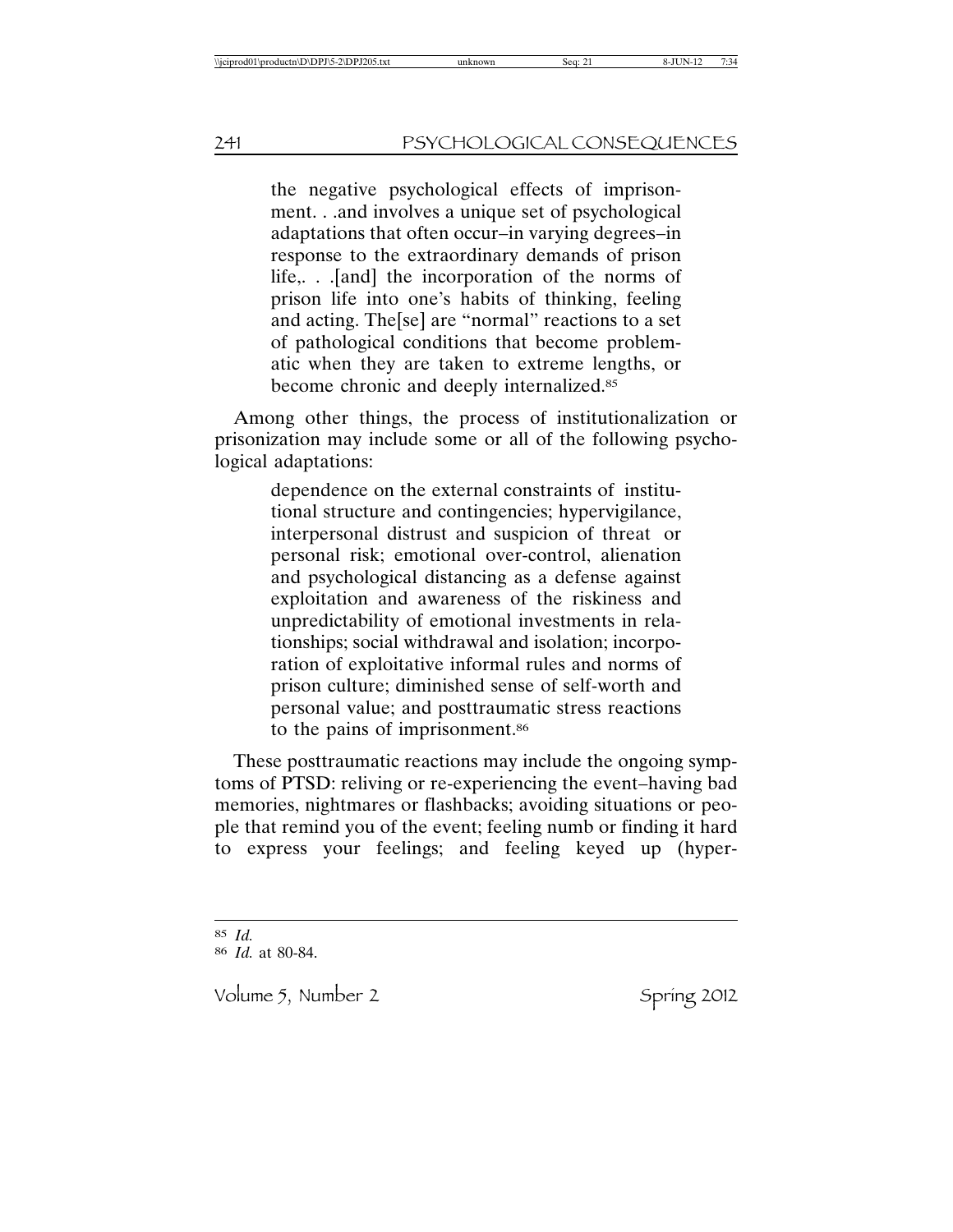arousal)–always alert and on the lookout for danger.87 Haney concludes that "adapting to the harsh realities of prison life may negatively change a prisoner's habits of thinking and acting, in ways that can persist long after his or her incarceration has ended<sup>"88</sup>

#### *B. Imprisoned Women*

In the last two decades of the twentieth century, "the number of women being held in the nation's prisons increased fivefold. . .mainly due to the growing number of women prosecuted and convicted of drug offenses, the increasingly harsh sentences for drug offenses, and the lack of both treatment and community sanctions for women drug offenders."89 These women face special problems in the criminal courts, in prisons and post-release (the latter will be discussed in Part IIIE).

At trial, historically men and women have been judged differently, influenced, in part, by chivalric values, showing gallantry toward ladies.90 More recent mandatory terms and sentencing enhancements have somewhat limited judicial discretion, making it difficult for judges to consider childcare responsibilities or

<sup>87</sup> American Psychiatric Association (2000), *Diagnostic and statistical manual of mental disorders* (Revised 4th ed.), http://www.ptsd.va.gov/professional/ pages/dsm-iv-tr-ptsd.asp.

<sup>88</sup> Haney, *Consequences of Prison Life, supra* note 78, at 143.

<sup>89</sup> BARBARA H. ZAITOW & JIM THOMAS, WOMEN IN PRISON: GENDER AND SOCIAL CONTROL vii (2003). For further information, see also *Women in the Criminal Justice System Briefing Sheets*, THE SENTENCING PROJECT (May 2007), *available at* http://www.sentencingproject.org/doc/publications/women incj\_total.pdf (accessed November 16, 2011); and the *Punitiveness Report: Hard Hit: The Growth in the Imprisonment of Women*, 1977-2004, INSTITUTE ON WOMEN AND CRIMINAL JUSTICE, WOMEN'S PRISON ASSOCIATION (May 2006), *available at* http://www.wpaonline.org/institute/hardhit/index.htm (accessed May 17, 2011).

<sup>90</sup> Steven F. Shatz & Naomi R. Shatz, *Chivalry is Not Dead: Murder, Gender and the Death Penalty*, 1 BERKELEY J. GENDER, LAW & JUSTICE (forthcoming 2012).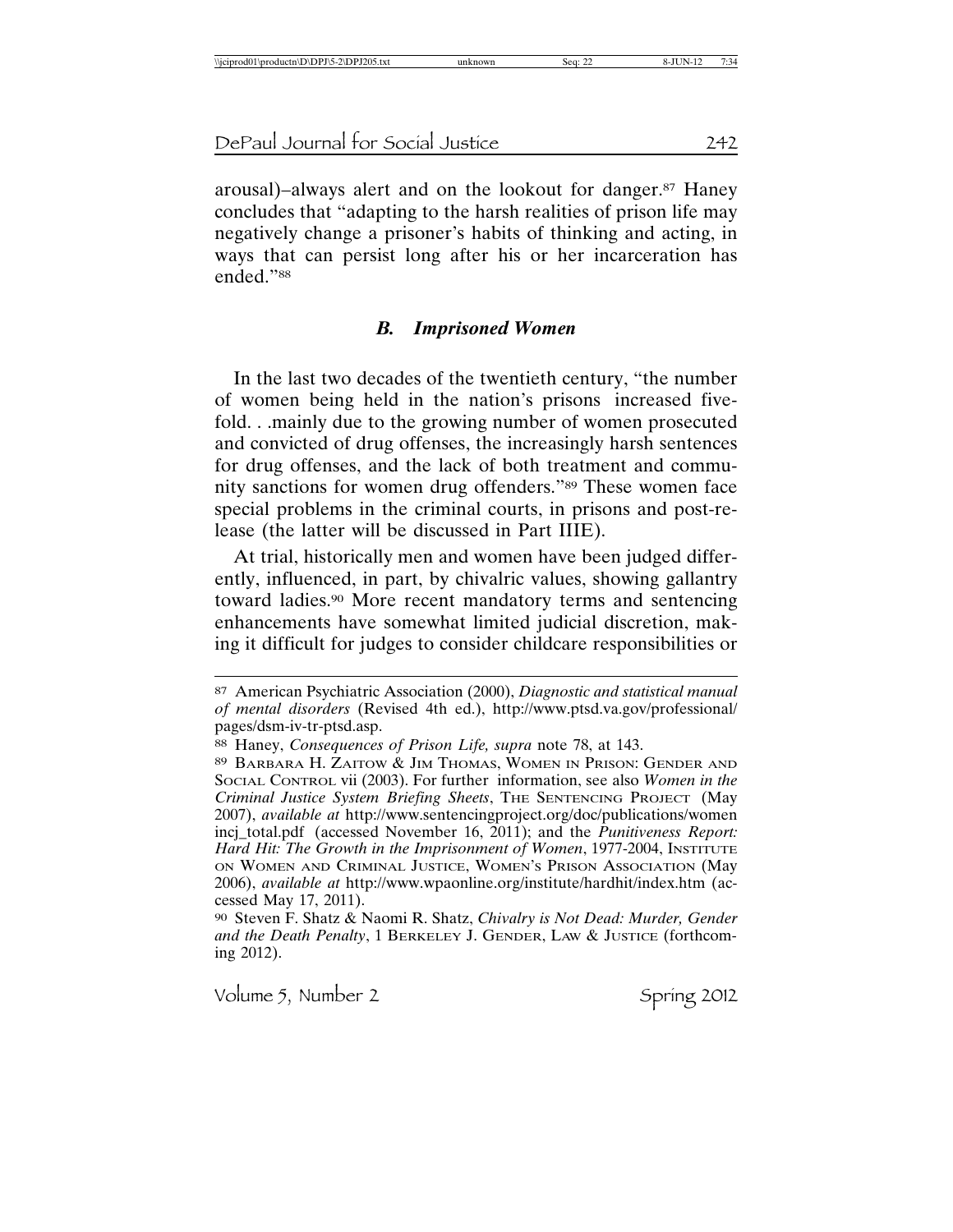family structures when sentencing offenders.<sup>91</sup> Yet, "the gender gap is not uniform across all kinds of cases:" for certain crimes, women still may receive harsher sentences; for others, they may receive lesser sentences.92

In the United States, women have been housed in correctional facilities separate from men since the 1830s.<sup>93</sup> However, "women are still a small minority of the total incarcerated population, and they are receiving treatment in a system run by men and designed for men."94 As a result, there are still multiple problems specific to female incarceration: many women come in with histories of substance abuse and mental health issues, including PTSD, and need treatment; most require female-specific health care services, including mammograms and pap smears; and some require treatment for HIV, prenatal care if pregnant and compassionate labor and delivery processes.95 In addition, "a primary problem that girls and women face is fear of being alone without a significant other on whom to depend."96 Both before and during their incarceration, they may experience sex-

96 VON WORMER, *supra* note 94, at 22.

<sup>91</sup> Traci Schlesinger, *Equality at the Price of Justice*, 20(2) NWSA JOURNAL 27 28 (2008).

<sup>92</sup> Jill K. Doerner, *Explaining the Gender Gap in Sentencing Outcomes: An Investigation of Differential Treatment in U.S. Federal Courts*, \*iv, 4, 12 (May 2009) (unpublished Ph.D. dissertation, Bowling Green State University), *available at* http://etd.ohiolink.edu/send-pdf.cgi/Doerner%20Jill%20Kathleen.pdf?bgsu1237482038.

<sup>93</sup> *See* DAVID J. ROTHMAN, THE DISCOVERY OF THE ASYLUM: SOCIAL OR-DER AND DISORDER IN THE NEW REPUBLIC 83 (1971) (Prison reformers argued for the separation of inmates in the 1830's).

<sup>94</sup> KATHERINE VON WORMER, WORKING WITH FEMALE OFFENDERS: A GENDER-SENSITIVE APPROACH 3 (2010).

<sup>95</sup> *See, e.g.* SILJA TALVI, WOMEN BEHIND BARS: THE CRISIS OF WOMEN IN THE U.S. PRISON SYSTEM (2007); VON WORMER, *supra* note 94; *Health Issues Specific to Incarcerated Women: Information for State Maternal and Child Health Programs,* JHU/WCHPC, http://www.jhsph.edu/wchpc/publications/ prison.pdf (last visited April 20, 2012); *The Spiral of Risk: Health Care Provision to Incarcerated Women,* National Council on Crime and Delinquency (March 1, 2006), http://www.nccd-crc.org/nccd/pubs/2006\_spiral\_of\_risk.pdf (last visited on April 20, 2012).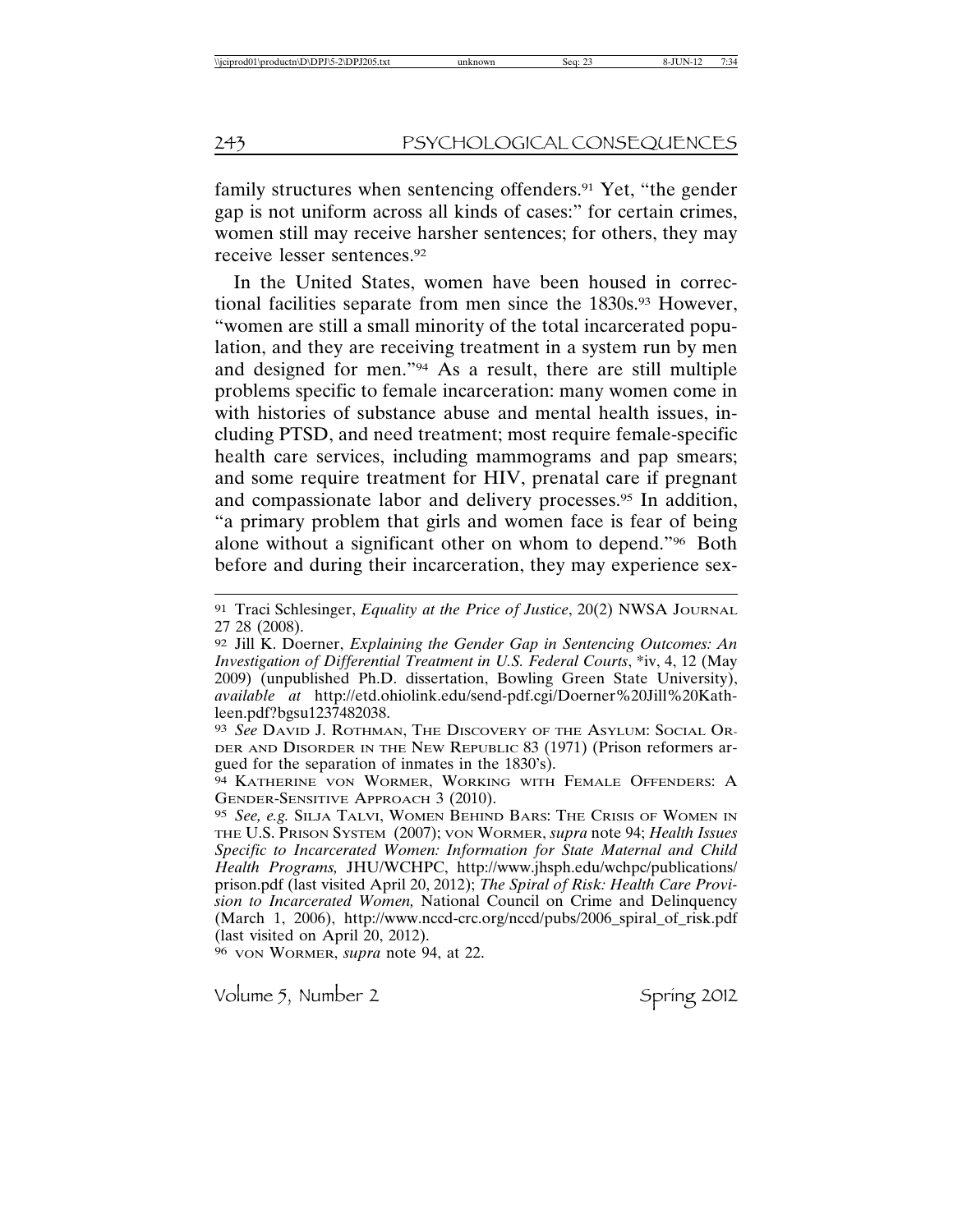ual vulnerability and victimization–"a constant reminder of how little power the women have over their lives."97 Finally,

> [t]he huge increase in female incarceration has significant impact on children and families. The majority of women in prison are mothers, and they are usually the primary caretakers of the children. An incarcerated woman is at risk of losing her children to the foster care system, and many of the women eventually lose their parental rights altogether. . .. .The separation from family, and the risk of losing their children, is one of the most devastating consequences of female incarceration.98

A study, based on in-depth interviews with fifty-four previously imprisoned women, revealed "overt behavioral and underlying structural tensions [in the prison environment] that create an atmosphere of fear and violence. . ..Prison for these women is a social world filled with anxiety."99 The women raised a variety of issues that related to the pains of imprisonment and the need to provide safer facilities that could meet their needs, including the separation of inmates by security and psychological needs, the provision of appropriate rehabilitation and medical services, and the painful loss of outside personal relationships with husbands or children.100 They also reported that "attitudes of indifference between inmates and correctional staff often contribute to fostering an environment of neglect"<sup>101</sup> and "sexual misconduct by male correctional staff is a serious problem that threat-

101 *Id. at* 531.

<sup>97</sup> Talvi, *supra* note 95, at 69.

<sup>98</sup> THE ACTION COMMITTEE FOR WOMEN IN PRISON, SOME FACTS ABOUT INCARCERATED WOMEN, http://acwip.net/Facts\_and\_Resources.html (last visited Feb. 16, 2012).

<sup>99</sup> Mark R. Pogrebin and Mary Dodge, *Women's Accounts of Their Prison Experiences, A Retrospective View of Their Subjective Realities*, 29 J. CRIM. JUST. 531, 531 (2001). 100 *Id.* at 539-40.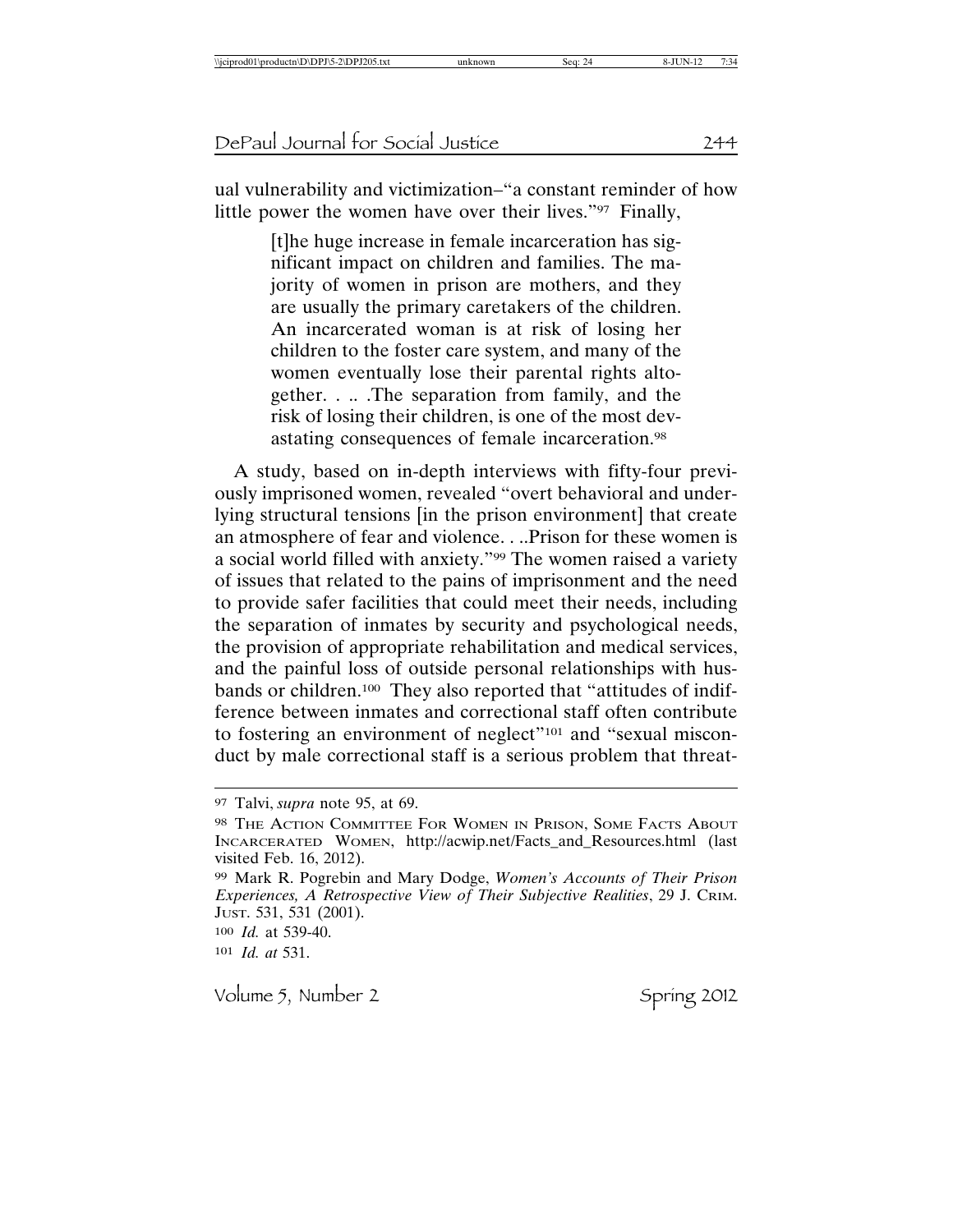ens the autonomy and self-esteem of many female prisoners."102 Cobbina added that, in addition to low self-esteem, abusive, disrespectful and inconsistent treatment by corrections officers, including sexual abuse, can lead to helplessness and powerlessness.103

For the wrongfully convicted, there are additional consequences. Participants in the Women and Innocence Conference anecdotally provided evidence that women, and some men, who do not represent DNA cases, are being overlooked and will continue to fall through the cracks, even though their cases are clearly wrongful convictions, because they are not the easy ones for science to solve. In addition, there are some prosecutors who use social stigmatization and character assassination rather than evidence or facts to convict innocent women. Furthermore, parents, relatives and caregivers are being blamed, often based on "unfounded and biased testimony by coroners, pediatricians, pathologists and other 'experts' [for the] deaths of children that later turn out to have another cause, often natural."104

### *C. The Wrongfully Convicted and Incarcerated*

Beverly Monroe<sup>105</sup> was living comfortably near Richmond, Virginia. She had a master's degree in organic chemistry and was working as a patent analyst for Phillip Morris. Her companion of thirteen years, Roger Zygmunt de la Burdé, lived on an es-

<sup>102</sup> *Id.* at 540.

<sup>103</sup> Jennifer Cobbina, presentation to Women and Innocence Seminal Conference, November 6, 2010. Note that, on the other hand, she also has reported some positive aspects of prison life, like attending classes, structure and being clean and sober.

<sup>104</sup> JUSTICE FOR E.J., DEATHS BLAMED ON PARENTS: A GLOBAL PROBLEM, http://www.justiceforej.com/ (last visited Feb. 16, 2012).

<sup>105</sup> This synopsis and quotes, and those interspersed throughout this paper, are taken from personal correspondence with Beverly Monroe and from Vollen, *supra* note 9, at 183-220 with permission of McSweeney's Publishing.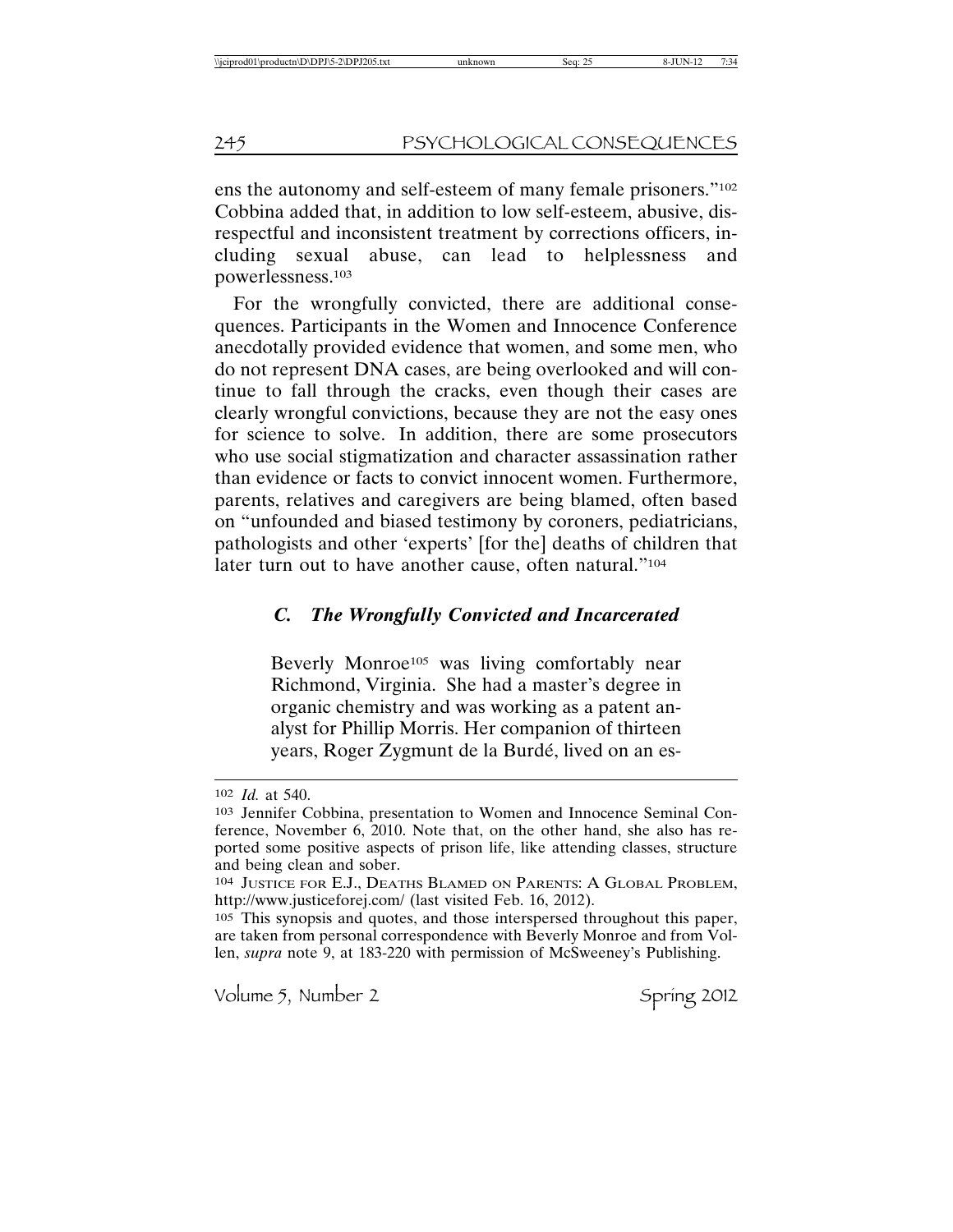tate outside the city.106 After having dinner together at his home the night of March 4, 1992, Beverly went home.107 She returned the next morning to check on him and discovered his body lying on a couch in the library, with his gun nearby.108

The medical examiner concluded that his death was a suicide, but Virginia State Police Agent David Riley ignored a critical forensic report corroborating the suicide death and focused on Beverly using the pretext of being empathic, while secretly proceeding as though he believed it "would be" a murder. Over a period of three months, he attempted to manipulate her memory to convince her that her deep grief was the result of having been unable to prevent the suicide and that she must have been present and "blocked" out the traumatic event.109

For Monroe it "was mental torture," but the worst was yet to come. Riley secretly pursued her conviction, collaborating with a previously-used snitch and perjured testimony. At trial, prosecutors and police concealed the forensic report and other evidence contradicting their theory of the murder and relied on Riley's false claim that she made a "statement" of being there and "asleep" at the time of the suicide, which he called "tantamount to a confession."110 Monroe describes her trial as

<sup>106</sup> VOLLEN, *supra* note 9, at 183. 107 *Id.* at 183–84. 108 *Id*. at 185–86. 109 E-mail from Beverly Monroe to Zieva Konvisser (Dec. 21, 2011) (on file with author). 110 *Id.*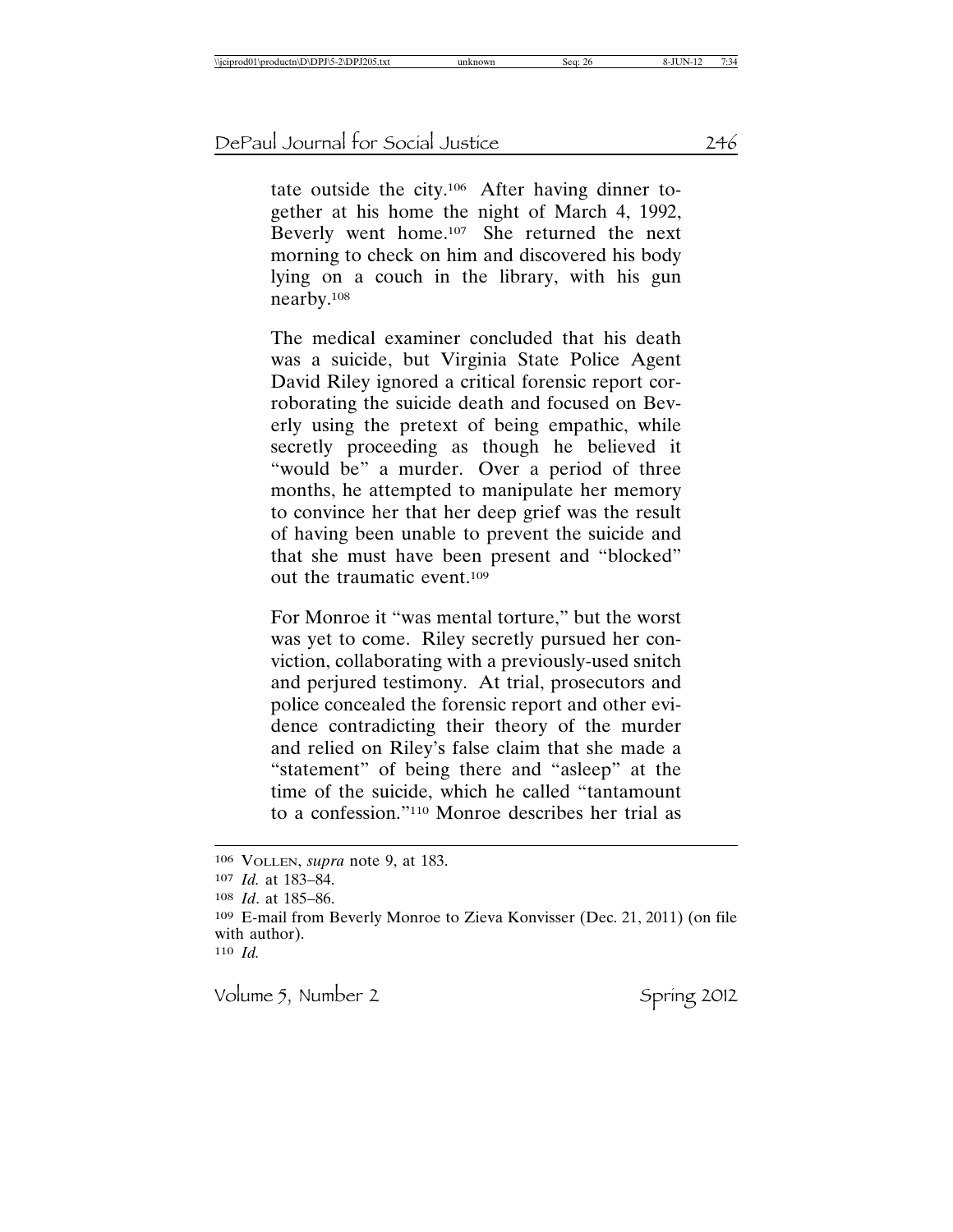"surreal" and "Kafkaesque" and rife with prosecutorial misconduct.111 On November 2, 1992, the jury found Monroe guilty of first-degree murder and use of a firearm in the commission of a felony. On December 22, 1992, she was sentenced to twenty-two years in prison.112

Monroe appealed her conviction and after nearly six months in prison was released on \$150,000 bond. She and her attorneys fought her conviction for nearly three years, spending hundreds of thousands of dollars.113 "And that doesn't include the wear and tear and everything else. . ..It's the hemorrhage of cost."<sup>114</sup> The lower courts and then the Supreme Court of Virginia ruled against her and in January 1996, Monroe was taken into custody to serve out the remainder of her sentence at Pocahontas Correctional Center in Chesterfield County, Virginia.115

For Monroe, the legal process of the conviction itself and the appeal was like Alice in Wonderland–"[u]pside-down and backwards."116 "It was not about truth or logic or anything I had ever believed about the 'justice' system."117 "And you're without any anchor except your family and your friends and your sense of what's right, which has been totally dislocated."118

<sup>111</sup> VOLLEN, *supra* note 9, at 202. 112 *Id.* at 203. 113 *Id.* at 205. 114 *Id.* at 205. 115 *Id.* at 208. 116 *Id.* at 206. 117 E-mail from Beverly Monroe to Zieva Konvisser (Dec. 21, 2011), *supra* note 109. 118 VOLLEN, *supra* note 9, at 206.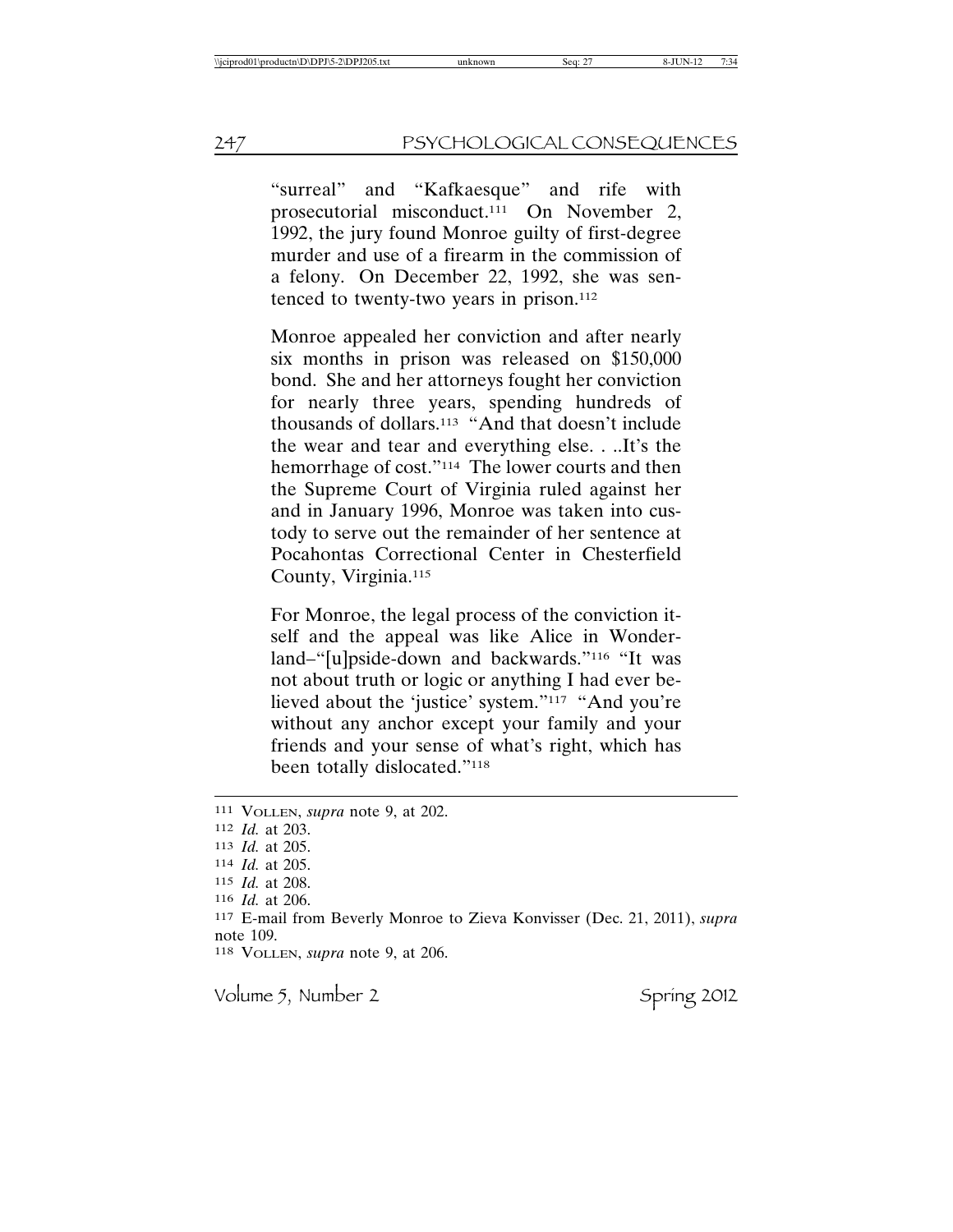Katie, Monroe's daughter, quit her job as a lawyer and dedicated herself full-time to fighting Monroe's case at the federal level.<sup>119</sup> Finally, on March 28, 2002, Monroe's conviction was vacated.120 The presiding judge called Monroe's case "a monument to prosecutorial indiscretions and mishandling."121 After Monroe was released, the state appealed this ruling.122 The federal judge's ruling was upheld by a unanimous panel of the 4th Circuit Court of Appeals in 2003, and in June, 2003, prosecutors finally dropped all charges.123

The experience of being incarcerated can have long-lasting effects on all inmates, including relationship difficulties, concerns with physical and psychological deterioration, the indeterminate nature of sentences and the prison environment itself.124 All prisoners must learn to cope with imprisonment and the harsh conditions of prison standards and health care, solitary confinement, sexual abuse and violence; however, the impact of imprisonment on the wrongfully convicted goes beyond that experienced by other long-term prisoners. "They are victims of miscarriages of justice, and the deleterious effects of confinement are further exacerbated by the unjust nature of their incarceration."125 Psychiatrist Terry Kupers describes the devastating effect of incarceration on the wrongly convicted: "The sense that harsh punishment is being imposed unfairly makes it much more difficult to tolerate,. . .The kind of hopelessness that can lead to

<sup>119</sup> *Id.* at 208. 120 *Id.* at 212. 121 *Id.* 122 *Id.* at 213. 123 *Id.* at 213–15. 124 Kathryn Campbell & Myriam Denov, *The Burden of Innocence: Coping with a Wrongful Imprisonment*, 46 CRIMINOLOGY AND CRIM. JUST. 139, 144–45 (2004). 125 *Id*. at 145.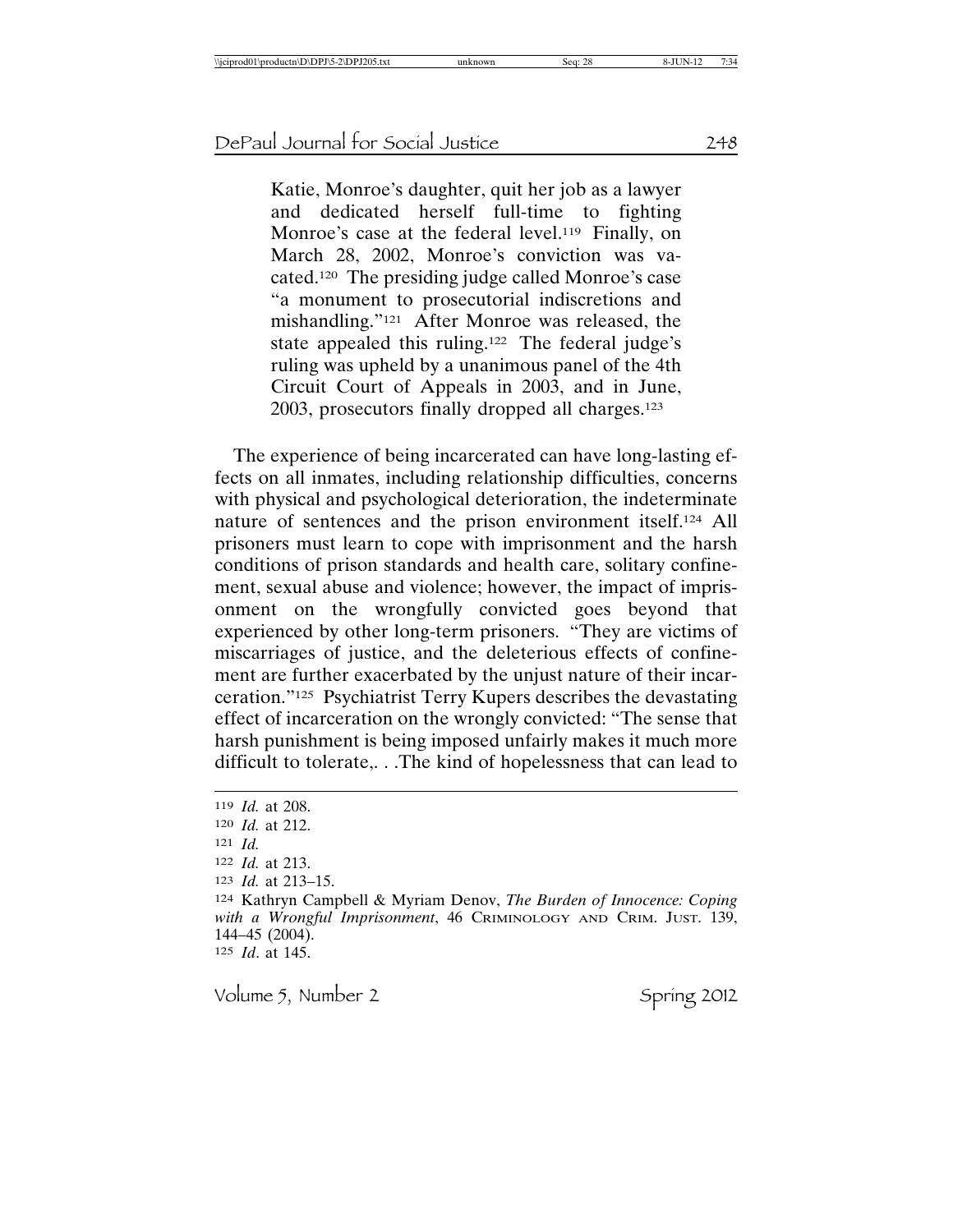suicide is intensified by the knowledge that even though one is innocent, nobody cares about the unfairness of the punishment."126

For wrongfully convicted and incarcerated women there are further indignities and unique requirements. As vividly described by Monroe:

> [T]here were so many instances of psychological abuse and torture that I witnessed firsthand, in the legal system and courts and in the prison system, all associated with gender. No matter how strong and resilient and determined one is to resist the oppression and psychological torture, it damages in ways that can't be expressed. And it is as painful to watch being inflicted on others as it is to bear, actually more.<sup>127</sup>

Yet:

[A]lthough the tenet of prison life–the regimentation, dehumanization and harshness–often holds true, only a few of the innocent people that I knew underwent any noticeable behavioral change or adapted in any negative way to the prison environment. Much depended on age and the kind of life or sense of achievement and confidence a person had before the wrongful conviction occurred. Also, not all guilty women allowed the surroundings or the chaos to alter their basic self-image or actions, and some did use the opportunity to learn better habits–all too few relative to the number incarcerated, however.128

<sup>126</sup> VOLLEN, *supra* note 9, app. B at 422.

<sup>127</sup> E-mail from Beverly Monroe to Zieva Konvisser (Dec. 14, 2011, 4:44 AM) (on file with author).

<sup>128</sup> E-mail from Beverly Monroe, to the author (December 21, 2011) (on file with author).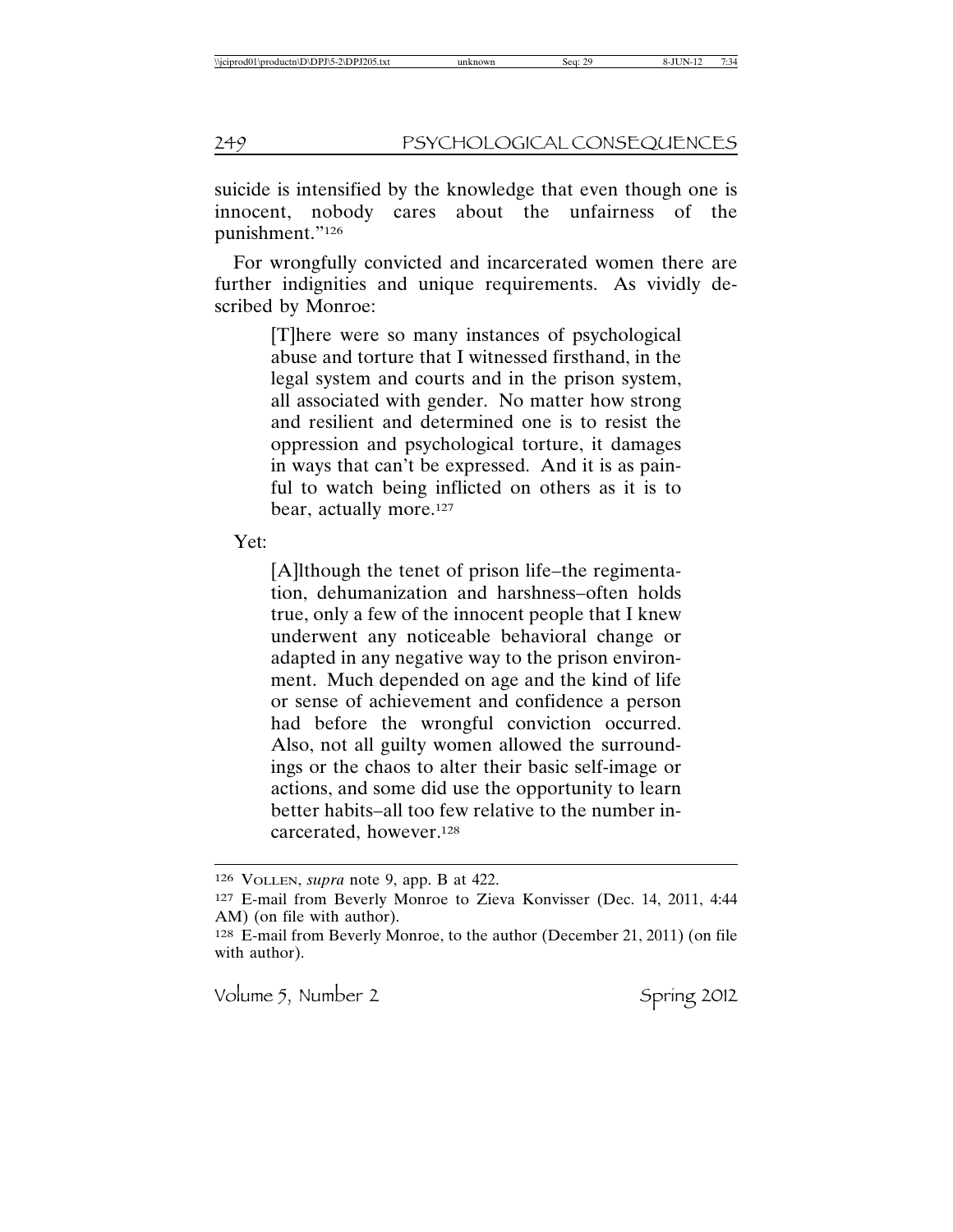#### *D. Research Studies*

Only a limited number of research studies have addressed the topic of the wrongfully convicted and even fewer have examined the exonerated and, more specifically, innocent women. The following brief overviews of each of these studies elucidate the current state of knowledge on this topic.

Robert Simon, a psychiatrist, evaluated three forensic cases of alleged false arrest and imprisonment in the earliest published study in 1993.129 He described the experience as "an extraordinarily traumatic event" and demonstrated that serious psychological impairment may follow.130

> A common scenario begins with an unexpected knock on the door, followed by the individual being summarily arrested, taken into custody, handcuffed and placed in back of a police vehicle, sometimes in front of a distraught family and shocked neighbors and sometimes even television cameras. Following booking, the utterly confused and terrified victim of a false arrest may be placed in jail with all of its inherent dangers–risk of suicide, fears of physical and sexual assault, feelings of isolation, terror and helplessness and a profound sense of humiliation and threat to one's personal identity.131

As a result of this extreme, abrupt discontinuity in a person's life experience, psychiatric disorders, particularly dissociative disorders, may occur; PTSD, adjustment disorders, generalized anxiety disorder, and dysthymic disorder also frequently arise.132 In addition to the acute trauma of a false arrest and imprison-

<sup>129</sup> Robert I. Simon, *The Psychological and Legal Aftermath of False Arrest and Imprisonment*, 21 BULL. AM. ACAD. PSYCHIATRY & L. 523, 523 (1993). 130 *Id.* 131 *See id.* at 523–24. 132 *Id.* at 524–25.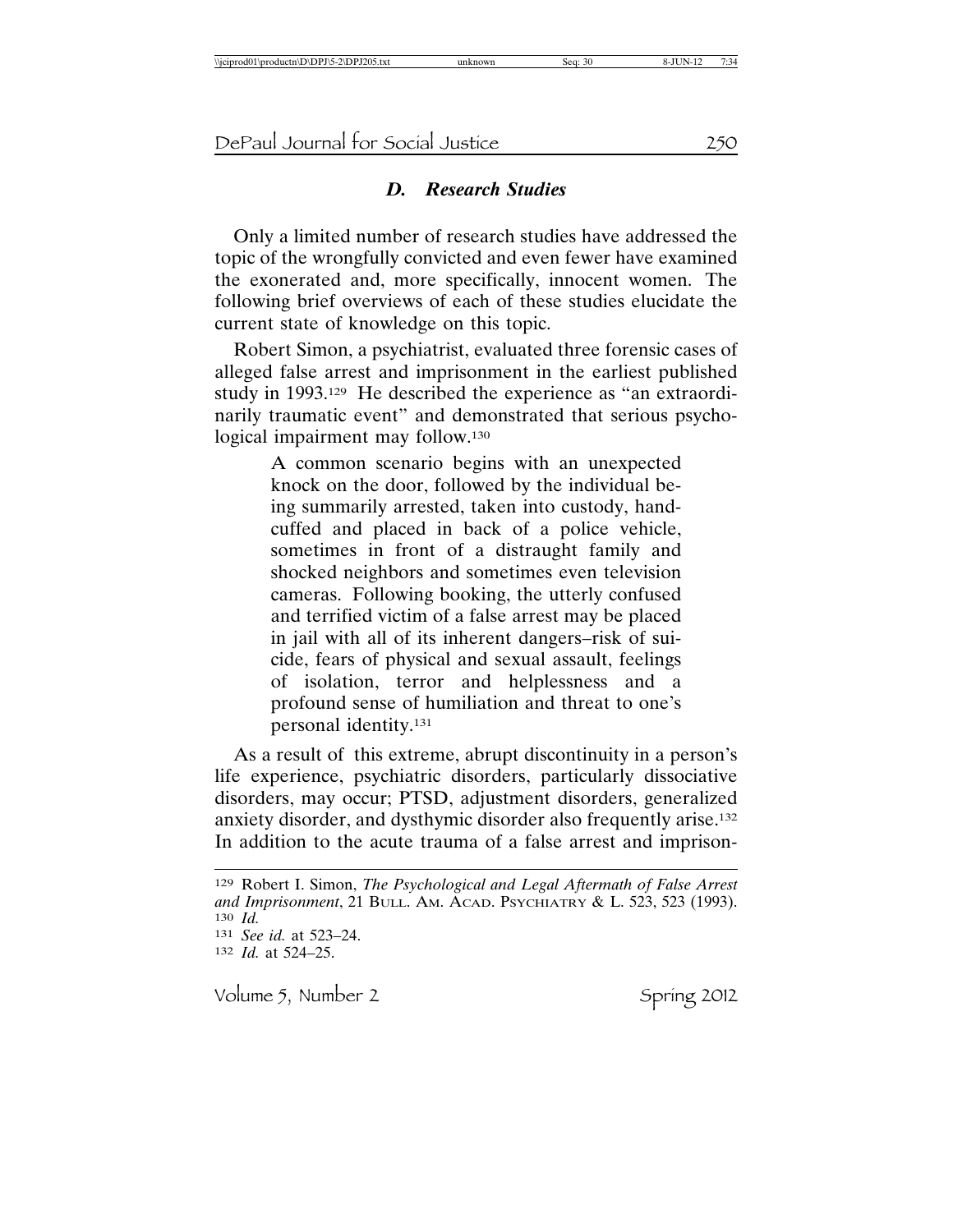ment, long term consequences ensue that are pathogenic themselves, e.g., not being able to "live down" the experience, thereby prolonging the symptoms surrounding the acute trauma.133 Simon concluded:

> [m]any individual factors determine the psychological response of the false arrest victim. [These include] [p]reexisting psychiatric disorders, previous experiences with the criminal justice system, unresolved guilt, personal coping styles, the ability to handle the helplessness and dissonance of a bizarre personal experience . . .and the presence or absence of supportive relationships. . . .134

In addition,

[t]he actual circumstances of the arrest, the trauma to family members who cannot comprehend what has happened, personal embarrassment and humiliation,. . .adverse publicity and the incarceration experience itself are significant psychological stressors. . ..A few persons who are falsely arrested and imprisoned may show no significant symptoms of psychological distress or psychiatric disorder. Others may exhibit transient psychological symptoms. Persons predisposed by previous psychiatric illness may show an exacerbation or recurrence of prior symptomatology or even the development of a new psychiatric disorder.135

Adrian Grounds,136 a British forensic psychiatrist, found a pattern of disabling symptoms and psychological problems in a study of clinical findings of a sample of eighteen men referred

<sup>133</sup> *Id.* at 526.

<sup>134</sup> *Id.* at 525.

<sup>135</sup> *Id.*

<sup>136</sup> Adrian T. Grounds, *Understanding the Effects of Wrongful Imprisonment*, 32 CRIME & JUST. 1 (2005) [hereinafter Grounds, *Understanding*]. *See also* Adrian Grounds, *Psychological Consequences of Wrongful Conviction*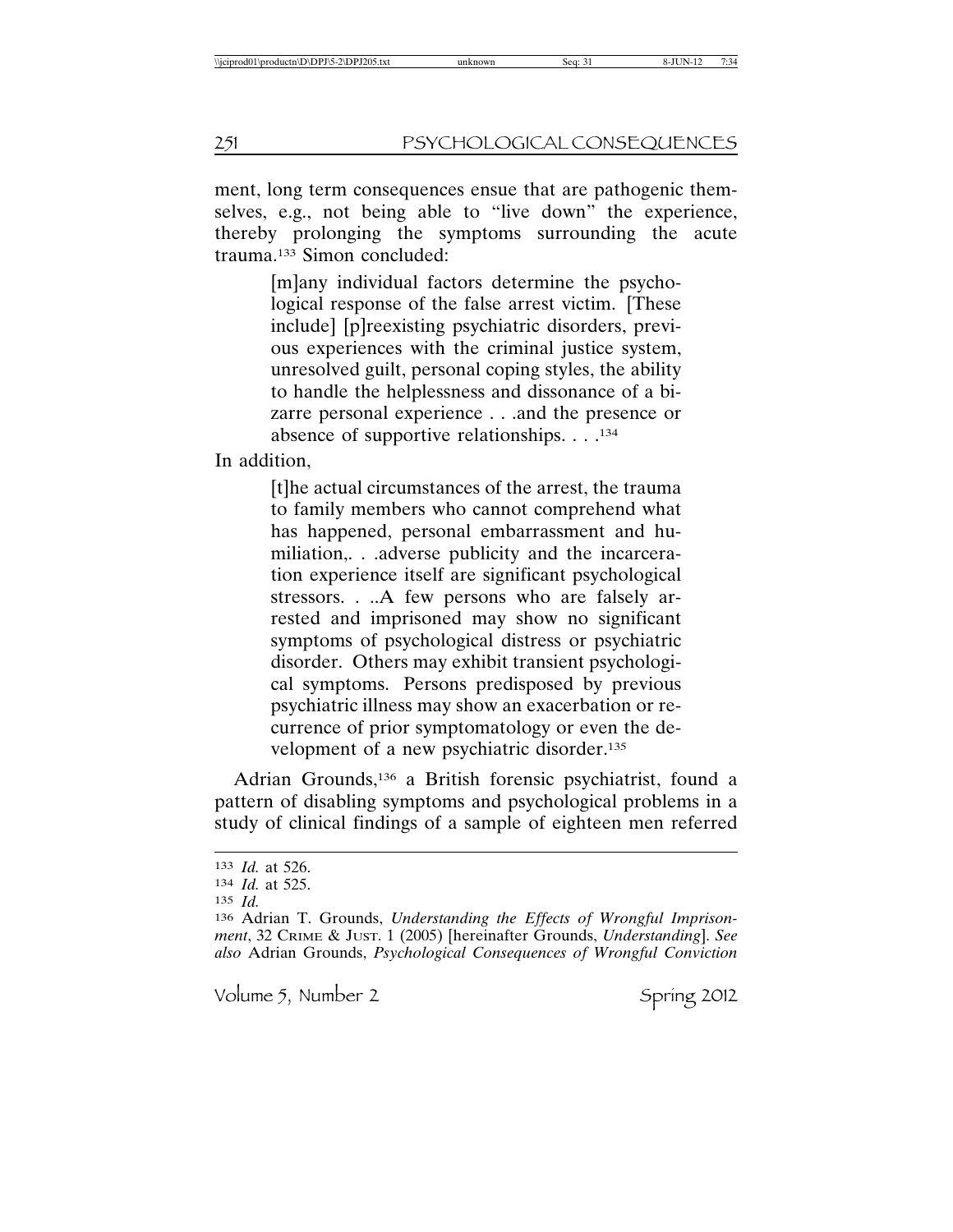for systematic psychiatric assessment after their wrongful convictions were quashed on appeal and they were released from long-term imprisonment.<sup>137</sup> As a clinician, he personally conducted the assessments using the ICD-10 diagnostic criteria (World Health Organization 1992, 1993), which is broadly similar to DSM-IV classifications (American Psychiatric Association 1994, 2000)138 and also interviewed wives and other relatives and friends who had known the men before and after their periods in prison.139

These men experienced "enduring personality change after catastrophic experience," PTSD, additional mood and anxiety disorders and major problems of psychological and social adjustment upon release, particularly within families.<sup>140</sup> Their symptoms were similar to those described in the clinical literature concerning other groups, such as war veterans, who have been exposed to chronic psychological trauma.141 They experienced post-release psychological problems as a product of three types of miscarriages of justice:

> (1) acute psychological trauma from the overwhelming threat at the time of initial arrest and custody that disrupt the victim's assumptive world; (2) chronic psychological trauma from years of notoriety, fear and isolation and preoccupation with their legal case, and the pursuit of it, and the continual and unrelenting campaigning to protest their innocence, resulting in chronic feelings of bitterness. . .and unresolved feelings of loss; and (3) chronic psychological trauma of long-term imprisonment entailing psychological adaptation to

*and Imprisonment*, 46 CAN. J. CRIMINOLOGY AND CRIM. JUST. 165, 171 (2004) [hereinafter Grounds, *Psychological Consequences*]. *Id.* at 1. *Id.* at 18. *Id.* at 12. *Id.* at 23, 24, 34. *Id.* at 1, 41.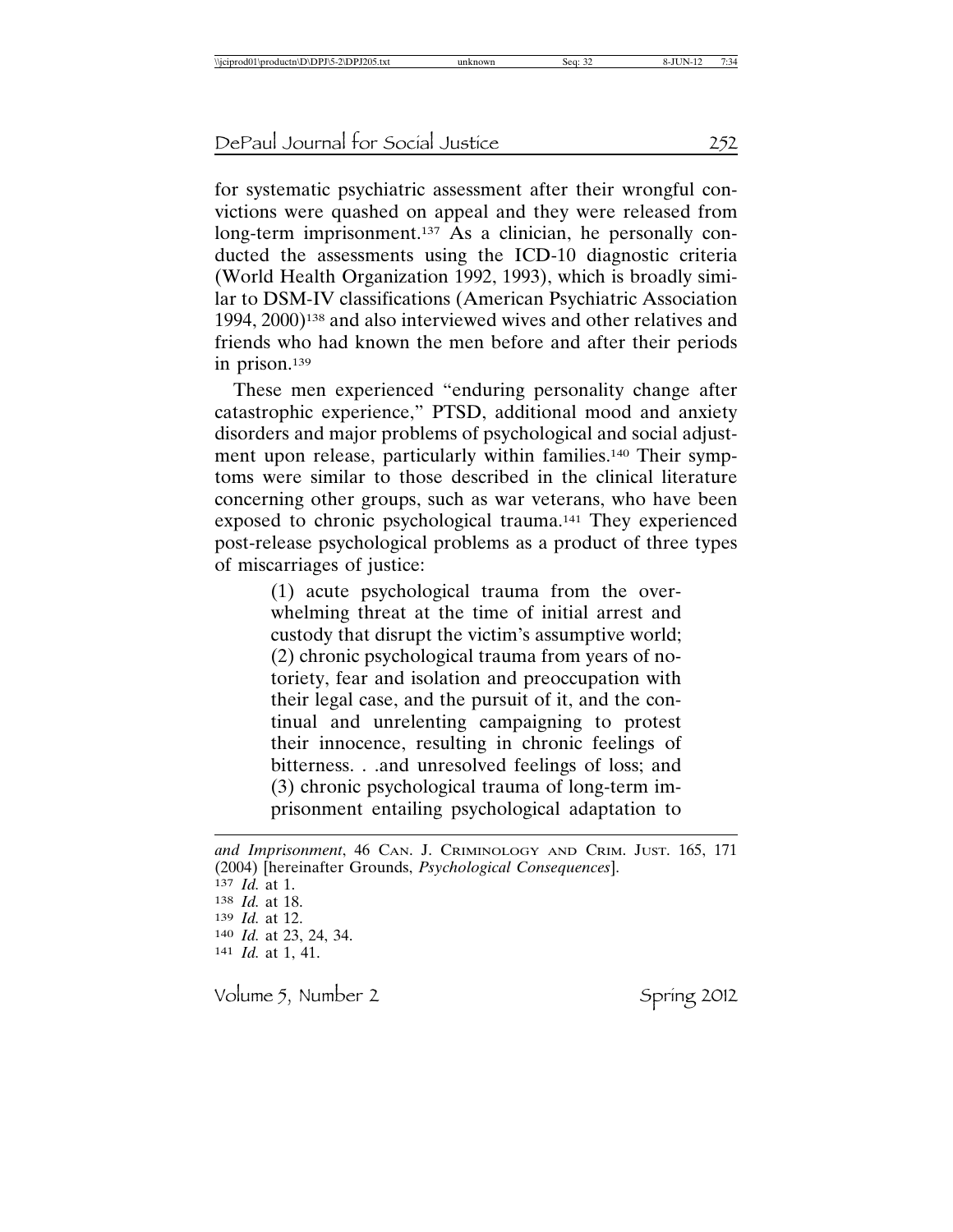prison, and losses-separations from loved ones, missed life opportunities, the loss of a generation of family life, and personal life history.142

#### Grounds concluded that

the forms of suffering and damage experienced by these men and their families were numerous; they interacted and compounded one another, and led to secondary problems. The life courses of those involved were permanently changed. The men suffered losses–of relationships, prospects and years of their expected life history. The harms extended over time and generations. The distress was often severe: when families confided that the time since the man's release has been worse than the years of prison, and when the men admitted that sometimes they wished they were back inside, it was a measure of the burdens they experienced.143

Kathryn Campbell and Myriam Denov employed a qualitative approach to data collection and analysis, using in-depth interviews and content analysis with five Canadian men who had been wrongfully convicted and imprisoned. The purpose of their study was "to uncover the voices of the wrongly convicted and to explore their experiences with wrongful arrest, conviction, and imprisonment, as well as to examine the consequences of maintaining their innocence throughout the criminal justice process."144

The respondents reported that during arrest they were victims of "tunnel vision" and institutional misconduct by the police who focused on their guilt in spite of the lack of evidence.<sup>145</sup>

 *Id.* at 44-46. *Id.* at 40-41. Campbell, *supra* note 124, at 141. *Id.* at 143.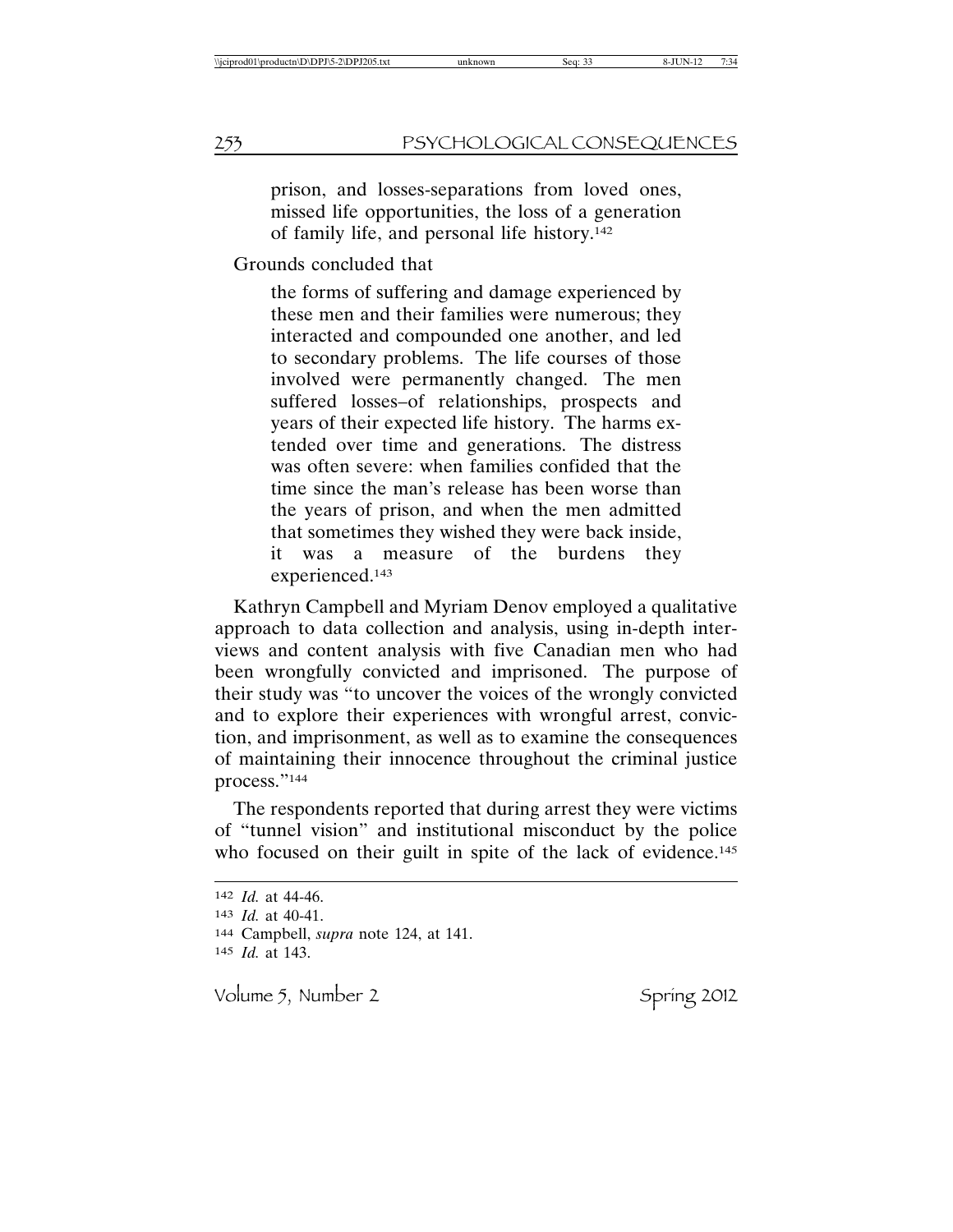While wrongfully imprisoned, these five men made use of several highly adaptive coping strategies to ensure their welfare in the hostile prison environment.146 These included coping with prison violence; cooperation to avoid problems, conflict and stress; belonging through association to a group; withdrawal through isolation from other prisoners; and suicidal ideation.147 Peculiar to the experience of the wrongfully convicted, they also demonstrated a preoccupation with exoneration and rejection of the label *criminal*. 148

Maintaining innocence and lack of remorse while incarcerated entailed notable consequences for the wrongfully convicted, including being perceived by the prison administration to be at high risk of recidivism.<sup>149</sup> In addition, given their continual affirmation of their innocence, they suffered uncertainty over their release date, and, at the end, there was little or no preparation for release and of post-release statutory support.150

Saundra Westervelt and Kimberly Cook conducted eighteen life-story interviews with death row exonerees–seventeen men and one woman–to explore the impact of wrongful conviction and incarceration on individuals who have been exonerated and released, the coping strategies used post-release to negotiate reentry into family and community and what aids and impedes their reintegration.151 They describe the incarceration of an in-

<sup>146</sup> *See id.* at 145–52 (discussing coping methods through violence, cooperation and belonging).

<sup>147</sup> *Id.*

<sup>148</sup> *Id.* at 150–52.

<sup>149</sup> *Id.* at 152–53.

<sup>150</sup> *Id.* at 154–55.

<sup>151</sup> *See generally* Saundra D. Westervelt & Kimberly J. Cook, *Feminist Research Methods in Theory and Action: Learning from Death Row Exonerees*, *in* CRIMINAL JUSTICE RESEARCH AND PRACTICE: DIVERSE VOICES FROM THE FIELD 21 (Susan L. Miller ed., 2007) [hereinafter Westervelt, *Feminist Research Methods*] (discussing research and participants in a feminist method study on exonerees); Westervelt, *Coping with Innocence, supra* note 76 (research study on exonerees who were on death row); and Saundra D. Westervelt & Kimberly J. Cook, *Framing Innocents: The Wrongly Convicted as*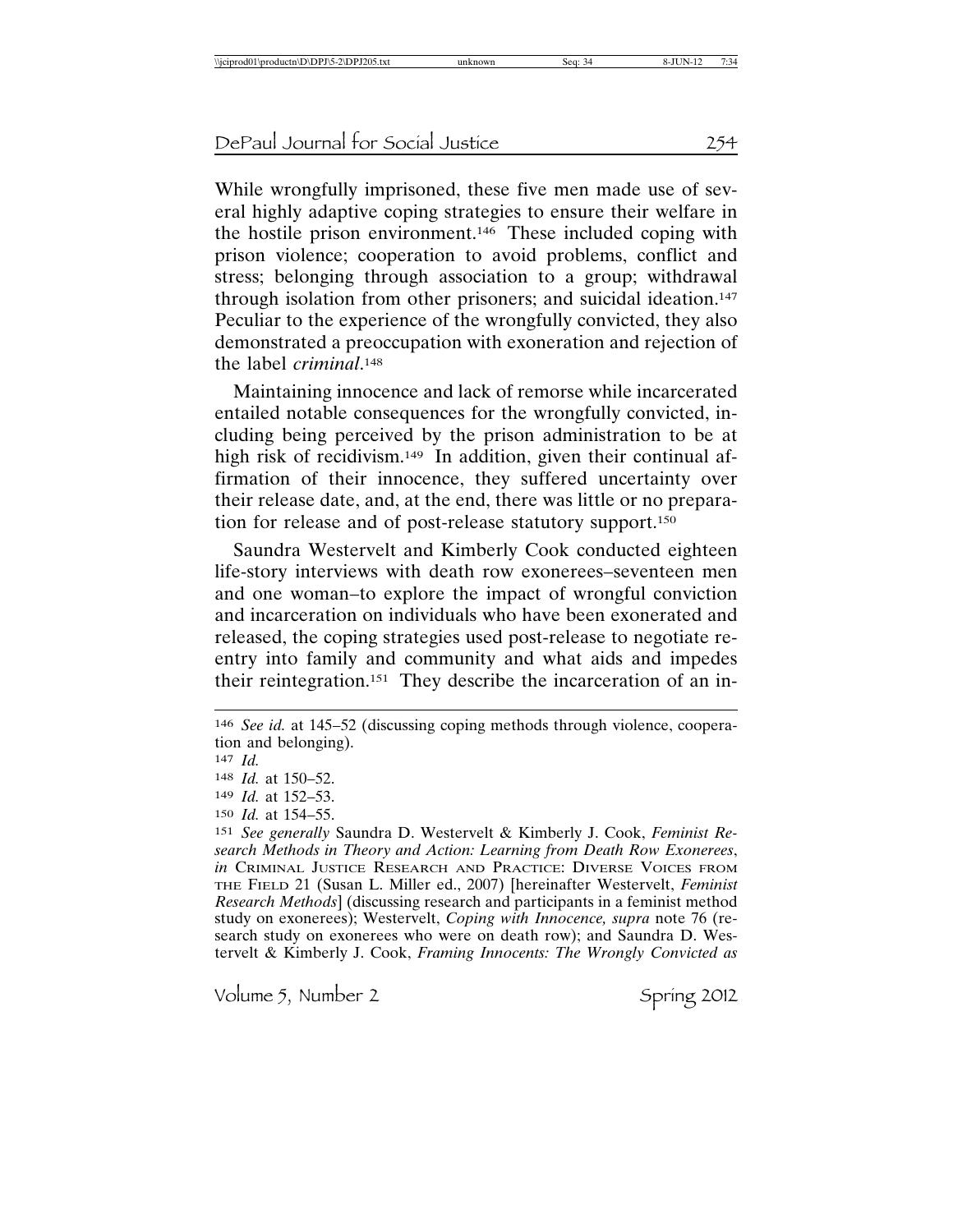nocent person as a "sustained catastrophe" that extends over long periods, like those experienced by abuse victims or prisoners of war, and use models of trauma, coping and stigma management to help explain the "life after death" experiences of death row exonerees.152

In their stories, they saw survivor's guilt among these exonerees similar to that experienced by survivors in general. They "often feel guilty for living when others die and experience hyper-arousal, intrusive thoughts and feelings of hopelessness and apathy. They tend to have difficulty envisioning the future and connecting to others emotionally, and struggle with feelings of fear, worthlessness, helplessness, isolation and rejection."153 In addition, they face practical problems of everyday living that "become obstacles to social reintegration which ripple throughout their lives [and they] report confronting significant bouts of grief over losses they incurred during or due to their wrongful incarcerations: the loss of time, loss of feelings of security, loss of loved ones and loss of self."154

Westervelt and Cook found that, like other survivors of lifethreatening trauma, exonerees rely on multiple coping strategies that shift over time.155 Some exonerees can find nothing positive in their trauma and utilize strategies of rejection aimed "to reduce or avoid the negative consequences of their wrongful convictions and involve socially isolating or numbing themselves emotionally. This can include self-destructive behaviors like drug and alcohol abuse and violence."156 Other exonerees may use more positive coping strategies of incorporation, which might include "absorbing the 'exoneree' identity into their self-

*Victims of State Harm*, 53 CRIME L. SOC. CHANGE 259 (2009) [hereinafter Westervelt, *Framing Innocents*] (using the "state-harms" framework to analyze post-exonerees who were on death row).

<sup>152</sup> Westervelt, *Coping with Innocence, supra* note 76, at 34.

<sup>153</sup> *Id.*

<sup>154</sup> Westervelt, *Framing Innocents, supra* note 151, at 268.

<sup>155</sup> Westervelt, *Coping with Innocence, supra* note 76, at 35.

<sup>156</sup> *Id.* at 36.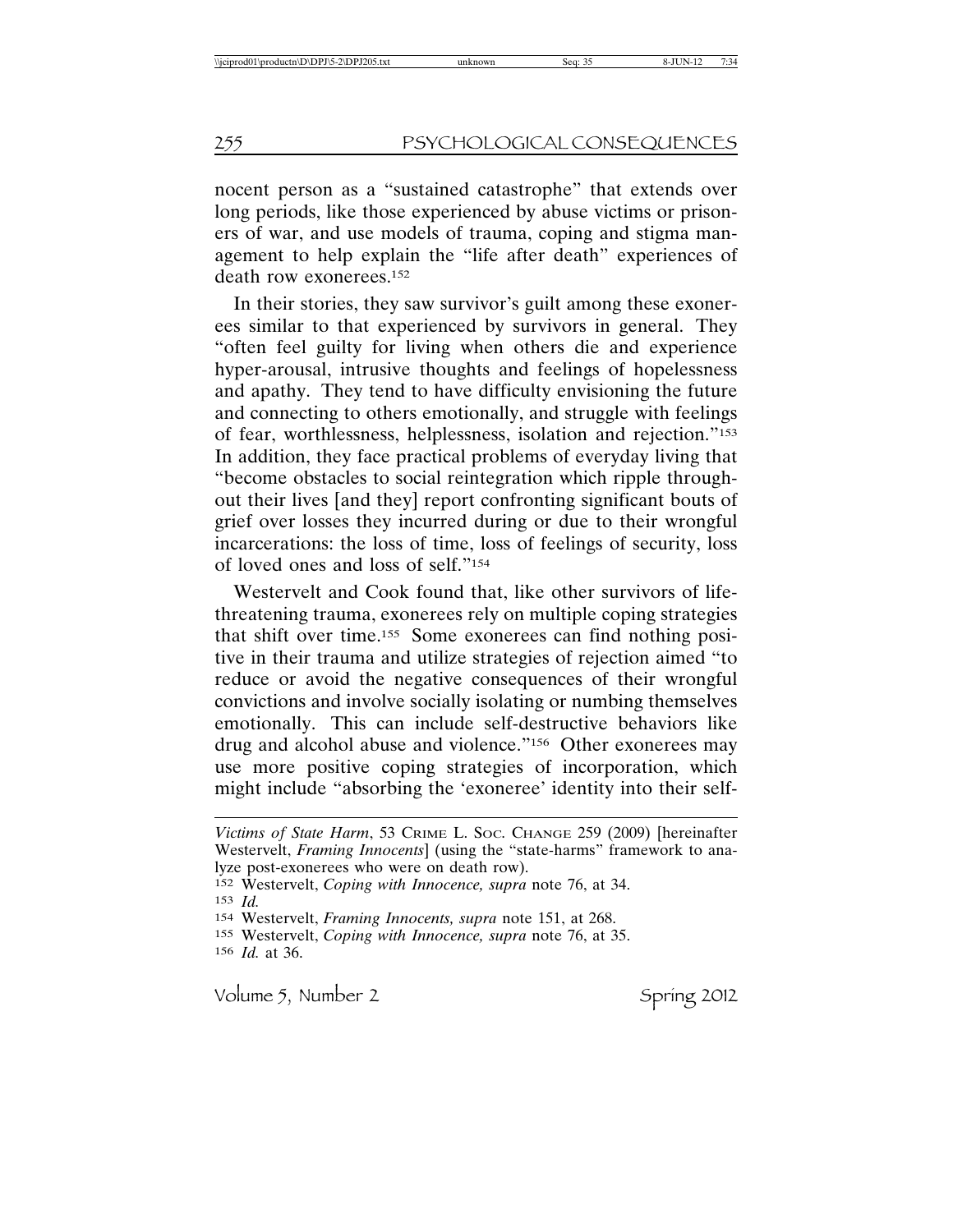concept and finding some good that can come from their negative experiences."157 Like other survivors, they reported that exonerees use a variety of techniques to make sense of what happened to them, as will be described in Part V.

Jennifer Wildeman et al. examined how those wrongfully convicted and punished experience life after exoneration.158 Using data from intensive individual, in-person interviews with fiftyfive exonerees conducted by members of the Life After Exoneration Program (LAEP), they measured both the short- and long-term psychological effects associated with wrongful conviction. The results of this research demonstrate[d] that a substantial portion of the study participants were suffering from clinical anxiety, depression, PTSD or a combination of the three disorders at the time of the interviews.159 Their results also suggested that employment may be an important factor in mitigating psychological issues.160 Finally, they "call for more integrated approaches for addressing a wide range of often interrelated social, psychological, and mental health issues experienced by those who were wrongfully convicted."161

Craig Haney and John Wilson, two psychologists who have worked extensively with prisoners, the wrongfully convicted and exonerees, share their insights in a series of interviews with PBS Frontline and these serve to inform the research studies.162 Ha-

157 *Id.*

<sup>158</sup> Jennifer Wildeman, Michael Costelloe & Robert Schehr, *Experiencing Wrongful and Unlawful Conviction*, 50 J. OFFENDER REHABILITATION 411 (2011).

<sup>159</sup> *Id.* at 411.

<sup>160</sup> *Id.* at 424.

<sup>161</sup> *Id.* at 411. In an earlier report based on this same data, Curtiss approached wrongful conviction as torture and proposed appropriate methods for assisting exonerees in their struggle to readjust to life outside prison based on insights into the psychological effects of wrongful imprisonment. *See* Curtiss, *supra* note 77, at 58–64.

<sup>162</sup> *See Interview: Craig Haney*, PBS FRONTLINE (May 1, 2003) [hereinafter Haney, *Interview*], http://www.pbs.org/wgbh/pages/frontline/shows/burden/interviews/haney.html; *see also* Wilson, *Interview, supra* note 21.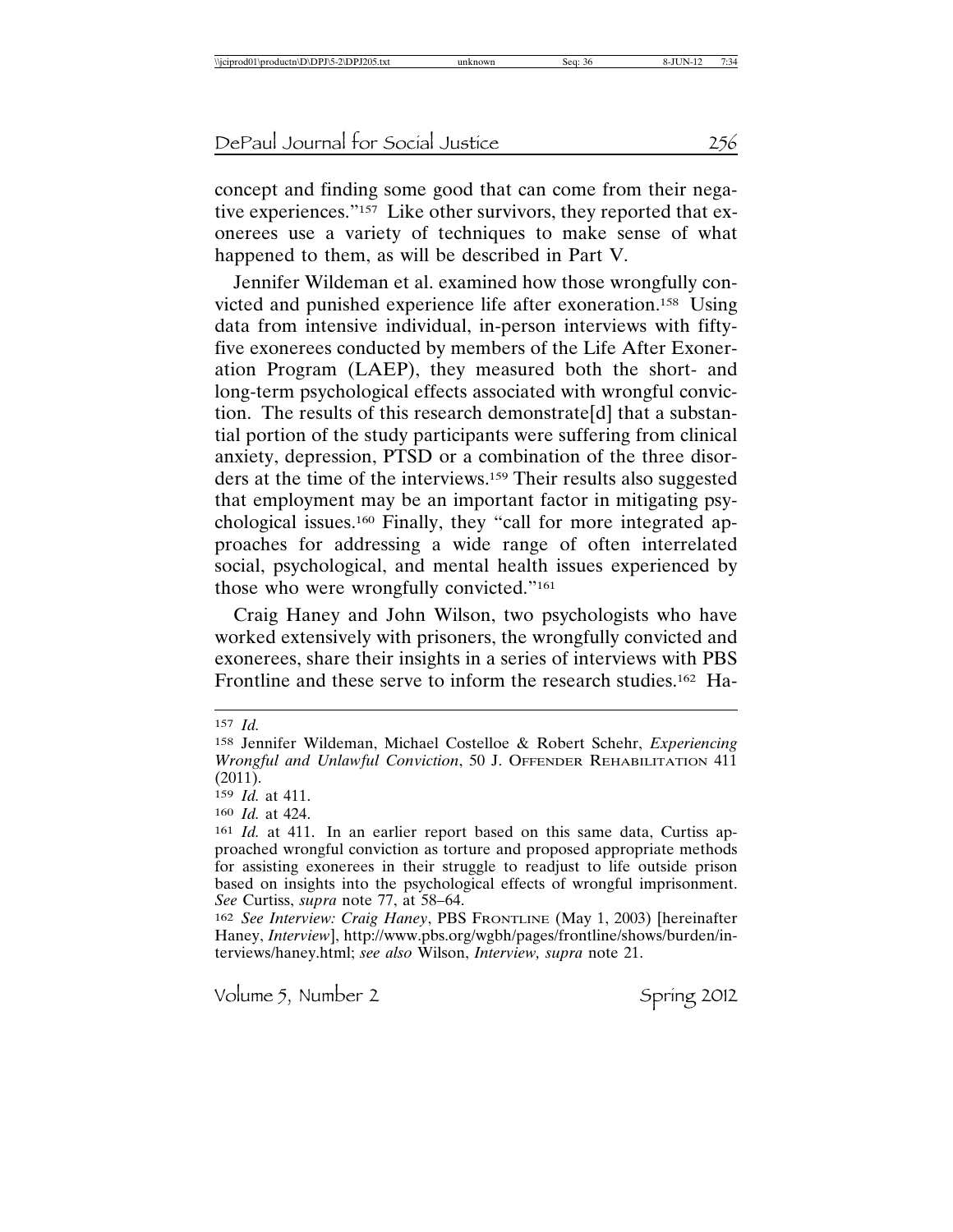ney explains that the main difference between the wrongfully and rightfully convicted is that "the wrongfully convicted have a more difficult time making sense of their experience. . .[and have no] opportunity to try to put that experience in some coherent framework." There is no redemptive value to their experience; "they have only the pain and. . .negative psychological consequences of the term of the confinement."163 Their attempts to reconcile their incarceration with their innocence can lead to "suffering that is impossible to make sense of. . .suffering that becomes very difficult to build from or grow out of."164 They have learned that "the very worst thing possible can happen to you, and it leads them to a more generalized loss of faith in society. . .and people."165 To Haney, "[i]t's among the deepest despair I've ever encountered. . .and once you've experienced it at the hands of so many people, it's very hard to rekindle faith. . .[and] hope that you can be free of that in the future."166

"Prison for some people robs them of the ability to feel joy and happiness[ ];"; they are "robbed of large chunks of life. . .",<sup>167</sup> as well as of their agency, their decision-making ability, and their ability to take control over their own life.168 "In the very frightening, dangerous prison environment, they're not allowed to show or express vulnerability or weakness. . .they're forced in a sense to be disconnected from their emotions" as a way of adapting to their new world; and it is difficult or impossible "to take the psychological steps to shed that mask and to essentially give up those [important] adaptations."169 The life outside prison that they have fantasized often is unrealistic or unachievable. When they are finally set free, it is impossible for

164 *Id.* 165 *Id.* 166 *Id.* 167 *Id.* 168 *Id.* 169 *Id.*

<sup>163</sup> Haney, *Interview*, *supra* note 162.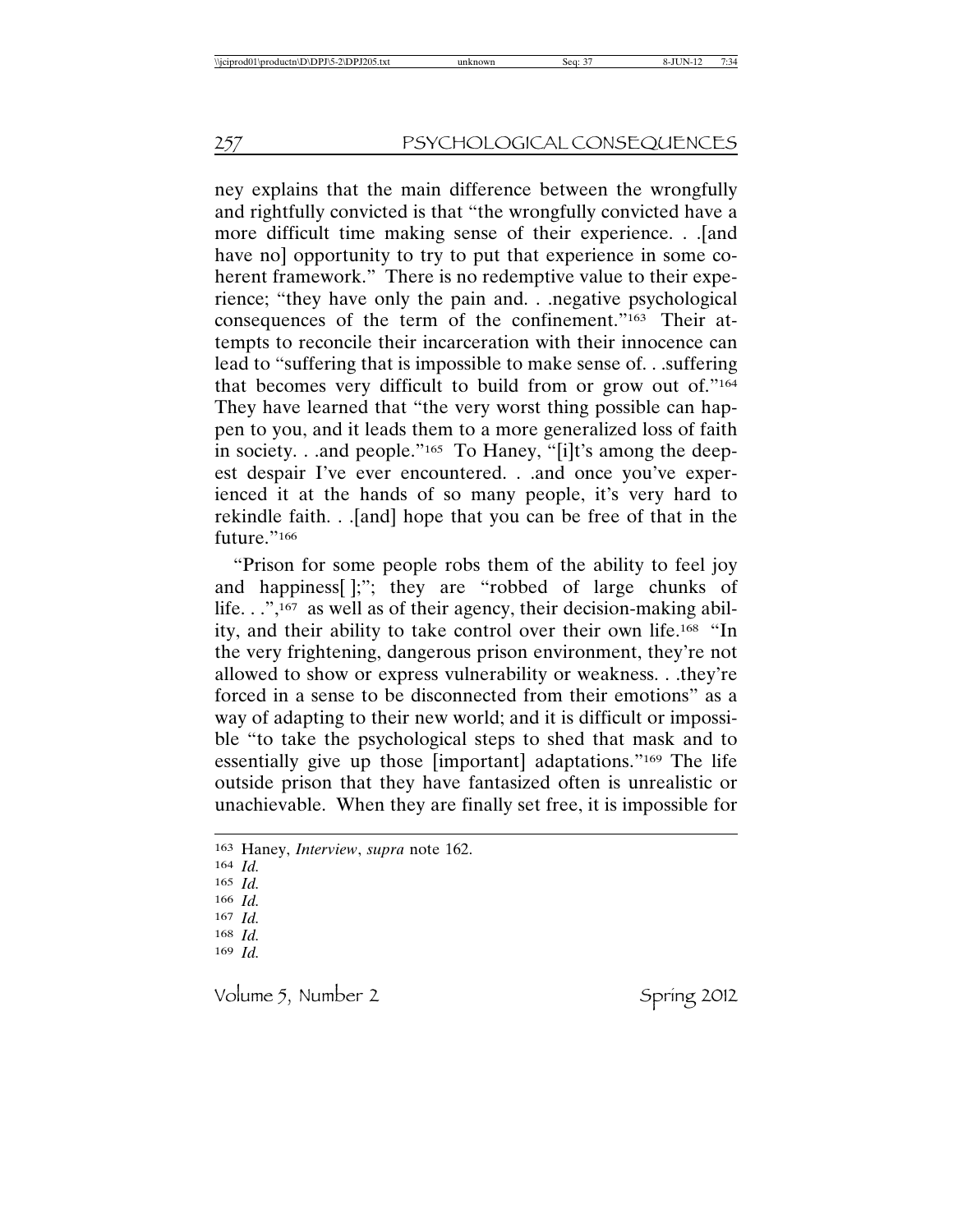them to "fit back into [a normal] life and behave as though this term of imprisonment hadn't taken place."170 Even after years of being free, some people may adapt, but for others it is a permanent change.<sup>171</sup>

Likewise, Wilson believes that the injuries from a wrongful conviction are permanent scars "deep inside the psyche."172 Even though counseling and psychotherapy treatments are helpful, he "do[esn't] think you can undo the permanent damage to the soul of the person, to their sense of self, to their sense of dignity."173 He details ten emotional issues that affect the exonerated:

> (1) initial. . .shock, fear, disavowal and disbelief,. . .a sense of unreality,. . .[and] fears of helplessness and hopelessness;  $(2)$  a sense [irreconcilable] injustice; (3) loss of personal freedom, choice, autonomy and self-regulation; (4) an existential search for meaning; (5) a [deep] sense of abandonment by humanity and God; (6) loss of self, [personal] identity and dignity; (7) shame and guilt; (8) fatigue, surrender and [a] journey of endurance; (9) PTSD, anxiety, depression and the "continued manifestation" of institutionalized behaviors; and (10) the need for counseling, guidance and transitional services. . .to re-establish human connection and a sense of continuity in their lives.174

173 *Id.*

<sup>170</sup> *Id.*

<sup>171</sup> *Id.*

<sup>172</sup> Wilson, *Interview, supra* note 21.

<sup>174</sup> John Wilson Memorandum: A Perpetual Battle of the Mind, PBS FRONT LINE (October 31, 2002) [hereinafter, Wilson, *Memorandum*], http://www.pbs. org/wgbh/pages/frontline/shows/burden/cameras/memo.html.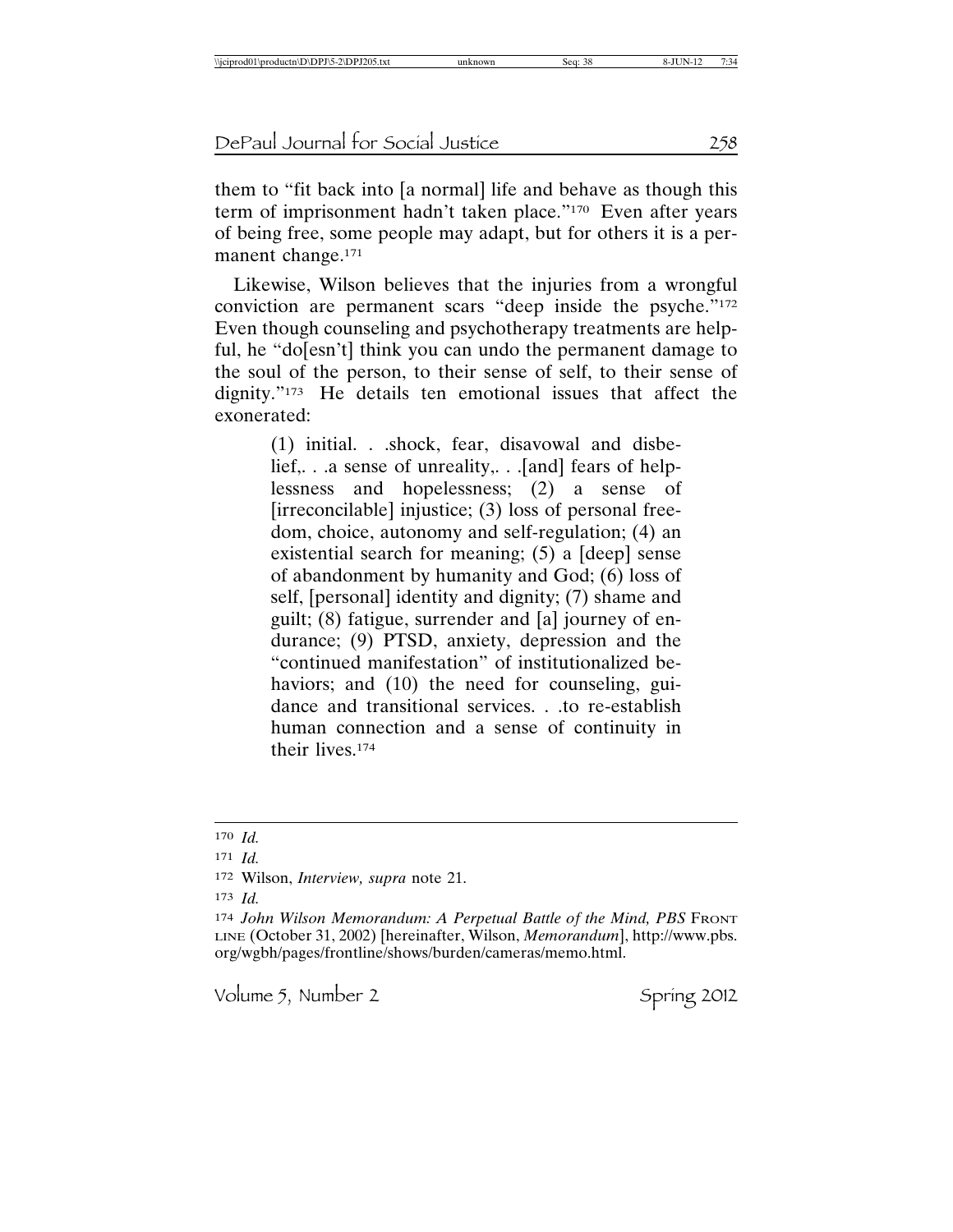To Wilson, an exoneree is "a victim of a system of justice that has created an injustice which took away most of their life. . .[and that is] the permanent injury."175

As discussed in the introduction to this paper,<sup>176</sup> there is a clear need, not only to analyze the existing case studies of wrongful conviction and the individual oral histories published by exonerees, but also to continue to collect and analyze additional case studies using rigorous research approaches and to create an information base of empirical data. This author is aware of two research studies on the psychological consequences of wrongful conviction that are currently underway.

Jaimie Page, Director, Texas Exoneree Project and Assistant Professor at Texas A & M University–Commerce, has conducted and is in the process of analyzing the data from semistructured individual, face-to-face interviews with twenty-two male exonerees, residing in the state of Texas who have been exonerated through DNA and are "actually innocent." The study explores background demographic information and the personal history related to the criminal case, incarceration, the Innocence Project and post-exoneration experiences.177 A second grounded theory exploratory study combines information from these interviews with data collected from exoneree meetings, from a Quality of Life questionnaire and from case management interactions.178 These studies explore the following: common experiences and issues that exonerees face, as well as differences between exonerees; how wrongful convictions affect

<sup>175</sup> Wilson, *Interview, supra* note 21.

<sup>176</sup> *See* discussion *supra* text at 4-5.

<sup>177</sup> Jaimie Page, Semi-Structured Interviews with Texas Exonerees (research study in process, University of Texas–Commerce), personal correspondence July 19 and September 22, 2011 [hereinafter Page, *Semi-Structured Interviews*].

<sup>178</sup> Jaimie Page, Dallas Metroplex Exonerees: A Mixed-Methods Grounded Theory Exploratory Study (research study in process, University of Texas–Commerce), personal correspondence September 22, 2011 [hereinafter Page, *Dallas Metroplex Exonerees*].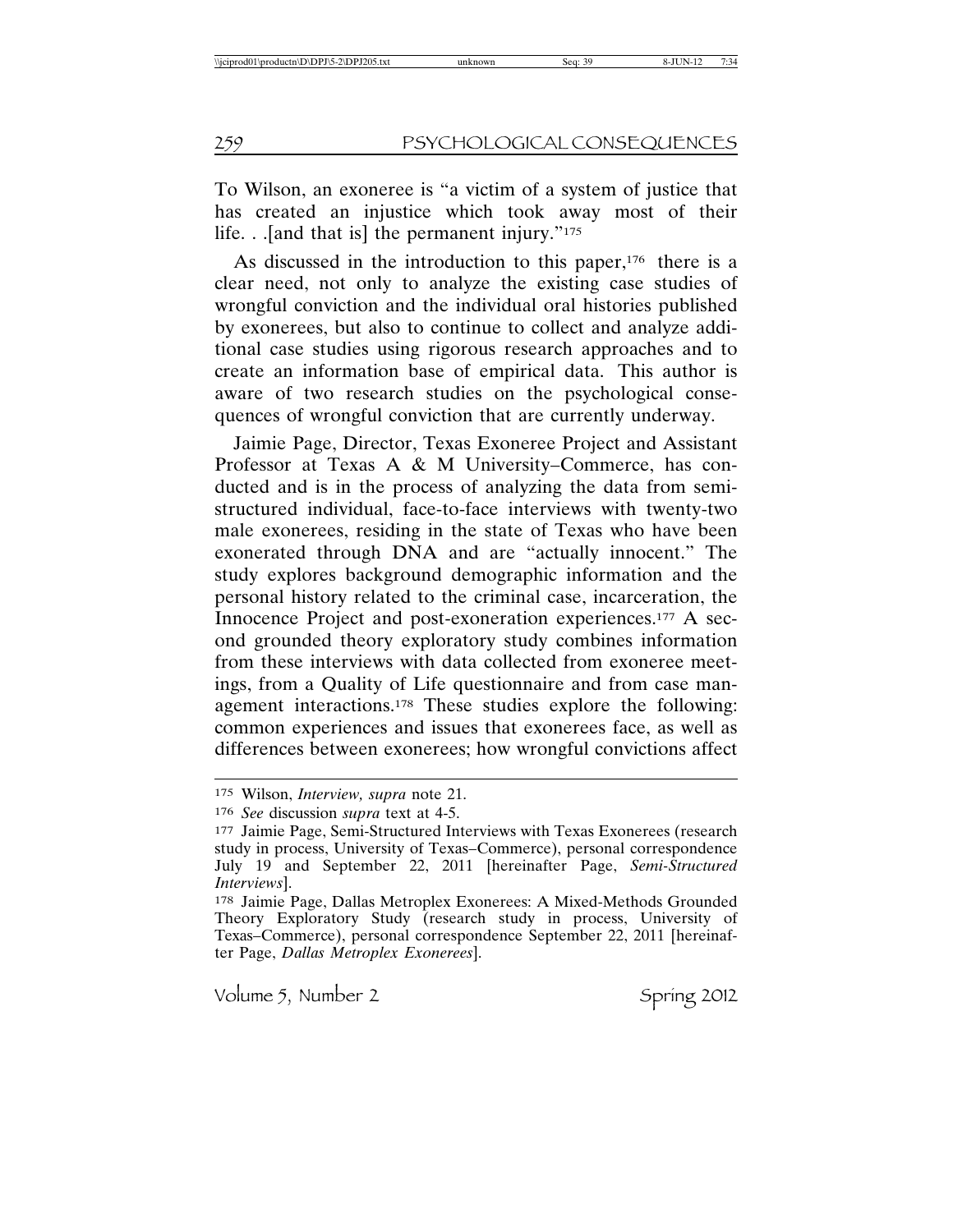exonerees and their families; how exonerees view their reintegration into society; common concepts and themes that arise in exonerees' wrongful conviction and social reintegration; group and family dynamics that occur with exonerees; and themes related to exoneree participation in group meetings.179

This author is in the process of conducting semi-structured interviews with approximately twenty innocent women in the United States who were wrongfully convicted. The study examines and documents how the previously unstudied population of women exonerees understands what has happened to them during the process of their wrongful conviction, the meanings they take away from their experiences, the unique qualities held by women exonerees, the issues/needs faced by women throughout each stage of their wrongful conviction process and the creative and resourceful strategies that have helped them cope with their wrongful imprisonment and exoneration.180

A comparison of the female and male exonerees in the Page and Konvisser studies will provide valuable insights into how they may differ in their actual experiences of events and the perhaps gender-specific strategies that enable them to change their lives in a positive way. For example, Herrschaft et al. found in their study of reentry strategies that "men most often attributed their positive change to a status-related goal like employment or a specific event. . .[and] will reorganize their sense of self when given an external source of validation like a job which will then help them successfully reestablish intimate social connections."181 On the other hand, "women most often attributed

<sup>179</sup> Page, *supra* notes 177 and 178.

<sup>180</sup> Zieva Lynn Dauber Konvisser, "Psychological Consequences of Wrongful Conviction in Women" (research study in process, Fielding Graduate University, Santa Barbara) [hereinafter Konvisser, *Psychological Consequences Women*]*.*

<sup>181</sup> Bryn A. Herrschaft, Donita M. Veysey, Heather R. Tubman-Carbone & Johanna Christian, *Gender Differences in the Transformation Narrative: Implications for Revised Reentry Strategies for Female Offenders*, 48 J. OF-FENDER REHABILITATION  $463, 477 - 78$  (2009).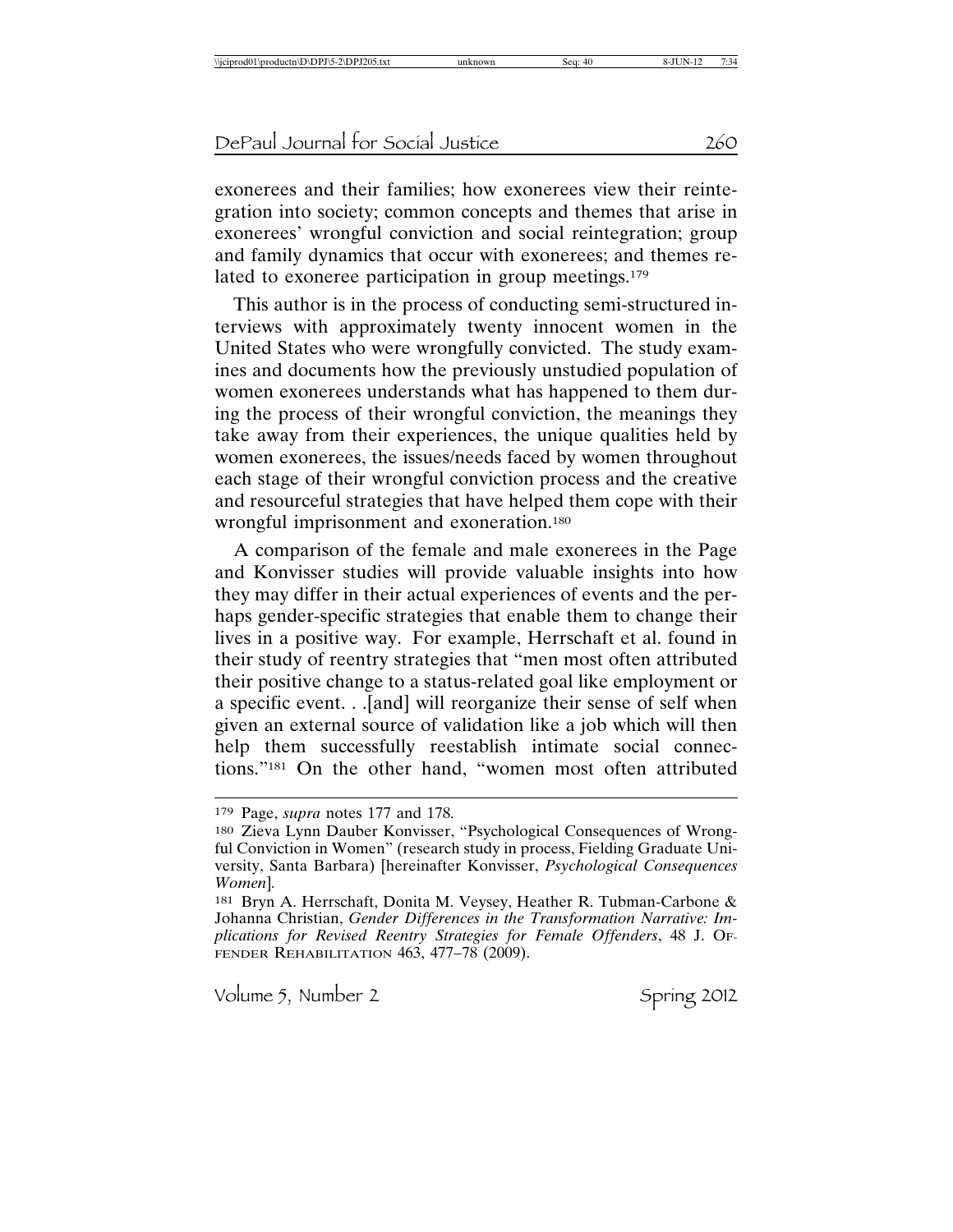their positive change to a relationship in their lives;. . .[thus] [i]t is only when women feel intimately accepted and validated that they will begin to seek external sources of validation that will allow them to continue on the path to transformation."182

# *E. Issues of Reentry and Reintegration*

Although the psychological effects of incarceration vary from person to person, few inmates leave prison completely unchanged.183 Returning to the findings by Haney,

> [t]he range of effects includes the sometimes subtle but nonetheless broad-based and potentially disabling effects of institutionalization prisonization, the persistent effects of untreated or exacerbated mental illness, the long-term legacies of developmental disabilities that were improperly addressed or the pathological consequences of supermax confinement experienced by [those] prisoners who are released directly from longterm isolation into freeworld communities.184

In addition, "parents who return from periods of incarceration still dependent on institutional structures and routines cannot be expected to effectively organize the lives of their children or exercise the initiative and autonomous decisionmaking that parenting requires."185

For exonerees, "the consequences of wrongful conviction do not end when they are released from prison; the consequences for the innocent are life-long."186 They continue to face many obstacles post-release-psychologically, physically and financially. As described by Hattery and Smith,

<sup>182</sup> *Id.*

<sup>183</sup> Curtiss, *supra* note 77, at 428-429.

<sup>184</sup> Haney, *Psychological Impact of Incarceration*, *supra* note 81, at 86. 185 *Id.*

<sup>186</sup> Clow, *supra* note 11, at 330.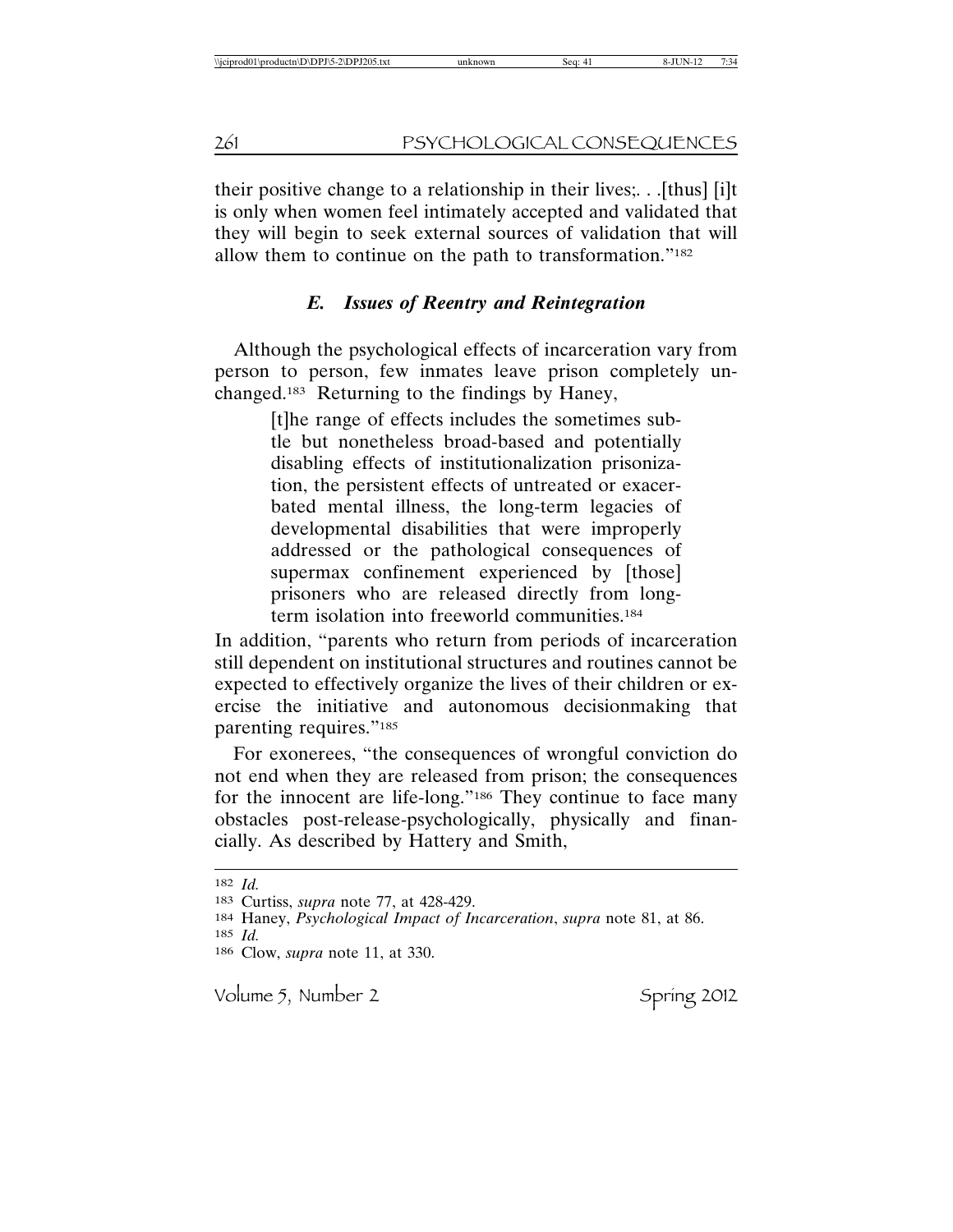wrongful conviction has in many regards claimed . . . the best years of exonerees' lives. . . . . [M]any were sent to prison for life while they were still in their teens or early twenties . . . [and] spent most or all of these critical years in prison. These are the years in which most Americans build their adult lives; they finish their education, they start working in their profession or occupation, they find life partners, they begin childbearing if they so choose, those with resources buy their first home, and so on. . ... [The exonerees] were systematically denied the freedom to do the things that most Americans take for granted . . . because the system failed them. In addition to their own lives, collectively, families and communities have been denied fathers, husbands, and sons[–mothers, wives, and daughters] . . . . [F]or others who did leave children behind, these children suffer from the same risks that all children of incarcerated parents face, including increased likelihood for being incarcerated themselves. . ..[And, in many cases,] while an innocent [person] was incarcerated the real rapist, child molester and killer was free to roam the streets and commit other acts of violence.187

The hardships involved in reentering society after serving time in prison can be very troubling, even for rightfully convicted persons. However, wrongfully convicted individuals are usually abruptly set free after years of imprisonment without any time for pre-release programs. They generally are not "qualified" or appropriate for the post-release systems that are in place for parolees who committed crimes for which they were properly convicted and served their time. Exonerees reenter so-

<sup>187</sup> ANGELA HATTERY & EARL SMITH, PRISONER REENTRY AND SOCIAL CAPITAL: THE LONG ROAD TO REINTEGRATION 1, 105-106 (2010).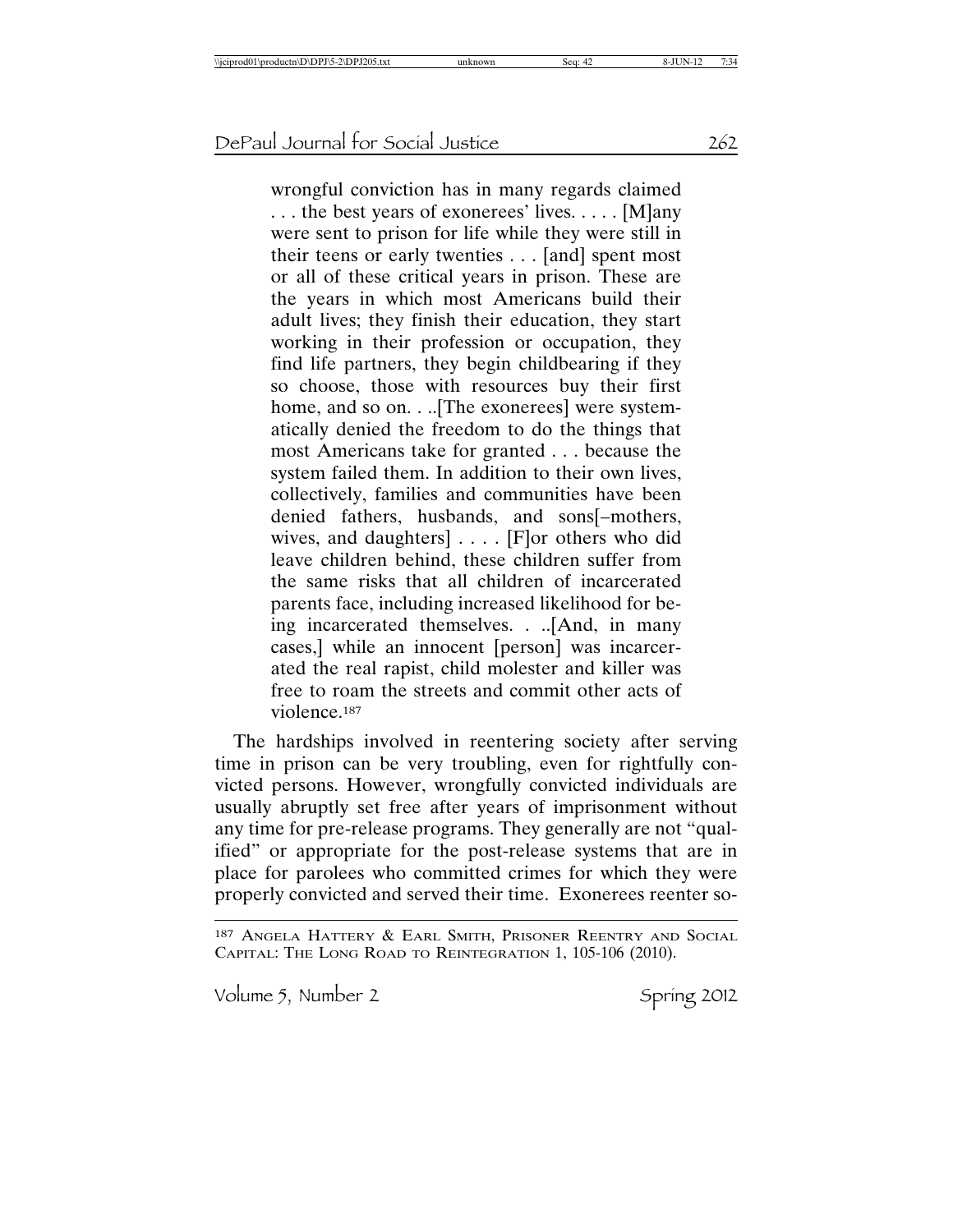ciety without transitional services, social support or even a parole officer. Thus, exonerees and their attorneys are left on their own.188

Sabrina Butler–sentenced to death for the murder of her nine-month-old child in Mississippi in 1990–"was essentially 'kicked to the curb'–no phone call, no transportation and no one to pick her up: 'They didn't give me jack! They just took the handcuffs off me and sent me out the door. . ..Didn't get nothin' but 'goodbye, we'll holler at ya.'"189

Like other prisoners–for whom the critical time periods for the transition to life outside of prison are "the moment of release" and the time period immediately following release–"an exoneree's experiences. . .[immediately] following release will

<sup>188</sup> Chin, *supra* note 75, at 406–07; and Jennifer L. Chunias & Yael D. Aufgang, *Beyond Monetary Compensation: The Need for Comprehensive services for the Wrongfully Convicted*, 28 B.C. THIRD WORLD L.J. 105, 108–11 (2008). For further information on reentry and reintegration, *see generally* HATTERY, *supra* note 187 (discussing practical avenues for creating an environment for healthy and socially productive former convicts); Smith, *supra* note at 73; Jennifer E. Cobbina, *Reintegration Success and Failure: Factors Impacting Reintegration Among Incarcerated and Formerly Incarcerated Women*, 49 J. OFFENDER REHABILITATION 210, 210–32 (2010) [hereinafter Cobbina, *Reintegration Success and Failure*]; Jennifer E. Cobbina, Beth M. Huebner & Mark T. Berg, *Men, Women, and Postrelease Offending: An Examination of the Nature of the Link Between Relational Ties and Recidivism*, 20 CRIME AND DELINQ. 1, 1 – 31 (2010) [hereinafter Cobbina, *Men, Women, and Postrelease Offending*]; Beth M. Huebner, Christina DeJong and Jennifer Cobbina, *Women Coming Home: Long-term Patterns of Recidivism*, 27 JUST. Q. 225, 225–54 (2010) [hereinafter Huebner, *Women Coming Home*] (exploring the interplay of race, social relationships and community on the occurrence and timing of recidivism); JOAN PETERSILIA, WHEN PRISONERS COME HOME: PAROLE AND PRISONER REENTRY (2003) (offering specific solutions to prepare prisoners for release, reduce recidivism, and restore them to full citizenship); Christy A. Visher & Jeremy Travis, *Transitions from Prison to Community: Understanding Individual Pathways*, 29 ANNU. REV. SOCIOL. 89- 113 (2003) (describing impact of individual's social environment of peers, family, community and state-level policies); and Jeremy Travis, Amy L. Solomon, & Michelle Waul, *From Prison to Home: The Dimensions and Consequences of Prisoner Reentry* (Urban Inst. Justice Policy Ctr. ed., 2001). 189 Westervelt, *Framing Innocents, supra* note 151, at 266–67.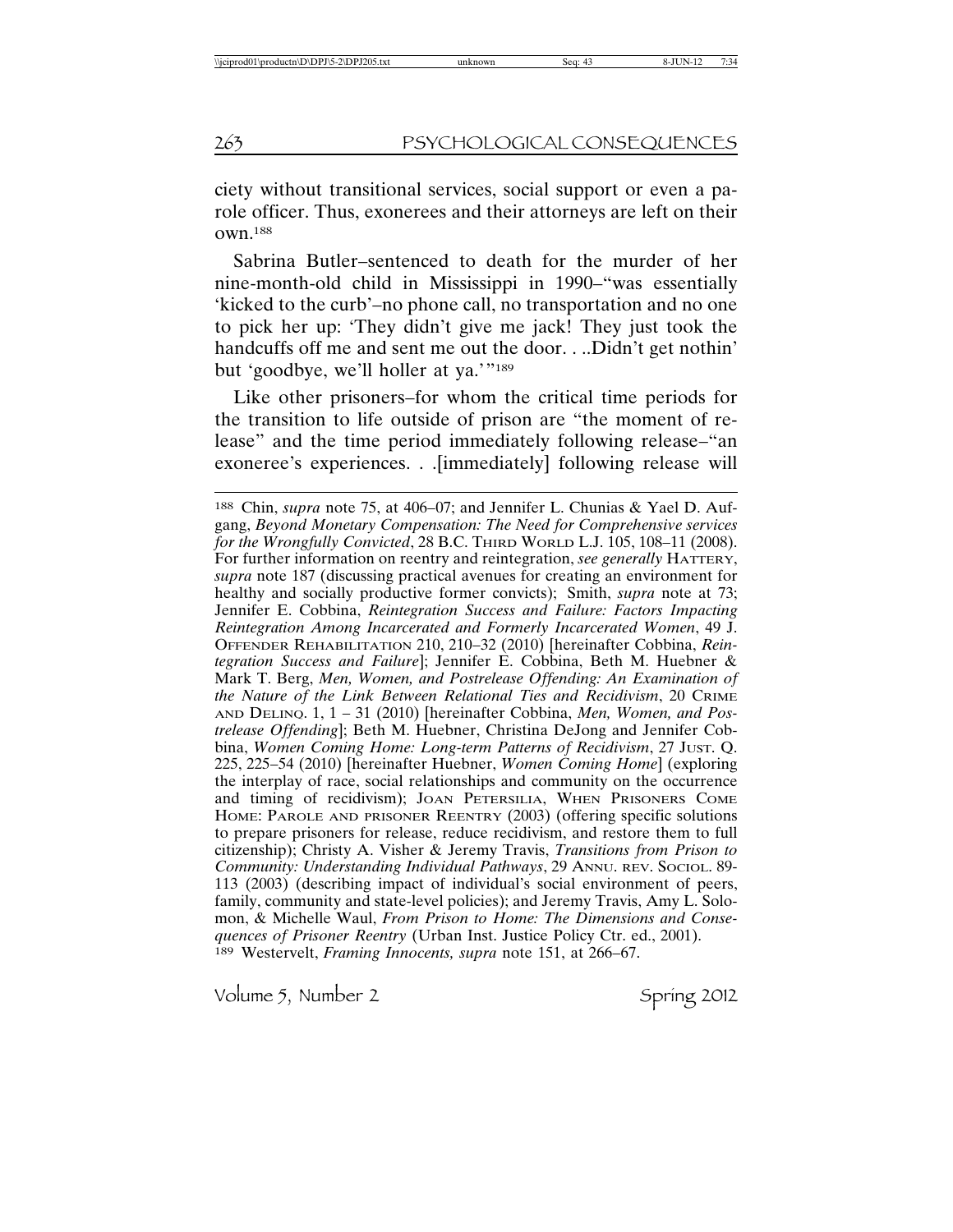strongly influence whether he or she is able to successfully reenter and reintegrate into society."190 Although women exonerees are not at as great of a risk for recidivism–like other formerly incarcerated women–they also would benefit from the availability of both gender-neutral and gender-specific pre- and post-release programs that address women's needs.191

The importance of positive relationships and the support of family and friends play key roles both during incarceration and following release. Monroe describes the loving support of her family and the other women prisoners that sustained her during her incarceration. When she received the news that she would be released she described,

> [W]alking back into the dorms was just amazing. . . .I gave the thumbs up sign, and it was just. . .it was like everybody was being released. It wasn't about me. It was just about that somebody could win, against the system. When your daughter and your family fight and win, there's this other dimension to it. It brings out the best in human spirit, it really brings out the best of what you're capable of doing. When I walked out of that gate, the sun is different and the air feels—it just feels different from inside. It was a whole different world; a whole different sun; a whole different feel. You actually feel the touch of the air on my skin now that I didn't before. And it's a joy. Every nuance of awareness like that is an absolute joy.192

Even with such a positive "moment of release," as time went by for Monroe, "nothing feels normal anymore."193 She faced

<sup>190</sup> Chunias, *supra* note 188, at 115.

<sup>191</sup> For a series of articles based on research by Cobbina et al. discussing factors affecting reentry and reintegration, see *supra* note 188. 192 VOLLEN, *supra* note 9, at 212–13. 193 *Id.* at 217.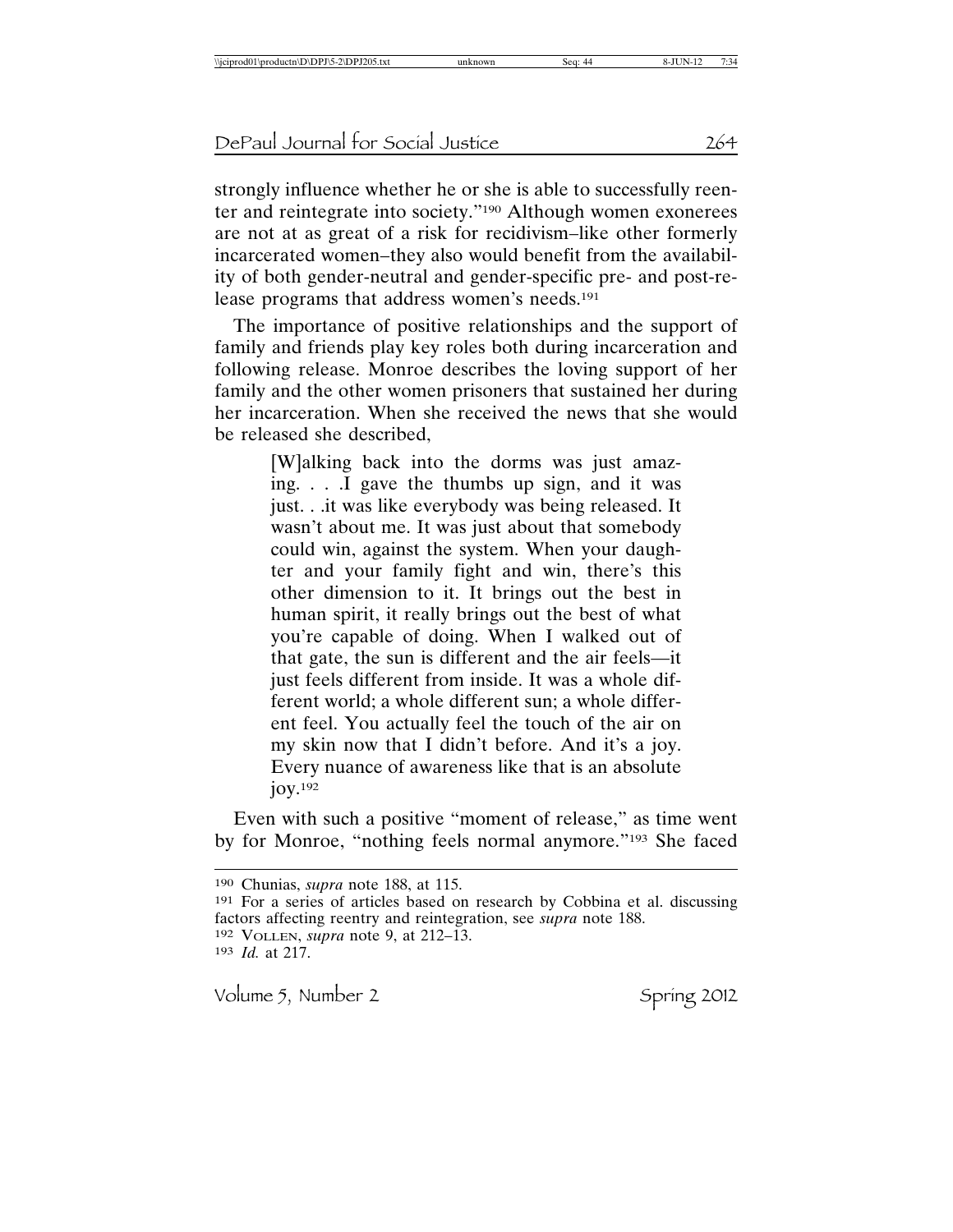the same reentry obstacles experienced by other exonerees; including the realization that finding a job

> to earn a half, maybe not even a third, of what I was making fifteen years ago, or have the same sense of responsibility and enjoyment of my job and my career. . ..I lost my home and all of the equity that we had in that. So it was the need to rebuild in the sense of not just having a place of my own, but doing it in a way that's sensible.194

Now, ten years later and seventy-three years old, Monroe is fortunate to have a job that allows her some flexibility.195 She works with a land conservation agency

> at about a third of what I made twenty years ago, before the tsunami that pretty much wiped out our lives. . ..The financial toll is the hardest of all the obstacles to recovery and you can imagine how it would be to interview for a job after being exonerated from a wrongful conviction!196

As Westervelt and Cook describe,

The joy on exonerees' faces at their release quickly fades when they confront the challenges of managing their trauma and rebuilding their lives. Several said they needed a "decompression period" to adjust to everyday living on the outside. Their immediate physical needs involve finding housing, medical attention, employment and training, and emergency financial support. But their emotional and psychological needs also demand attention: managing anger and bitterness, reconnecting with family and children, addressing drug

194 *Id*. at 217–18.

<sup>195</sup> E-mail from Beverly Monroe, to Zieva Dauber Konvisser Ph.D. (Dec. 21, 2011) (on file with author).

<sup>196</sup> *Id.*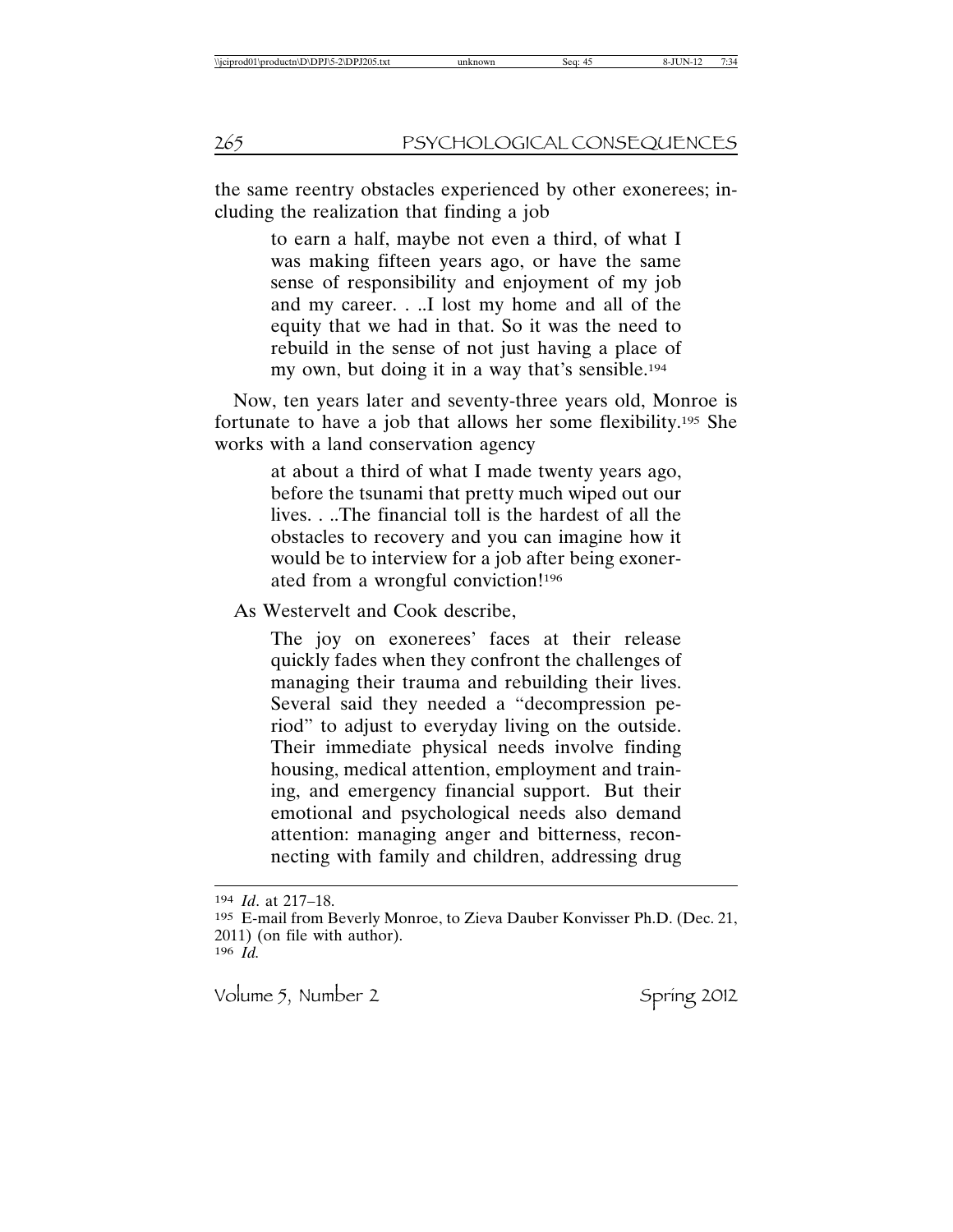or alcohol dependency and negotiating social rejection and stigma.197

After being incarcerated for lengthy periods of time, many exonerees have difficulty adjusting to freedom. As described in the Innocence Project Report:

> Even after he's free, the former prisoner struggles to shake those adaptations that made it possible to survive in a hostile environment. The regimented daily routine of prison life has made him unaccustomed to making his own decisions. Almost all prisoners have witnessed violent acts or been victimized, and memories of these experiences can be re-traumatizing. [Furthermore,] the violence of prison life has led to social distancing, emotional aloofness and a lack of positive social skills. The lack of opportunity and alienation from the outside world has resulted in low self-esteem. [In addition to these psychological obstacles,] [m]edical care provided to prisoners is notoriously poor, exacerbating existing conditions and leaving others untreated."198

Vollen and Eggers further describe how exonerees,

once released and/or exonerated, [ ] often struggle with dating and sexual relations, with trust and expressing their rage and despair being particularly challenging and causing them to engage in avoidance or distancing behaviors. They may face difficulties maintaining marriages and reuniting with children, who also suffered the imprisonment. Many suffer from symptoms of PTSD, including

<sup>197</sup> Westervelt, *Coping with Innocence, supra* note 76, at 36. 198 *Making Up for Lost Time: What the Wrongfully Convicted Endure and* How to Provide Fair Compensation, AN INNOCENCE PROJECT REPORT 8 (The Innocence Project, New York, N.Y., 2010) *available at* http://www.innocenceproject.org/docs/Innocence\_Project\_Compensation\_Report.pdf.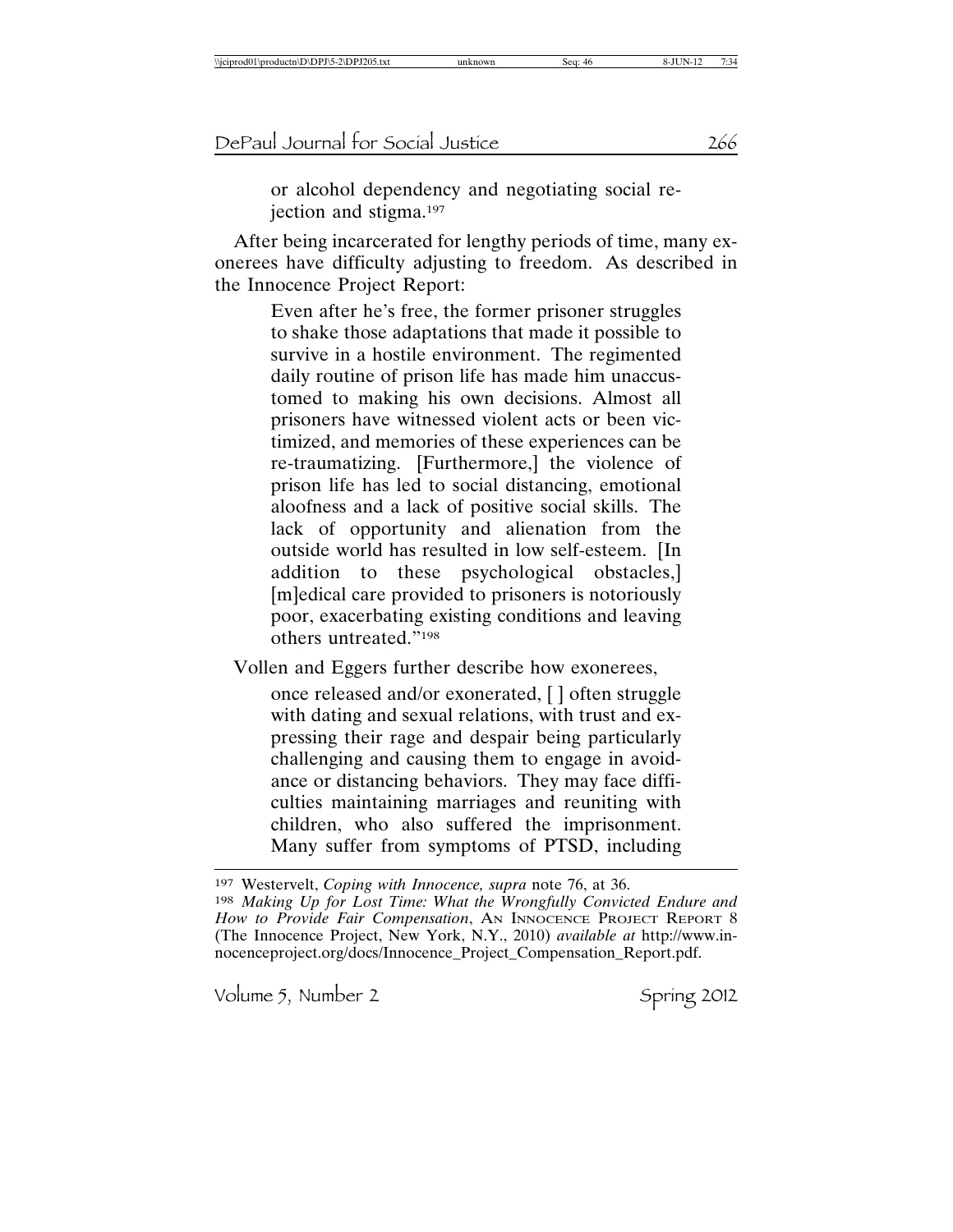trouble sleeping, recurrent nightmares, difficulty concentrating, irritability, anger and hypervigilance.199

During their periods of wrongful incarceration, they may have missed important life cycle events, like the marriages of family and friends, their children's school programs and graduations, and the funerals of parents and grandparents. As a result, "[g]rievous losses and feelings of 'what might have been' follow the exoneree throughout their entire lives."200 Looking back on her experience, Monroe recalls:

> Where it's hit me hardest is in losing people. I lost the person that I loved, who took his own life, and I've never really had a chance to grieve, or even be sad. . . .My mother, that was hard. . .she suffered through this. . .and I lost her. She died five months after I was released. And I lost a brother while I was in. . . . You have these losses that are irrecoverable.201

Exonerees return to a society by which they were profoundly wronged<sup>202</sup> and "must cope with the fact that many people still believe they are guilty. . .despite what they say themselves or what the evidence demonstrates."<sup>203</sup> Adjusting to life outside of prison is made even more difficult when they are stigmatized and ostracized by their communities and they "may feel exposed or visible because of the publicity surrounding their case. . ..[S]tigmatization can lead to–or exacerbate–other situations and variables, which can have far-reaching negative consequences for exonerees."204 For example*,* Sabrina Butler, an exoneree, is now trying to deal with both the death of her child

<sup>199</sup> VOLLEN, *supra* note 9, at 427–429.

<sup>200</sup> AN INNOCENCE PROJECT REPORT, *supra* note 198, at 8.

<sup>201</sup> VOLLEN, *supra* note 9, at 219.

<sup>202</sup> AN INNOCENCE PROJECT REPORT, *supra* note 198, at 8.

<sup>203</sup> Clow, *supra* note 11, at 330.

<sup>204</sup> *Id.* at 331.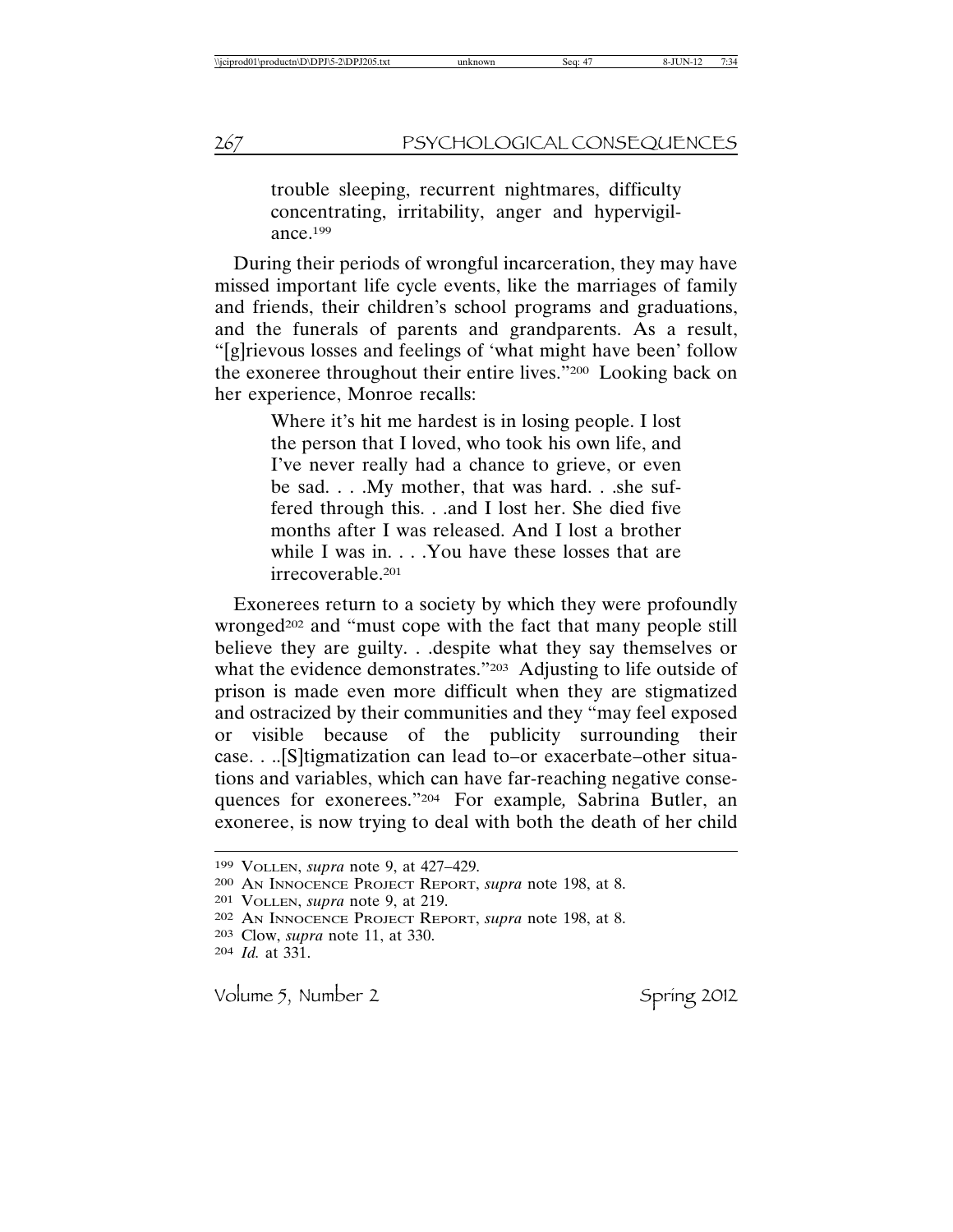and having employment at a grocery store terminated when she was recognized by an assistant manager.<sup>205</sup> "Learning to manage stigma is a challenge for exonerees" and is enabled by two factors–"whether they receive a public apology from legal officials upon release and whether the actual offender is identified in their case."206

Re-establishing "a sense of independence and control over one's life" is very important because these were "taken away from them while imprisoned."207 Exonerees' immediate needs involve finding housing, employment and job training and emergency financial support. Many exonerees were wrongfully convicted in their youth, while their peers were advancing their careers or getting an education; after a decade or more in prison, exonerees find themselves starting over at an older age.208 In addition to not being eligible for job placement and training, there are few professional opportunities for prisoners. . .and the average exonerated person has. . .little to no experience with computers or modern technology and is far behind his peers in the workforce.<sup>209</sup>

Monroe elaborates that it is even more difficult for women since "most women in prison have fewer programs, particularly in technical skills or education, than are available in men's prisons. These depend on the state, the locality, and the officials in charge or the individual facilities."210

Furthermore, exonerees have no legal right to get their former jobs back and when applying for new ones, must still answer "yes" when asked if they have an arrest or conviction

208 *Id*. at 8.

209 *Id.* at 9.

<sup>205</sup> Westervelt, *Framing Innocents*, *supra* note 151, at 9.

<sup>206</sup> Westervelt, *Coping with Innocence, supra* note 76, at 35.

<sup>207</sup> Curtiss, *supra* note 77, at 59 (citing James M. Jaranson, et. al, *Assessment, Diagnosis, and Intervention in* THE MENTAL HEALTH CONSEQUENCES OF TORTURE 249, 257–58. (Ellen T. Gerrity et. al. eds.) (2001)).

<sup>210</sup> E-mail from Beverly Monroe to the author (December 21, 2011) (on file with the author).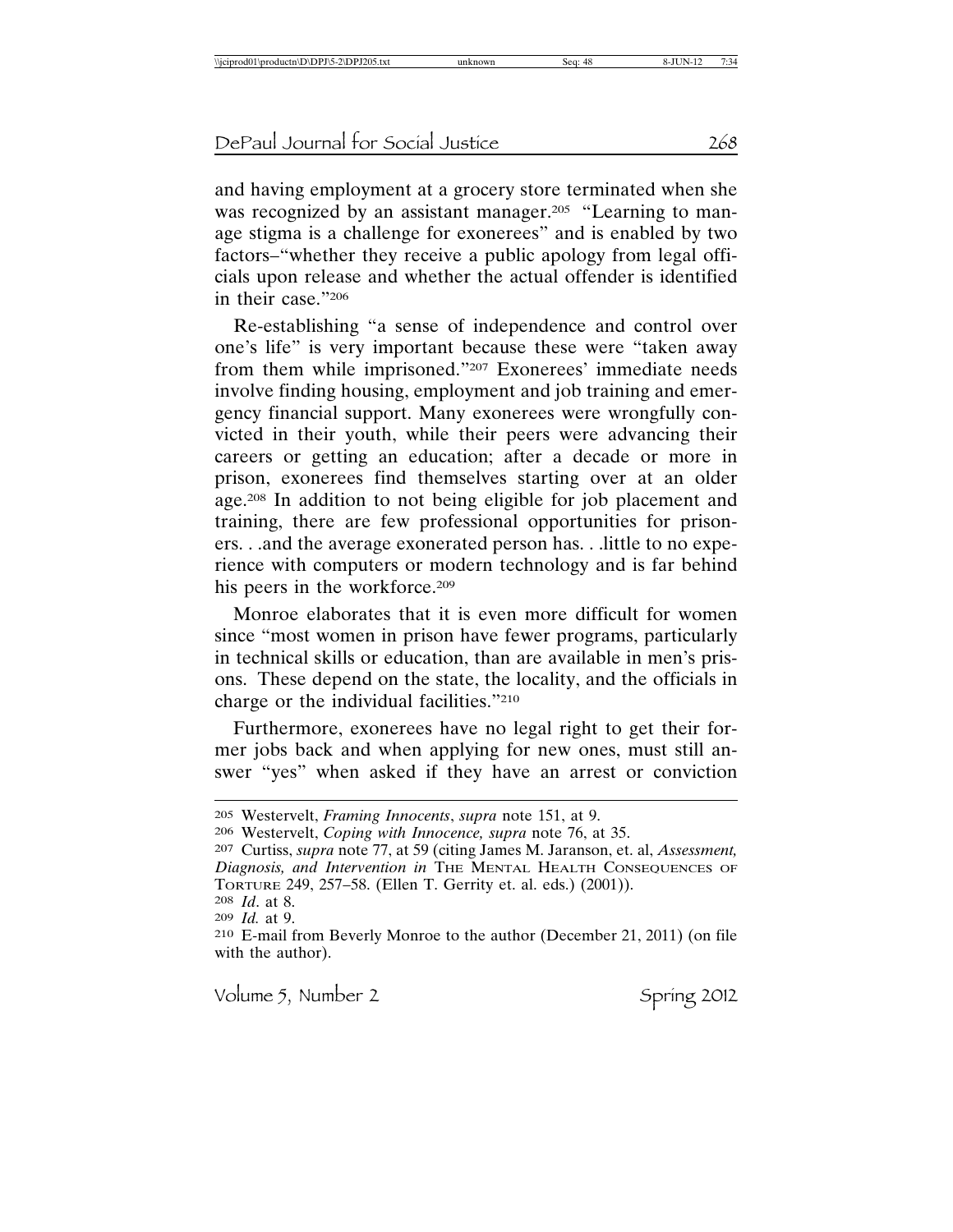record, even if the conviction has been thrown out.211 Because the wrongful conviction is not automatically expunged from the exoneree's criminal record, many "exonerees are saddled with the responsibility of continually having to explain their exonerated status to prospective employers, landlords, and others who identify them as 'ex-cons'. . ..And [m]any employers are not willing to take a chance on hiring someone who has been in prison–innocent or not."212 As a result, there is often no income stream or health insurance coverage and little sense of purpose in life.213

Exoneree Ada JoAnn Taylor, one of six co-defendants wrongfully convicted in 1990 for the February 1985 rape and murder of sixty-eight year-old Helen Wilson, spoke of the difficulties she faced upon release when she testified in support of a compensation bill in Nebraska:.

> I can't get insurance. I have doctors that I need to go to because I have a chiropractic problem due to being in the prison. . ..I can't obtain credit because I've never had credit and I'm 45 years old. . ..I can't get housing because I don't have credit to even go get a loan for a house or an apartment or anything of that nature. I can't get a car for the same reasons. To be able to even think about retirement, that's not going to happen in my lifetime because I don't have the way to have a job to save for a retirement fund.214

Exonerees' legal needs, too, continue long after the protracted court battles to gain their freedom, including getting their records expunged, seeking a gubernatorial pardon, filing a

<sup>211</sup> Stephanie Armour, *Wrongly convicted walk away with scars,* USA Today, Oct. 13, 2004 http://www.usatoday.com/money/workplace/2004-10-13-dna-exonerated-jobs\_x.htm (last visited April 3, 2011).

<sup>212</sup> AN INNOCENCE PROJECT REPORT, *supra* note 198, at 10-11.

<sup>213</sup> Konvisser, *Psychological Consequences*, *supra* author's note.

<sup>214</sup> AN INNOCENCE PROJECT REPORT, *supra* note 198, at 17.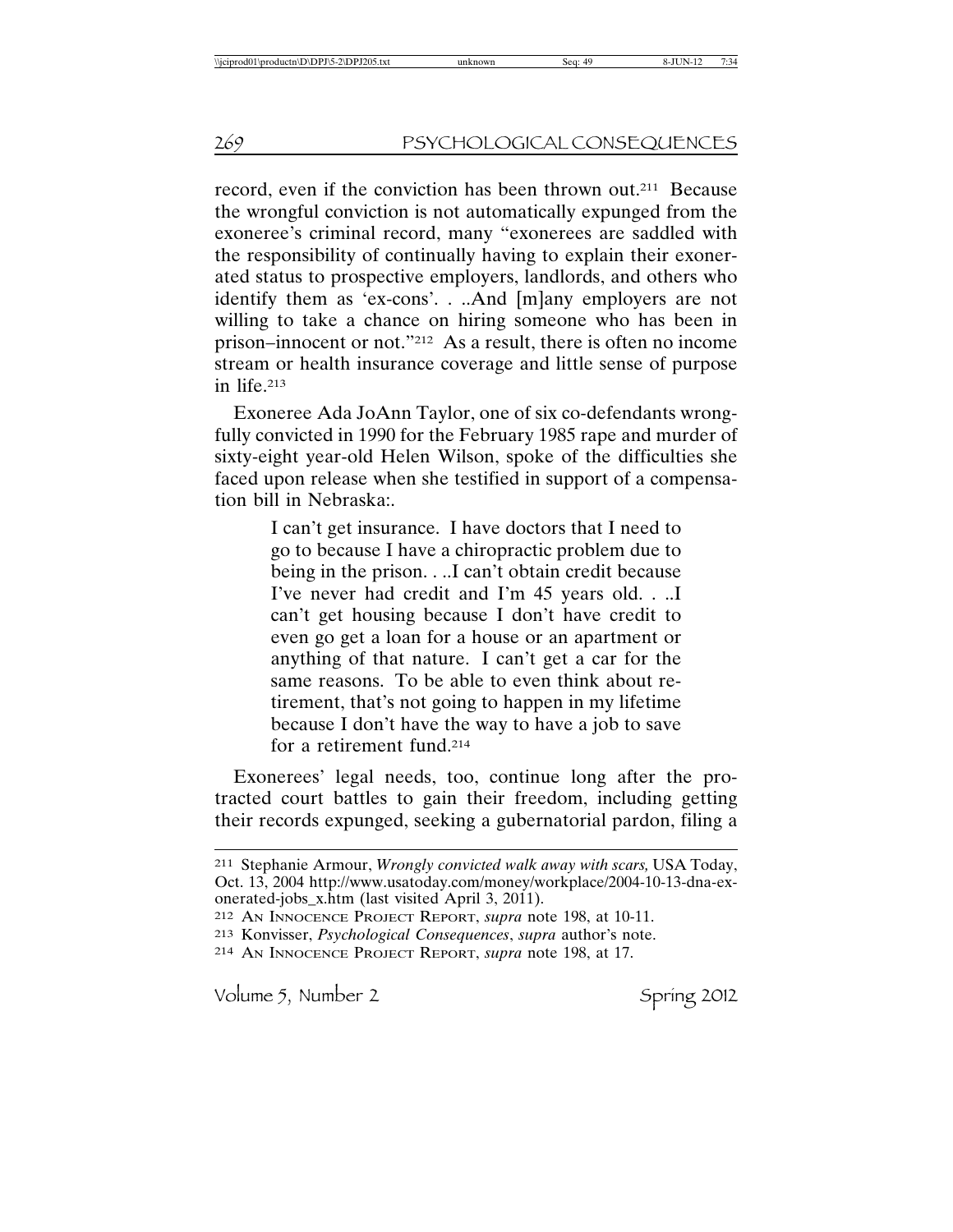compensation claim or suing the state for wrongful incarceration, managing whatever media attention or offers may come their way, and negotiating bureaucracies to file for Social Security, disability or welfare assistance.<sup>215</sup>

# **IV. POTENTIAL RESPONSES TO TRAUMA AND THE POSSIBILITY OF GROWTH**

Not to diminish in any way the prevalence of so many negative consequences experienced by those who have been wrongfully convicted, it is also important to recognize that, in the struggle with such a highly traumatic experience and its consequences, there is the possibility for more positive outcomes and responses as well.216 Some people may be defined forever by a major life crisis or traumatic event–an event of seismic proportion–such as "bereavement, rheumatoid arthritis, HIV infection, cancer, bone marrow transplantation, heart attacks, coping with the medical problems of children, transportation accidents, house fires, sexual assault and sexual abuse, combat, refugee experiences and being taken hostage,"217 as well as terrorism, torture and wrongful conviction–Monroe's *tsunami.* All of these

216 S*ee* RICHARD G. TEDESCHI & LAWRENCE G. CALHOUN, TRAUMA AND TRANSFORMATION: GROWING IN THE AFTERMATH OF SUFFERING (1995); Lawrence G. Calhoun & Richard G. Tedeschi, *Posttraumatic Growth: Future Directions*, *in* POSTTRAUMATIC GROWTH: POSITIVE CHANGES IN THE AFTER-MATH OF CRISIS 215-38 [hereinafter *Future Directions*] (Richard G. Tedeschi et al. eds., 1998); Ronnie Janoff-Bulman, *Posttraumatic Growth: Three Explanatory Models,* 15 PSYCHOL. INQUIRY 30 (2004).; Steven M. Southwick et al., *The Psychobiology of Depression and Resilience to Stress: Implications for Prevention and Treatment*, 1 ANN. REV. CLINICAL PSYCHOL. 255-91 (2005); Lawrence G. Calhoun & Richard G. Tedeschi, *The Foundations of Posttraumatic Growth: An Expanded Framework*, in HANDBOOK OF POSTTRAUMATIC GROWTH: RESEARCH AND PRACTICE 3-23 (Lawrence G. Calhoun & Richard G. Tedeschi eds., 2006).

217 *See* Richard G. Tedeschi & Lawrence G. Calhoun, *Posttraumatic Growth: A New Perspective on Psychotraumatology*, PSYCHIATRIC TIMES*,* http://www. psychiatrictimes.com/ptsd/content/article/10168/54661 (last visited Feb. 23, 2012) (discussing the growth experiences after traumatic events).

<sup>215</sup> Westervelt, *Coping with Innocence*, supra note 76, at 36.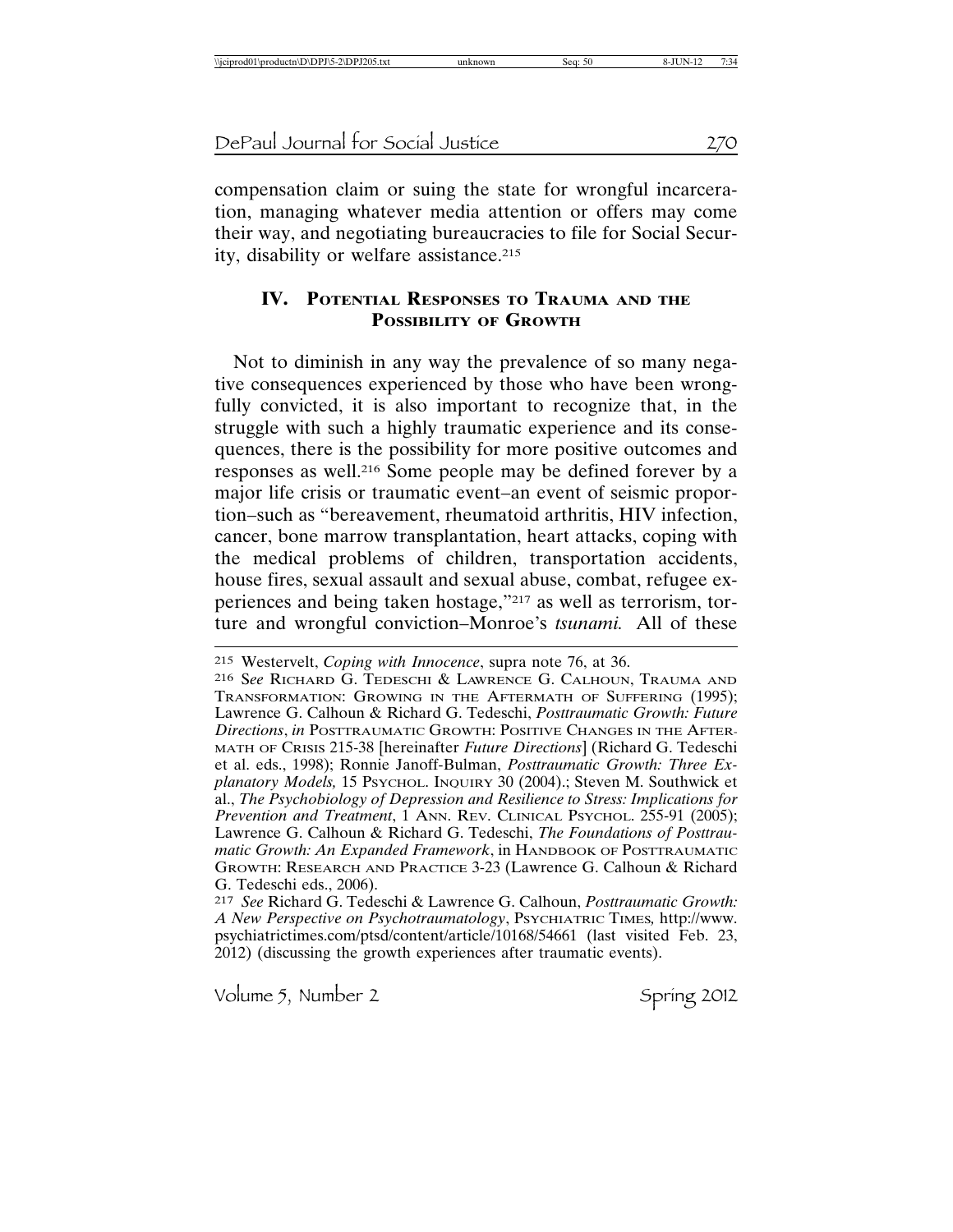can create distressing emotions, produce negative changes in behavior and result in physical consequences. Others can master the events and can integrate them in a growth-producing way, bouncing back or even bouncing forward, stronger and better than before. For most people, however, the aftermath of trauma produces a mixture of negative and positive experiences–and "continuing personal distress and growth often coexist."218

Martin Seligman, known as the father of positive psychology, describes these three reactions to extreme adversity:

> (1) [some] people fall apart into PTSD, depression, and even suicide;  $(2)$  most people  $\lceil \cdot \rceil$  at first react with symptoms of depression and anxiety but within a month or so are, by physical and psychological measures, back where they were before the trauma (*resilience*); and (3) [others demonstrate] *posttraumatic growth*, first experienc[ing] depression and anxiety, often exhibiting full-blown PTSD, but within a year [ ] are better off than where they were before the trauma. These are the people of whom Friedrich Nietzsche said, "That which does not kill us makes us stronger."219

While traumatologists working with war veterans have focused chiefly on the assessment and treatment of psychiatric symptoms, arising in the wake of trauma, they have occasionally detected evidence of posttraumatic growth (PTG) as well.<sup>220</sup> For example, PTG has been found in former prisoners of war (POWs) from World War II and the Korean War who have sur-

<sup>218</sup> Richard G. Tedeschi & Lawrence G. Calhoun, *Posttraumatic Growth: Conceptual Foundations and Empirical Evidence*, 15 PSYCHOLOGICAL IN-QUIRY 1, 2 (2004).

<sup>219</sup> Martin E.P. Seligman, *Building Resilience: What Business Can Learn from a Pioneering Army Program for Fostering Post-Traumatic Growth*, HARV. BUS. REV., Apr. 2011, at 100, 103.

<sup>220</sup> Richard G. Tedeschi & Richard J. McNally, *Can We Facilitate Posttraumatic Growth in Combat Veterans?,* 66(1) AMER. PSYCHOLOGIST 19 (January 2011) [hereinafter Tedeschi, *Combat Veterans*].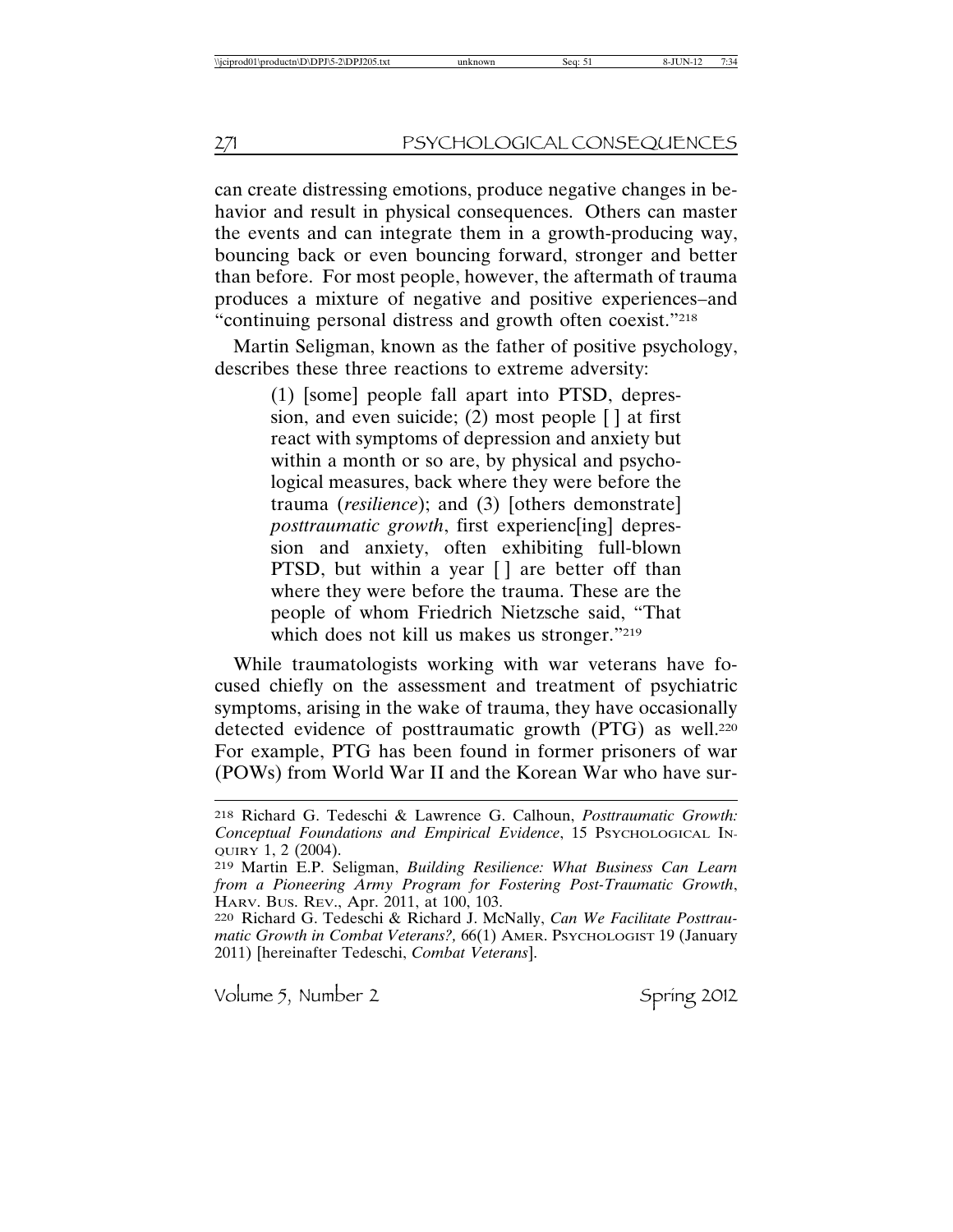vived a range of traumatic experiences including combat, physical deprivation and starvation, psychological abuse and trauma;221 in former Vietnam POWs who have faced prolonged extreme adversity;222 and among Israeli combat veterans of the 1973 Yom Kippur War who either had or had not been POWs.223

Similar to what Simon described earlier with victims of false arrest and imprisonment, this author has learned about the possibility of growth in the aftermath of trauma from her research with survivors of political violence:

> Each individual differently experiences a traumatic event, ascribes meaning to it, and takes action as a result of their personal characteristics, past experiences, present context, and physiological state. While there is no single factor or magical combination that ensures a positive outcome, certain psychosocial, social and spiritual factors have been shown to enhance stress resilience and growth. Some may be internal factors, such as optimism, hope, self-confidence, hardiness, sense of coherence, flexibility, creativity, humor, acceptance, religious beliefs and spirituality, altruism or good deeds, a good diet and regular physical activity and the steeling effect of having weathered the storm of prior traumas. Other enabling factors may be external, especially the genuine and ongoing support of close, caring others, including friends, family, other traumatized people, especially those "who have been there" and mental health and legal professionals, as well as the

<sup>221</sup> Christopher Erbes et al., *Posttraumatic Growth among American Former Prisoners of War*, 11 TRAUMATOLOGY 285, 285 (2005).

<sup>222</sup> Adriana Feder et al., *Posttraumatic Growth in Former Vietnam Prisoners of War*, 71 PSYCH.: INTERPERSONAL AND BIOLOGICAL PROCESSES 359, 359 (2008).

<sup>223</sup> Solomon & Dekel, 2007, in Tedeschi, *Combat Veterans, supra* note 220.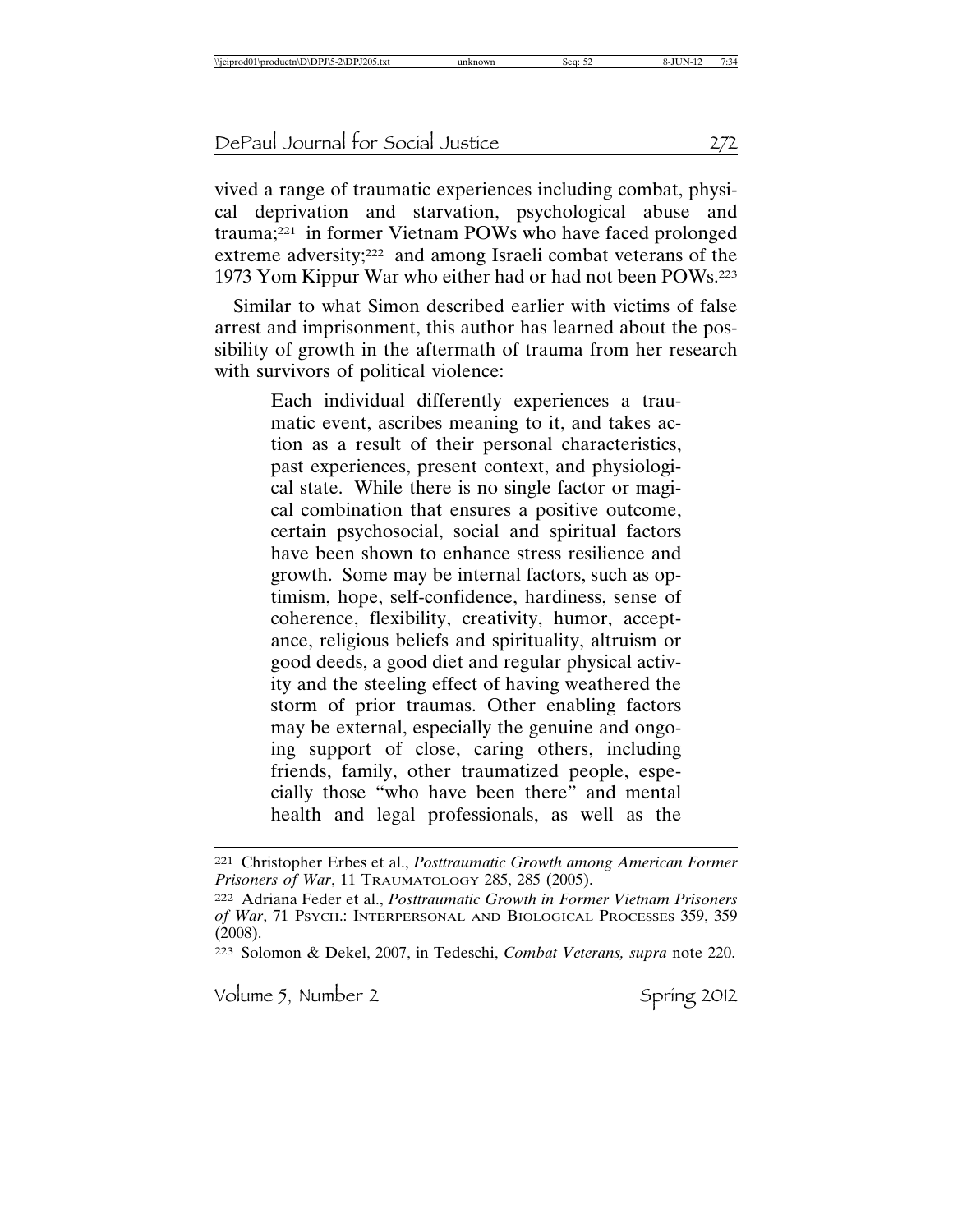broader society and culture. In addition, storytelling is a way to gain perspective on one's life and redefine one's identity. Expressing feelings and concerns and receiving supportive suggestions from others facilitate coping.224

As described by this author*,* the people who have survived political violence and thrived share some common qualities that can be cultivated to master any crisis:

> In the immediate aftermath of victimization, primary concern is with questions of comprehensibility and making sense of the traumatic event–why it happened to me in particular. This is followed by "meaning-making" revolving around questions of significance and worth and active engagement through new choices and commitments that create renewed meaning in their lives.

> They begin to have visions for the future, identify new possibilities, and actively seek solutions for dealing with challenges, rather than waiting passively for something to happen. In struggling to make sense of the event, they realize a greater appreciation of their existence in the world, along with a "sense of reordered priorities." They manifest growth as warmer, more intimate relationships with others or with God, recognition of new possibilities for life, a greater sense of personal strength, spiritual and existential change and a

<sup>224</sup> This vivid portrait is informed by the literature on posttraumatic growth and evolved from in-depth interviews with sixty-three Israelis–victims, survivors and thrivers–including those who have personally experienced terrorist attacks and those who are family members, those who were civilians and those who were soldiers, those who are Jews and those who are Muslims, Christians or Druze. *See* Konvisser, *Finding Meaning and Growth*, *supra* author's note; KONVISSER, LIVING BEYOND TERRORISM, *supra* author's note; *supra* note 216.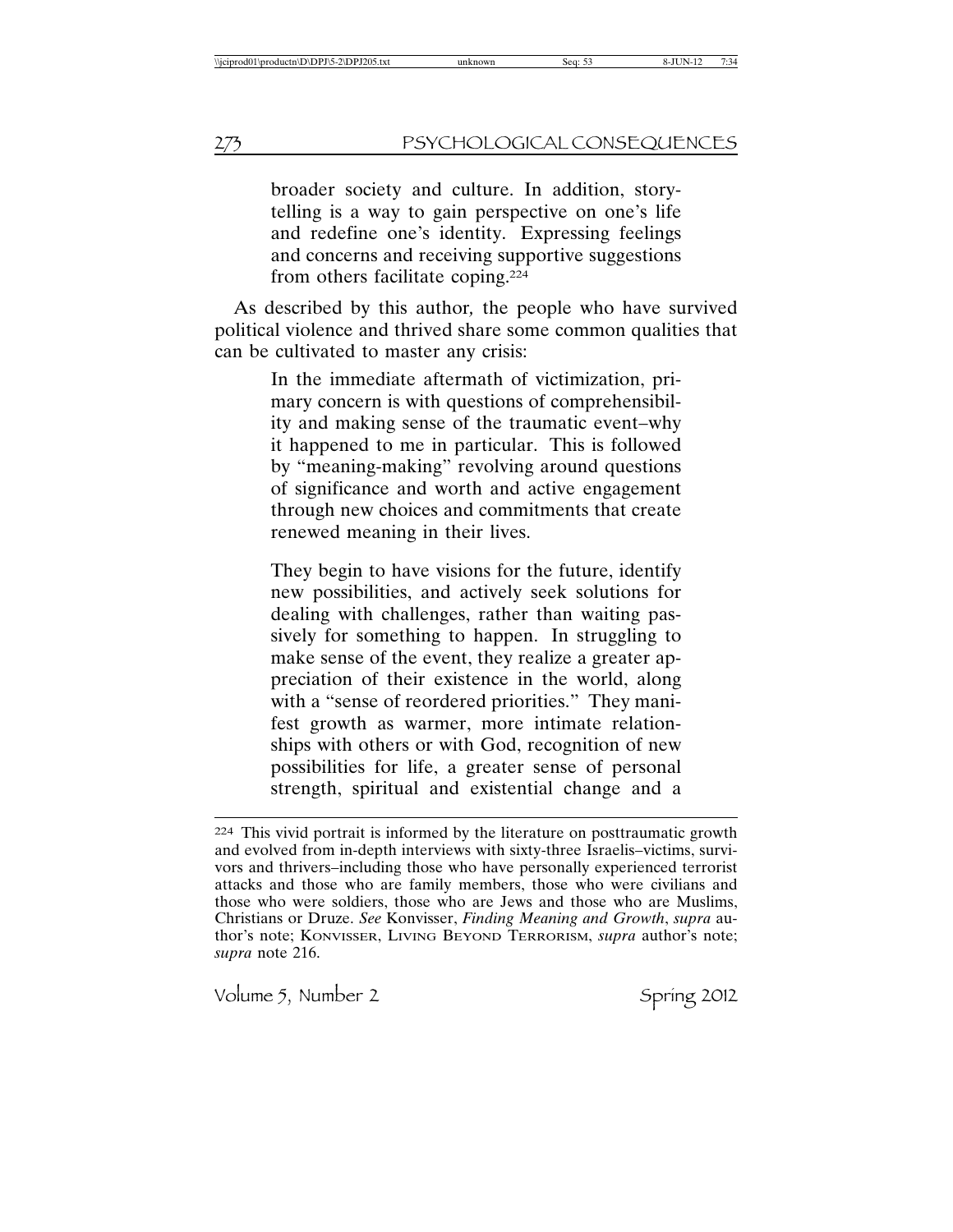greater appreciation of what is really important and meaningful and what is trivial.

Although they may continue to experience severe distress, including physical limitations, stress symptoms and anxiety, over time, victims are able to confront and process their trauma-related thoughts, feelings and images, seeing all aspects of the trauma–negative and positive. While they do not forget their traumatic experiences nor minimize their suffering, they are able to integrate and own the painful emotions of their situation, make them part of their story and live with them in a productive way. They have learned how to "live next to" and "move forward with" their feelings of grief, pain and helplessness. With support from others, most trauma victims manage to move on with their lives, which no longer seem to be wholly defined by their victimization. They find meaning from their deeds, experiences and attitudes and turn tragedy into triumph, allowing growth and wellness to thrive. By struggling with the crises in their lives, victims can become survivors. And they discover for themselves that the meaning is not in the disaster, but in the way they respond to the disaster.<sup>225</sup>

As Roberta Bernstein, an Israeli social worker, expressed so beautifully:

> There is so much destruction and devastation and yet if one begins to look, there are people out there who somehow find the strength to move onwards despite the ongoing deep pain in their

225 *Id.*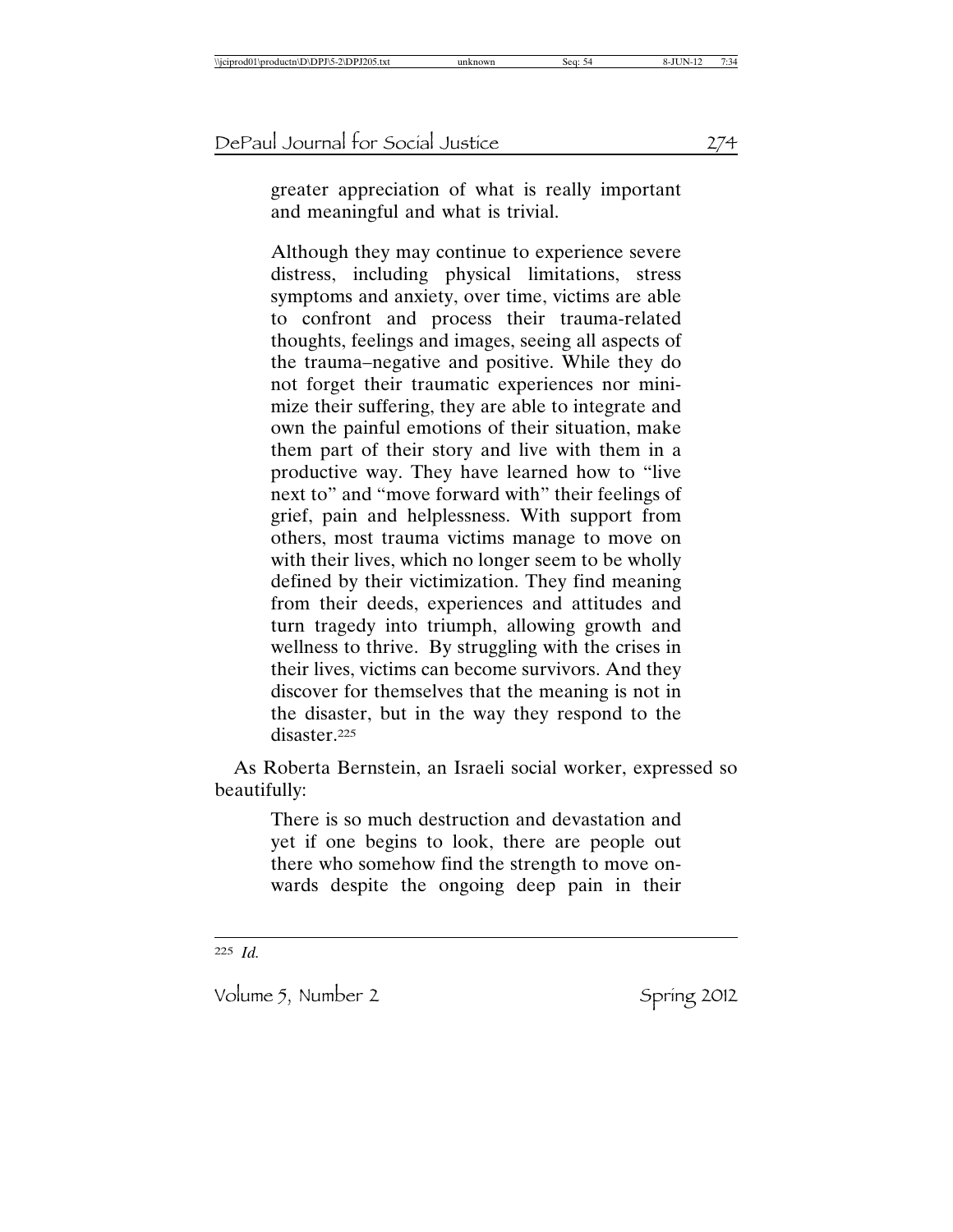hearts. These people do rebuild their lives in new ways that they had never known before.226

For the wrongfully convicted, there also is strong evidence that it is possible to rebuild shattered lives and even grow from the struggle with the challenging experience, coping with their grief, gaining a better level of understanding of their difficulties and putting back together the almost unrecognizable pieces of their shattered lives. There are women and men who have gone through the horrific experience of wrongful conviction, whether personally or as a supporter, and have restarted their lives to go on and find a place of living free again, find meaning in that experience and become an energizer for good toward helping others.

Ernest Duff, former Executive Director, Life After Exoneration Program (LAEP), observed: "[t]he future of exonerees hinges on how supportive an environment they land in is, and on the resilience within each exoneree to avoid despair and take their newfound freedom as an occasion for growth."227

Monroe concludes, "You learn to move on. I've spent a lot of time with the day-to-day things, and doing what I call talking to the river."228 She discovered the restorative value of the beautiful things that on rare occasion were accessible to her while in prison-looking at the James River where she and de la Burdé used to go canoeing and which she could see at certain times out of the little slit in her cell door.229 "To free my mind and to separate myself and to transcend a lot of the pain and dread and anguish, I remember I read poetry."230 And "listen[ing] to opera and particularly to Domingo,. . .[t]hose were the most, oh gosh, intense and transcending moments that can take you out

```
226 E-mail from Roberta Bernstein to Zieva Konvisser (May 24, 2004) (on
file with author).
227 VOLLEN, supra note 9, at 434.
228 Id. at 204, 220.
229 Id.
230 Id.
```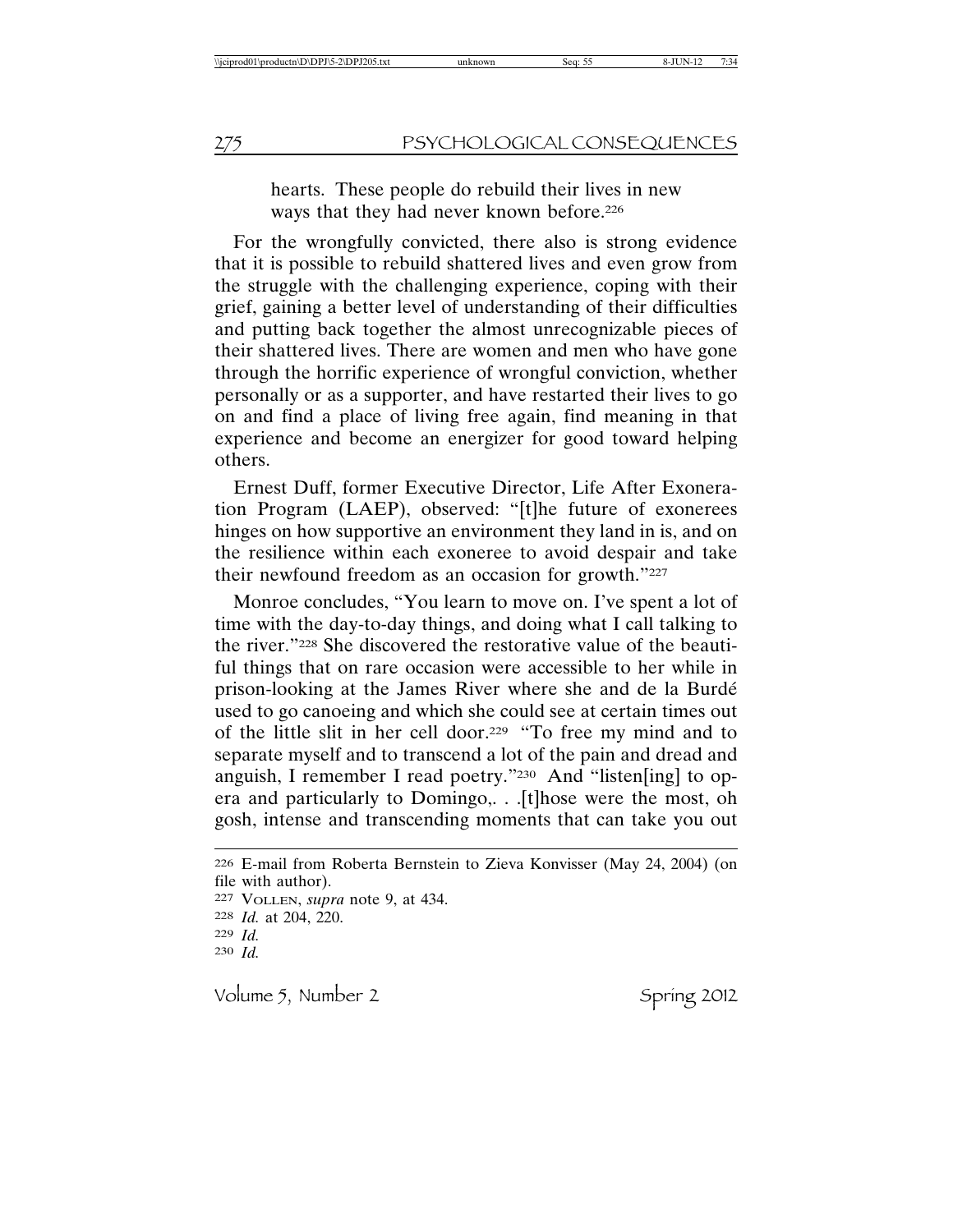of any prison."231 And now, she takes those poems to the river with her so she can "recite and remember and read."232

## **V. STRATEGIES FOR COPING, REENTRY AND REINTEGRATION**

Although there is still much to be done in this area, we can learn from survivors of political violence, as well as from those who have survived wrongful conviction and imprisonment and have discovered for themselves creative and resourceful strategies that have helped them cope with an untenable reality while in prison and post-release–strategies encompassing religious practices, legal activities, advocacy and mental health care.

Many of the wrongfully convicted "reject [] being labeled as criminals and withdr[a]w from other inmates. . .holding on to their pre-prison identity and allow[ing] them[selves] to remain in control."233 For some of the wrongfully convicted, "religion is often their last hope. Innocent but behind bars, they are all too aware of the imperfection of secular institutions and often experience spiritual conversions or renewals of faith."234 Others explore spirituality to find positive meaning in their wrongful conviction.235

In the epigraph to her book, Joyce Ann Brown, wrongfully convicted and sentenced to life for the 1980 murder and robbery of a Dallas, Texas storeowner, wrote: "[w]ith thanks to the Lord, who never left me, forsake me or deceived me, and by whose Grace so many came into my life to help free me from bondage."236

<sup>231</sup> *Id.*

<sup>232</sup> *Id.*

<sup>233</sup> Campbell, *supra* note 124, at 157.

<sup>234</sup> VOLLEN, *supra* note 9, at 423.

<sup>235</sup> Westervelt, *Coping with Innocence*, *supra* note 76, at 36.

<sup>236</sup> JOYCE ANN BROWN, JOYCE ANN BROWN: JUSTICE DENIED, Epigraph, 12, 22 (1990).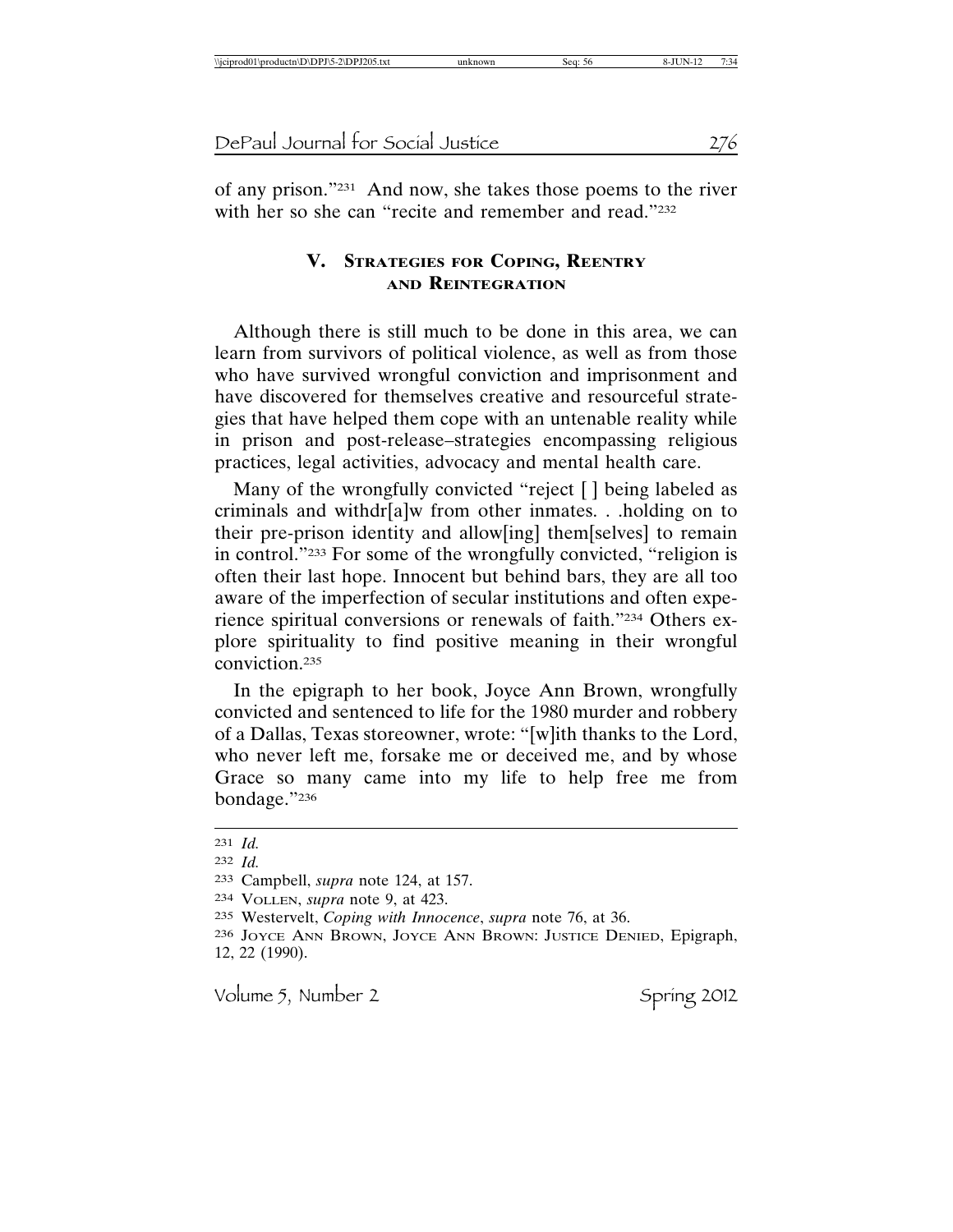Others become jailhouse lawyers, providing legal services to themselves and others, because often their "only source of reliable legal help may come from themselves."237 As Campbell and Denov noted,

> [t]hrough their resilience, many of these men revealed creative and resourceful strategies that appear to have helped them. . ..In order to survive. . .they implicate themselves in activities that allowed them temporary respite from the harsh reality of a wrongful imprisonment . . . [manifesting] an obsession with their case that involved a constant preoccupation with legal matters surrounding potential appeal or exoneration . . . [and diverting] the prisoners' energy and attention away from the devastation of their present circumstance towards the possibility of release."238

As a former law student, Gloria Killian, wrongfully convicted of being involved in a Sacramento, CA robbery and murder of Ed Davies and shooting of his wife Grace, in 1981,

> was assigned to the prison law library where she worked for 14 years, providing legal assistance to other inmates. She worked extensively with battered women, as well as others, and developed specialized legal services for many different areas of the prison. She was instrumental in the founding of the USC Law Project at the California Institute for Women.239

Likewise, when she first went to prison, Beverly Monroe will remember for the rest of her life, how "[the other] women would take my turn mopping the floor so I could work on my

<sup>237</sup> VOLLEN, *supra* note 9, at 424.

<sup>238</sup> Campbell, *supra* note 124, at 157.

<sup>239</sup> The Action Committee for Women in Prison, http://www.acwip.net. *See also* GLORIA KILLIAN & SANDRA KOBRIN, FULL CIRCLE: A TRUE STORY OF MURDER, LIES, AND VINDICATION (2012).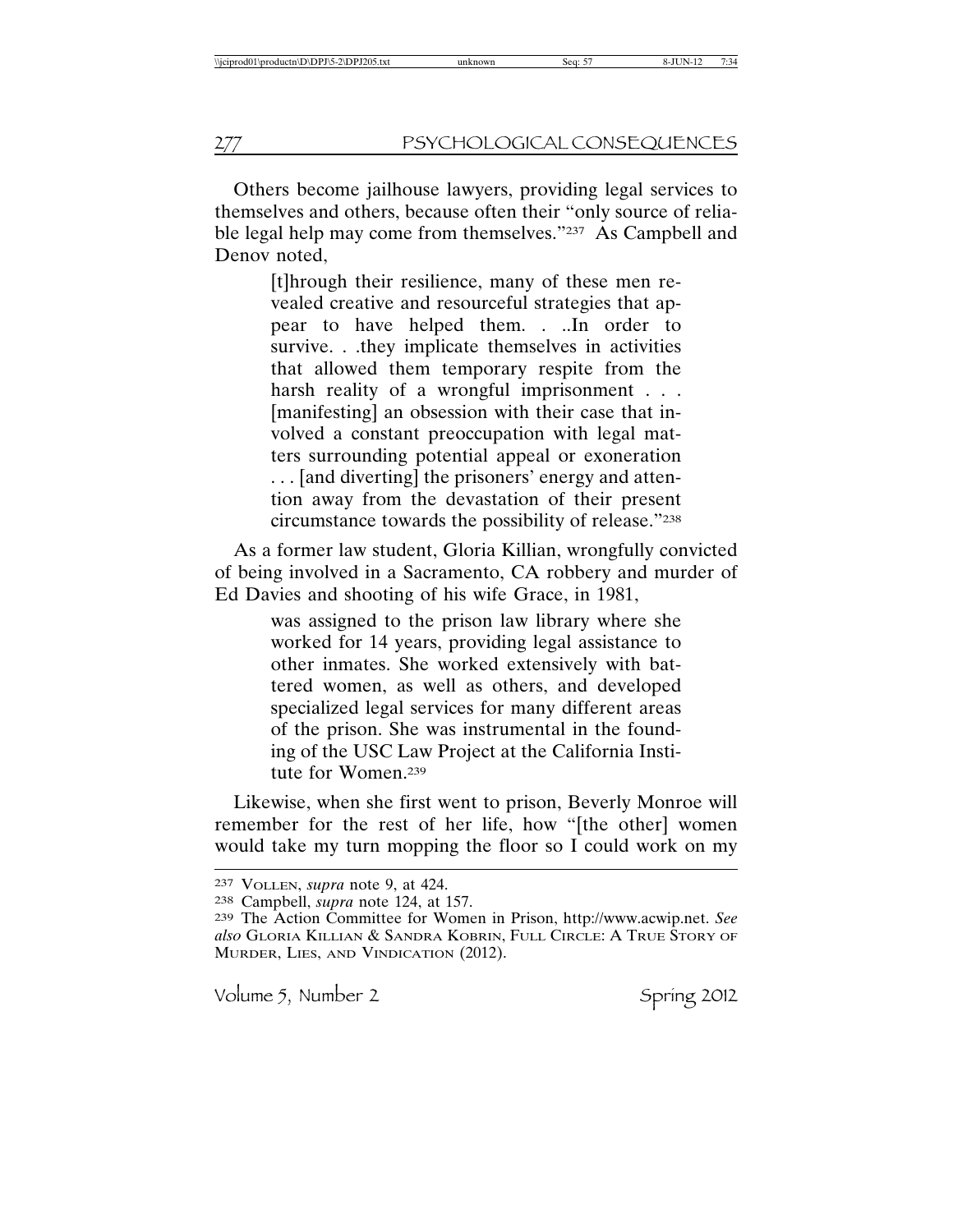case."240 "Monroe was tapped by other inmates as a resource and by prison officials as a teacher. On her own initiative, she set up an informal program teaching English, spelling and math. Later she was assigned to teach in the general education program and then in the prison's business program."241

Most importantly, the exonerated want their standing as innocent people recognized and the trauma of their conviction acknowledged.

> After their release, many [of the wrongfully convicted] expressed little tolerance for injustice and desired that the wrongs committed by the criminal justice system should be acknowledged and rectified to whatever extent possible. . ..They desire some sort of official apology on the part of those responsible for judicial errors and. . .public accountability and an apology in order to educate officials about the causes of such errors so that similar errors will not occur again in the future."242

Unfortunately, very few ever receive an apology. "This adds to their bitterness and anger, fuels public hostilities toward them, and exacerbates the trauma they've already experienced."243

Yet several have found ways to channel their energies to correct these injustices and, in the process, these victims of the criminal justice system grow organically into amazing new leaders and advocates for criminal justice reform.244

Joyce Ann Brown founded Mothers (Fathers) for the Advancement of Social Systems Inc. (MASS), a non-profit foundation in Dallas "providing a pathway for adults, families and

244 Weigand, *supra* note 22, at 427–28.

<sup>240</sup> VOLLEN, *supra* note 9, at 205.

<sup>241</sup> *Id*. at 210.

<sup>242</sup> Campbell, *supra* note 124, at 156–58.

<sup>243</sup> Westervelt, *Coping with Innocence, supra* note 76, at 36.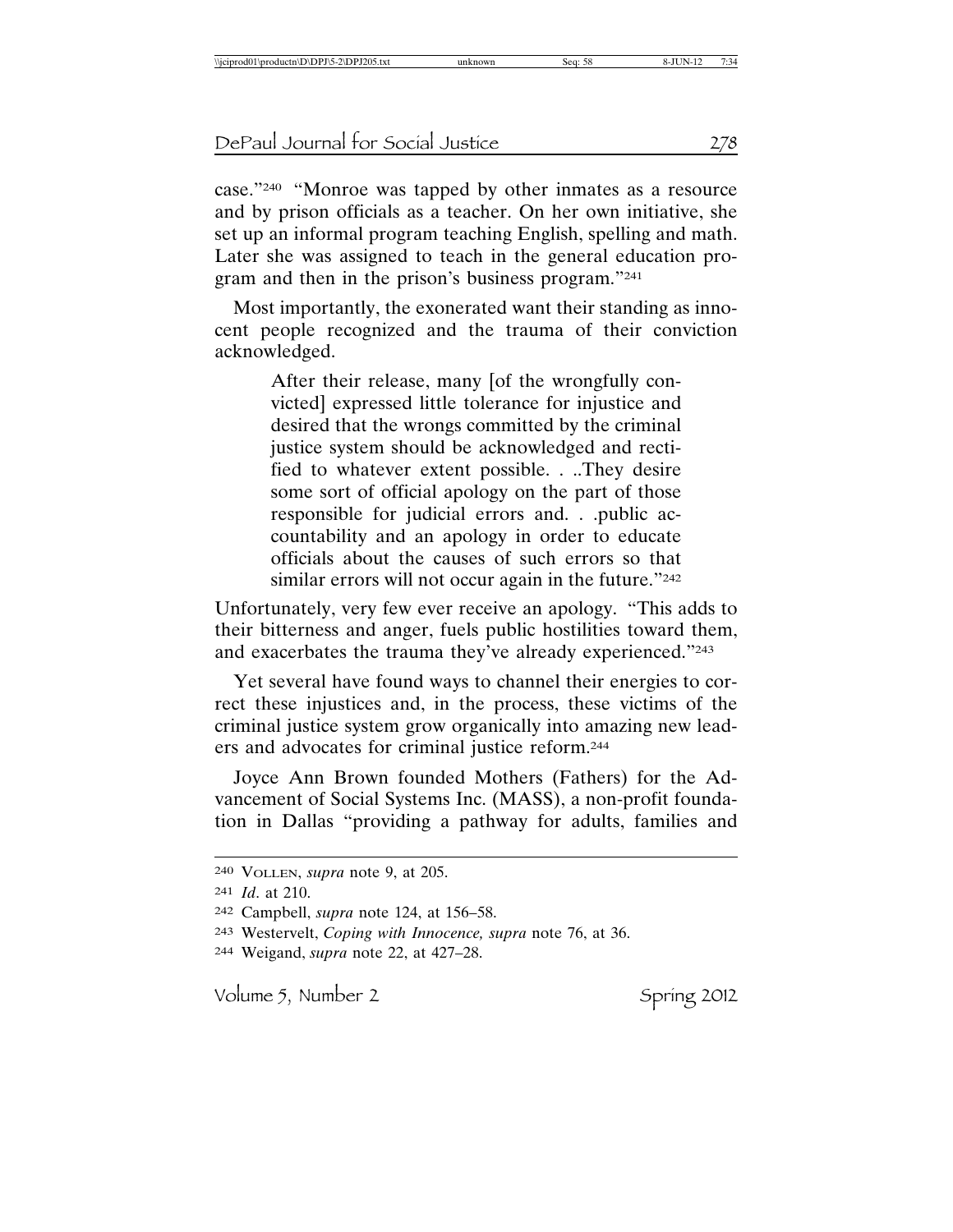children seeking a meaningful opportunity to become productive citizens."245

Julie Rea, wrongfully convicted in 2002 of murdering her tenyear-old son Joel in 1997 by stabbing him to death in her Lawrenceville, Illinois home, became a Mitigation Specialist and Witness Preparation Consultant and seeks to "open up the story and bring context and clarify understanding of facts" for clients and their defense attorneys.246 In November 2010, Julie founded Women and Innocence<sup>247</sup> after she and four other wrongfully convicted women–Gloria Killian, Audrey Edmunds, Nancy Smith, and Beverly Monroe–met at the national Innocence Network conference, where they were vastly outnumbered by the male exonerees in attendance. These women exonerees understood that the special issues facing innocent women caught up in the criminal justice system merited a conference of their own and an ongoing network "to create a voice for women within the innocence movement." Networking, sharing experiences and healing trauma were addressed, as well as focusing attention on female wrongful convictions and promoting awareness about what it is like to be innocent and incarcerated and then creating a new life after being released.

Like other survivors, exonerees use a variety of techniques to make sense of what happened to them, such as,

> telling their stories openly, finding meaning in their experiences, establishing ties to other survivors and relying on family support. Many exonerees participate in activism and education by speaking publicly about their cases. Recounting

<sup>245</sup> *See* MOTHERS FOR THE ADVANCEMENT OF SOCIAL SYSTEMS, INC., http:// massjab.org/index.html (last visited Feb. 18, 2012).

<sup>246</sup> *See* REA MITIGATION SPECIALIST AND WITNESS PREPARATION CON-SULTANT, http://www.presuminginnocence.com/index.html (last visited April 21, 2012).

<sup>247</sup> *About Us,* WOMEN AND INNOCENCE, http://www.womenandinnocence. com/About\_Us.html (last visited April 21, 2012). *See generally* WOMEN AND INNOCENCE, http://www.womenandinnocence.com/.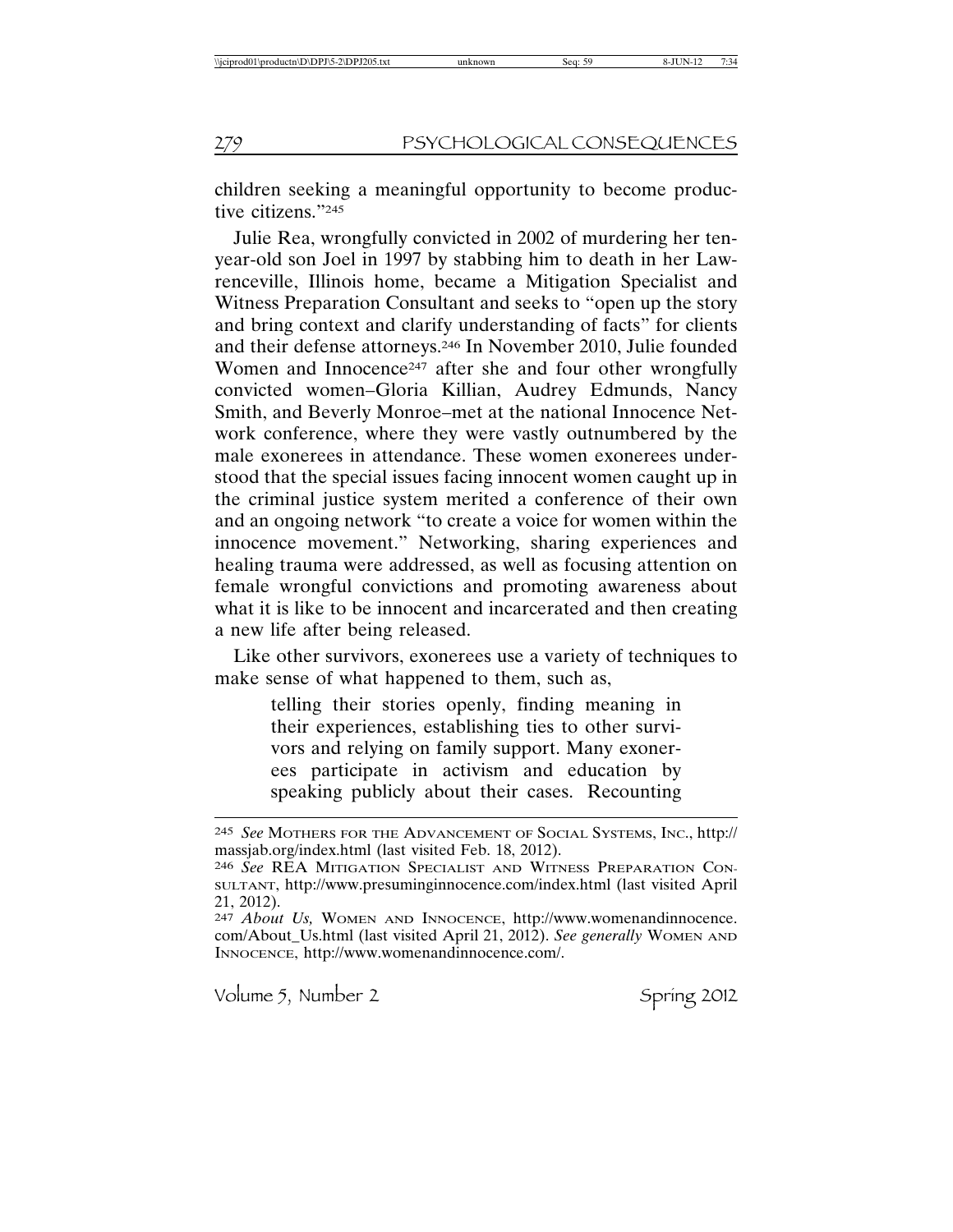their stories helps them "normalize" the trauma and builds confidence through acknowledgment and affirmation. Some cope by seeking out other exonerees at conferences and events, finding comfort in community with those who understand their plight.248

Like many other exonerees, Sabrina Butler Porter attends the Innocence Network conferences as a "sacred mission."249 "When they ask me to come, I don't hesitate. If I can help somebody else in the same situation, I'll do everything I can. I want to get my story out because when all this happened to me, nobody would hear my side."250

Wildeman also describes the therapeutic value of exonerees, like torture survivors, telling their stories, being listened to within a therapeutic setting and "being permitted to proceed at his or her own paces and tell us as much or as little of the story as they are comfortable with."251 Given that their trust in other human beings has been purposefully violated, she cautions that a sense of trust must be established with any professional who attempts to assist them with adjusting to post-release life.252 She also finds that, in addition to telling their stories, involvement with other exonerees in group therapy is helpful by allowing them to re-establish a sense of family, community and membership.253 "Hearing that other exonerees may be experiencing the same or similar things, helps validate the feelings of individual survivors."254

249 Michael Perlstein, *Freedom No Cure-All for Those Wrongly Convicted: Jobs and Respect often Remain Elusive*, TIMES PICAYUNE, Mar. 30, 2003, http://truthinjustice.org/no-cureall.htm (last visited Dec. 13, 2011). 250 *Id.* 251 Wildeman, *supra* note 158, at 426-27; *See also* Curtiss, *supra* note 77.

252 *Id.* at 427.

<sup>248</sup> Westervelt, *Coping with Innocence*, *supra* note 76, at 36.

<sup>253</sup> *Id.*

<sup>254</sup> *Id.*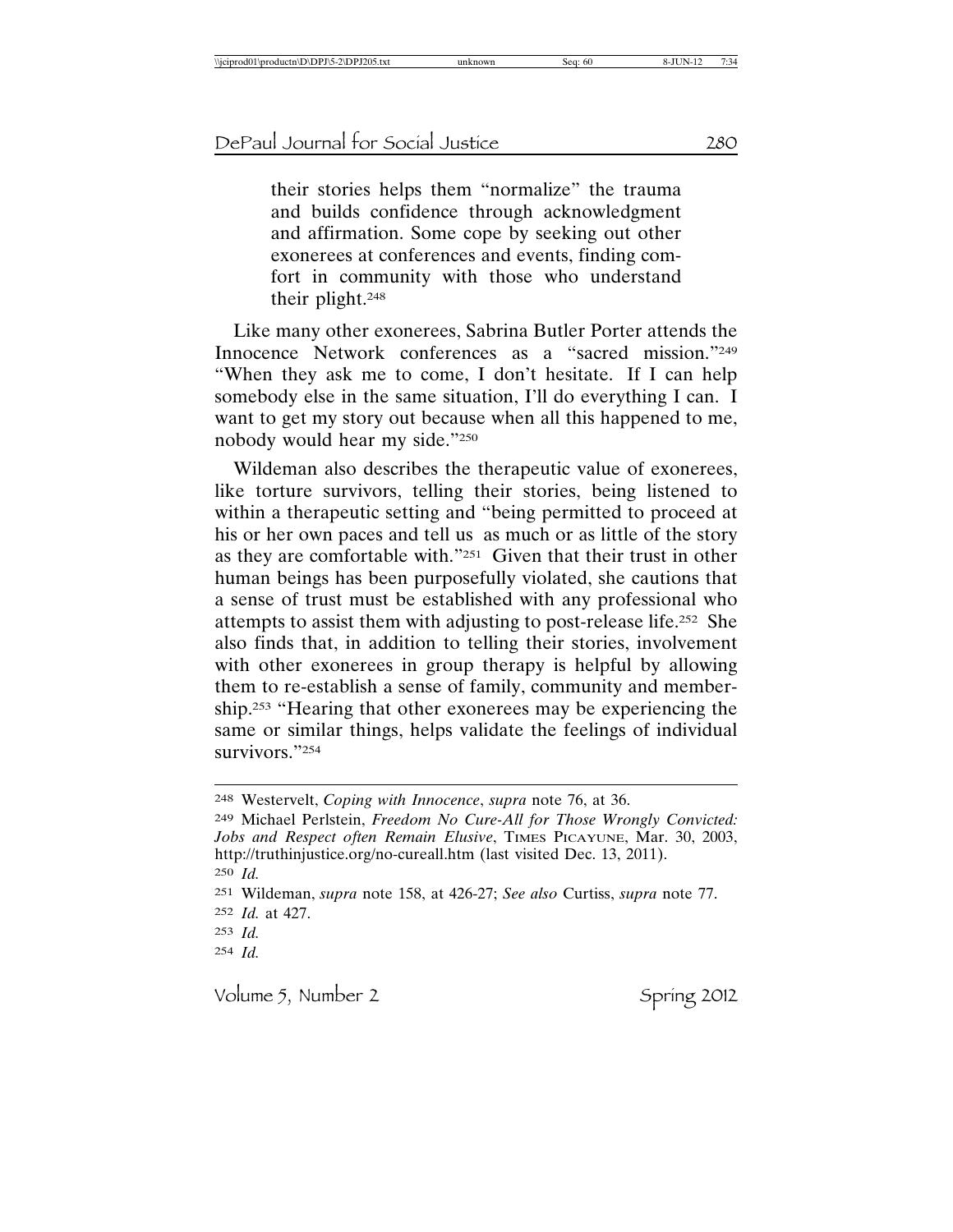Heather Weigand, founder and Executive Director of FocuzUp, a social justice agency dedicated to addressing re-entry issues for the formerly incarcerated,255 adds a caution that "[s]peaking engagements for the exonerated can be healing and they can be triggers" of PTSD symptoms, especially when the engagements include speaking to a legal audience or with the media.256 Nevertheless, she too understands that it is important "to share such stories to help others who might encounter wrongful convictions and so that society learns as much as possible from these events."257 In the book *Surviving Justice*, thirteen exonerated men and women share their tales and give testimony to their resilience, "if only to reduce the likelihood that it would happen to someone else."258

Gloria Killian founded and directs Action Committee for Women in Prison (ACWIP).259 Together with Mary Ellen DiGiacomo, who was charged and convicted of a crime that was never committed (failure to register stocks in her privately held company which she believed never had to be registered), she hosts a weekly radio program.260 Women Behind the Wall, on blogtalkradio.com/4justicenow, is "the only show in the nation for, by and about incarcerated women. . .[and] the moving and compelling stories on how they got there and why so many deserve their freedom.<sup>261</sup>

<sup>255</sup> Weigand, *supra* note 22, at 433-34.

<sup>256</sup> *Id.*

<sup>257</sup> *Id.* at 433.

<sup>258</sup> VOLLEN, *supra* note 9, at 7.

<sup>259</sup> The Action Committee For Women in Prison, http://acwip.net/.

<sup>260</sup> *See generally id.* (providing a miniature autobiography of Mary Ellen DiGiacomo and a link to her radio show with Gloria.

<sup>261</sup> For a link to Gloria and Mary's radio show, *see* 4JusticeNow.org, http:// www.blogtalkradio.com/4justicenow (describing their radio show).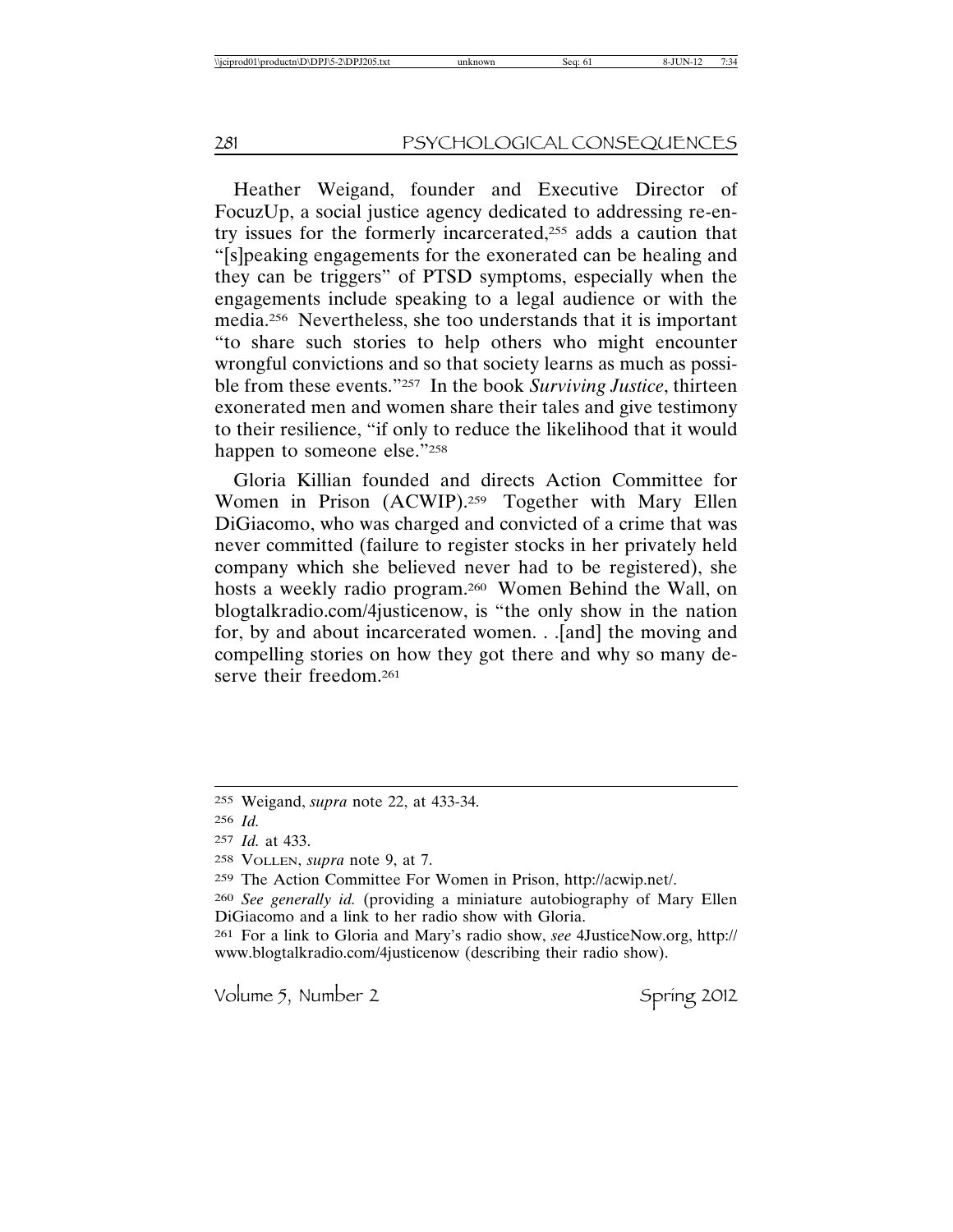# **VI. COMPASSIONATE SUPPORT AND ASSISTANCE**

Despite these and other personal successes, "very little help for [exonerees'] physical, emotional, and legal needs is available. Most support and assistance comes from family, friends, local advocates, and their attorneys."262 Some exonerees may obtain compensation in several different ways, including private bills, litigation and compensation statutes. However, as Westervelt and Cook caution, "compensation is no panacea for the array of trauma-based challenges confronting exonerees."263 Instead, exonerees need wide-ranging assistance for their reintegration back into their communities and the rebuilding of their lives based on their multi-dimensional needs,<sup>264</sup> preferably from local community groups, employers and service agencies, supplemented by resources of larger support organizations like the Innocence Project,265 the Witness to Innocence Project,266 the Life After Exoneration Program,<sup>267</sup> the Darryl Hunt Project for Freedom and Justice,<sup>268</sup> Life after Innocence<sup>269</sup> and Women and Innocence.270

Several relevant strategies for providing compassionate assistance to the exonerated have been addressed in a handful of published reports and articles. Haney has suggested several pre-

263 *Id.*

264 *Id.*

266 *See* WITNESS TO INNOCENCE PROJECT, http://witnesstoinnocence.org/ (last visited Feb. 18, 2012).

267 *See* LIFE AFTER EXONERATION PROGRAM, http://www.exonerated.org/ content/ (last visited Feb. 18, 2012).

268 *See* THE DARRYL HUNT PROJECT FOR FREEDOM AND JUSTICE, http:// www.darrylhuntproject.org/ (last visited Feb. 18, 2012).

270 *See* WOMEN AND INNOCENCE, http://womenandinnocence.com/index. html (last visited Feb. 18, 2012).

<sup>262</sup> Westervelt, *Coping with Innocence*, *supra* note 76, at 36. *See* discussion *supra* text at 37-38.

<sup>265</sup> *See* INNOCENCE PROJECT, http://www.innocenceproject.org/ (last visited Feb. 18, 2012).

<sup>269</sup> *See* LIFE AFTER INNOCENCE, http://www.luc.edu/law/lifeafterinnocence/ (last visited Feb. 18, 2012).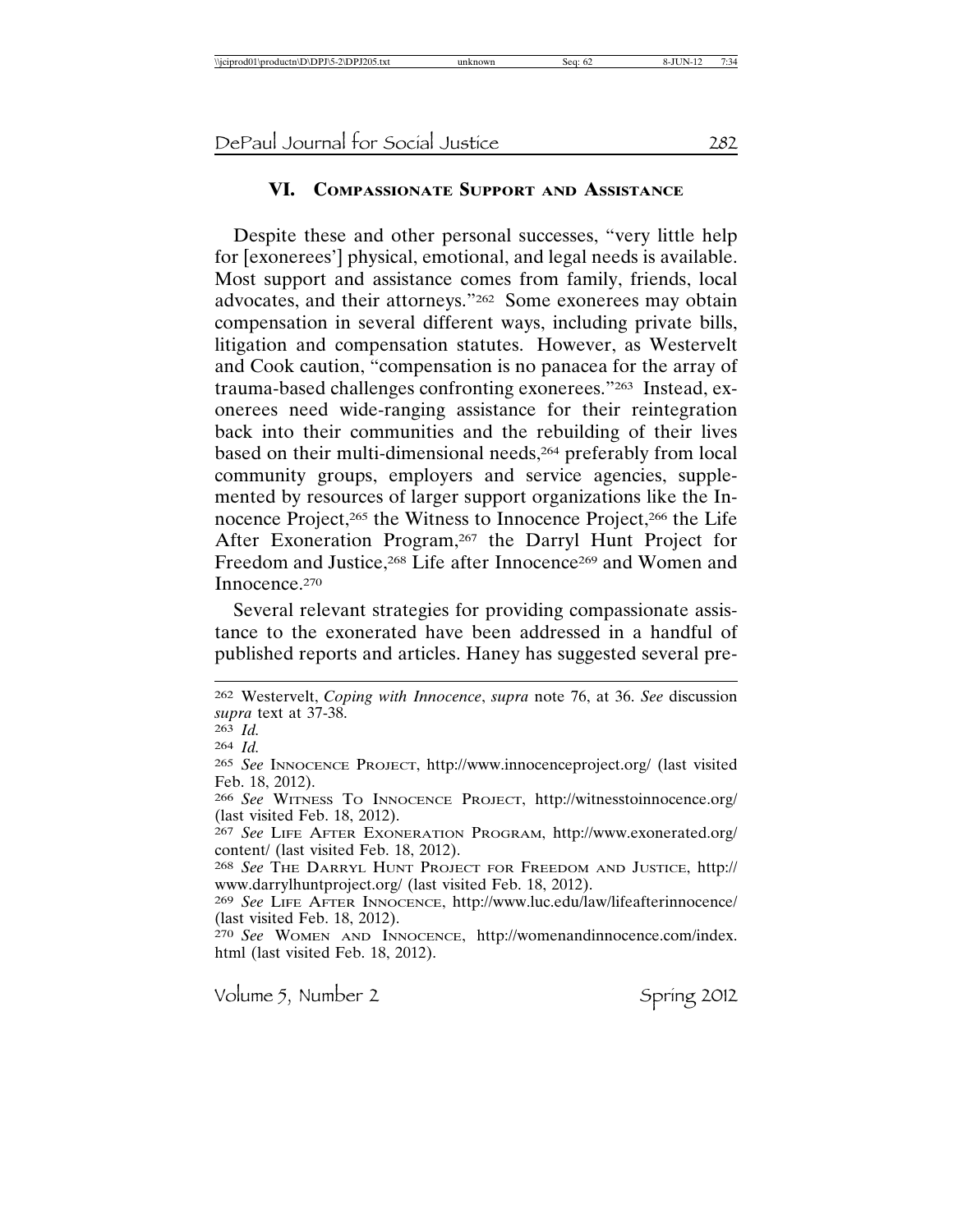and post-release policy and programmatic responses to "address the adverse prison policies and conditions of confinement. . ., and at the same time to provide psychological resources and social services for persons who have been adversely affected by them."271 Likewise, Grounds recommended three specific forms of social system support for both the ex-prisoner and family that are needed for those who are wrongfully convicted and subsequently released from prison.272 From their work comparing exonerees' stories and support services to those of refugees and asylees, Chinn and Ratliff add that "case-management and crisis intervention are plausible models to effectively help exonerees through post-incarceration and societal reintegration."273

Two papers recommend a more holistic approach to compensation. Armbrust focuses on the problems of the wrongfully convicted and how "holistic" compensation can be structured to best remedy the very real physiological, psychological and financial issues facing them upon their release as a moral, if not a legal, obligation.274 She proposes a combination of financial compensation for the injustices suffered while in prison, job training and education resources designed to help make the

272 Grounds, *Psychological Consequences, supra* note 136, at 178 (recommending a designated residential facility with specialized advice in the initial days; appropriate treatment for specific psychiatric conditions and long-term counseling to help them come to terms with their lost years; and work with the family to facilitate mutual understanding and develop coping strategies). 273 *See* Chinn, *supra* note 75, at 408 (urging existing social service agencies to provide services assisting exonerees subsequent to their release from prison). 274 *See* Shawn Armbrust, *When Money Isn't Enough: The Case for Holistic Compensation of the Wrongfully Convicted*, 41 AM. CRIM. L. REV. 157, 160 (2004) (stating that a holistic approach to compensating exonerees appears to be "the best way to remedy a problem with no easy scapegoat and no easy solution.").

<sup>271</sup> *See* Haney, *Psychological Impact of Incarceration, supra* note 81, at 87-88 (emphasizing the importance of "a significant change [being] made in the way prisoners are prepared to leave prison and re-enter the freeworld communities from which they came"). *See also, generally,* Haney, *Psychological Impact of Incarceration* (discussing the shortcomings of present systems in preparing inmates for re-integration).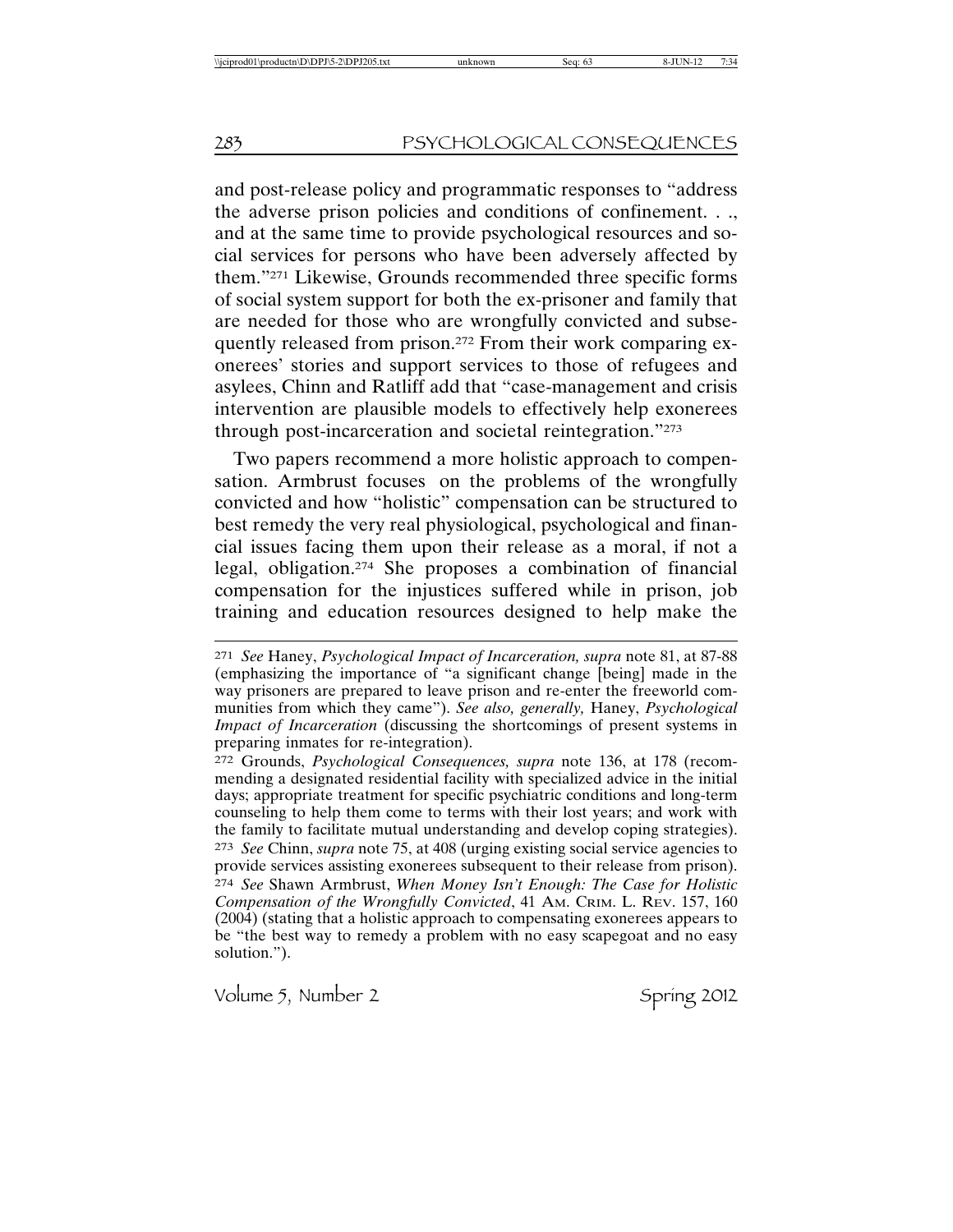transition from prison to freedom and medical and psychological care for problems resulting from time in prison.275

Similarly, Chunias and Aufgang recommend that, "[f]or exonerees. . .post-release services should be provided both as a means of ensuring successful reintegration *and* as part of an effort to 'make whole' exonerees who have been injured by errors in the administration of the criminal justice system that led to their wrongful conviction."276 These should include "reentry planning services immediately prior to and upon release that are at least comparable to those received by other prisoners upon release, but yet are sensitive and tailored to the distinct needs of exonerees";277 and "long-term physiological, psychological and other services necessary to address the detrimental impacts of imprisonment. . .and the unique obstacles. . .face[d] upon reentry to life outside of prison."278

As noted earlier,<sup>279</sup> when designing these reentry programs, gender-specific reentry strategies are necessary to address the differences in how men and women have been found to narrate their positive transformation processes.

Many of these strategies for providing holistic and compassionate support to the exonerated have been incorporated into the Innocence Project Report.280 The recommended model compensation statute proposes a \$50,000 per year minimum, with an additional \$50,000 for each year spent on death row, and \$25,000 for each year spent on parole, probation or as a registered sex offender.281 In addition, the Report recommends that states should "[i]ssue an official acknowledgement of the wrongful conviction."282 To allow exonerees to be independent and

<sup>275</sup> *Id.* at 171.

<sup>276</sup> Chunias, *supra* note 188, at 111.

<sup>277</sup> *Id*. at 128.

<sup>278</sup> *Id.*

<sup>279</sup> Herrschaft, *supra* note 181, at 463–82.

<sup>280</sup> AN INNOCENCE PROJECT REPORT, *supra* note 198, at 5.

<sup>281</sup> *Id.* at 36.

<sup>282</sup> *Id.* at 5, 21.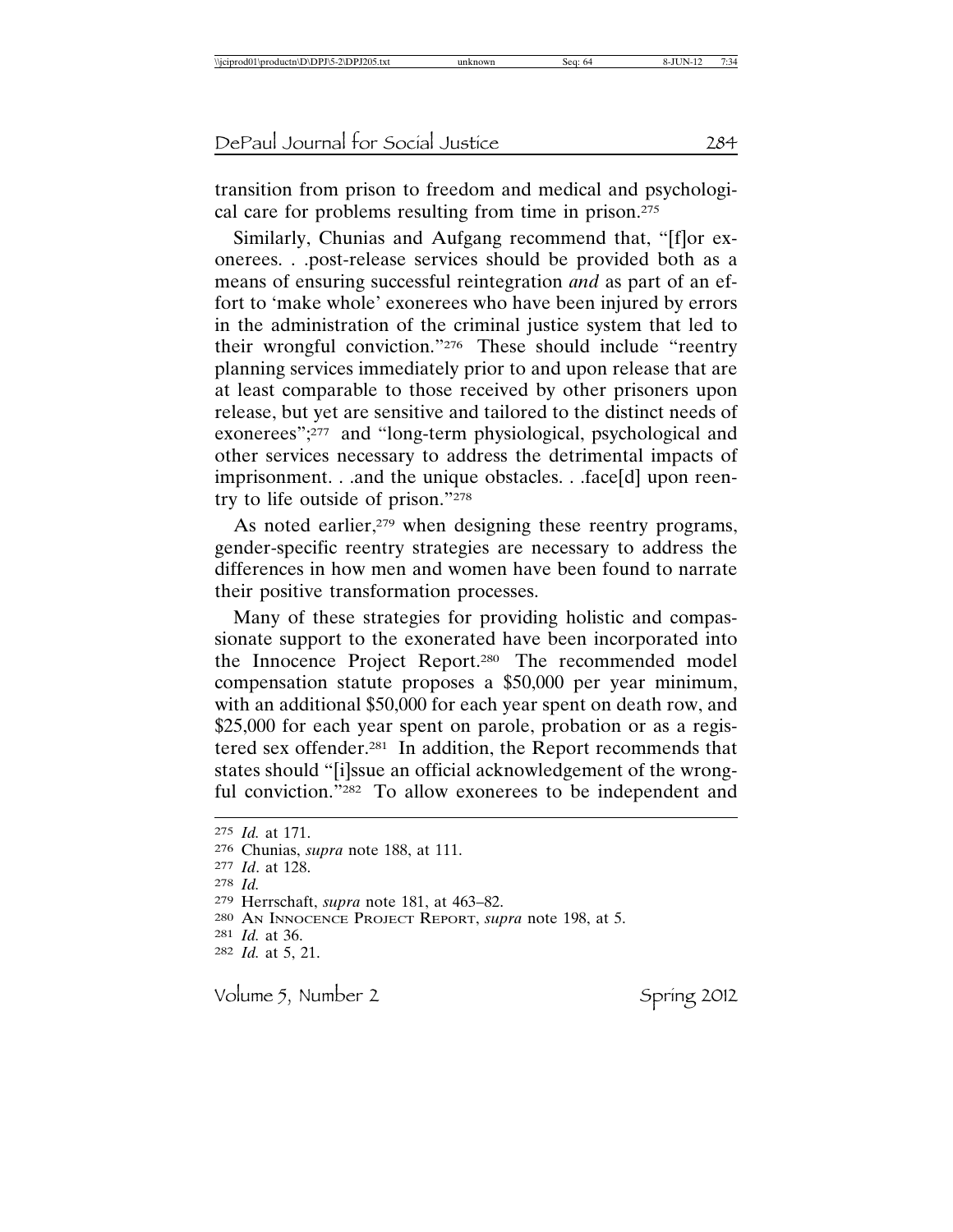self-sufficient and re-establish a life for themselves, the Report also recommends that states "create[ ] a 'release plan' based on the exoneree's individual needs" to "[p]rovide immediate services[,] including housing, transportation, education, workforce development, physical and mental health care through the state employee's health care system and other transitional services."283 From a mental health perspective, such a plan also should provide "immediate, comprehensive psychosocial services" for the newly released wrongfully convicted "for a productive re-engagement with life."284

Currently, "[s]tatutes providing for some form of compensation for the wrongly convicted are in place in twenty-seven states plus Washington, D.C., but even some of these laws don't meet society's moral obligation to help exonerated people recover from the injustice they suffered and the years of freedom they lost."285 In addition, "because of the time it takes to pursue their legal compensation claims. . .even if exonerees knew *how* to access necessary support services, they would lack the financial means to do so."286 And, in the end, "even in states with compensation laws, [only] a fraction of exonerees receives payments for wrongful convictions" or have their innocence fully acknowledged by prosecutors, investigators or victims.287

## **VII. CONCLUSION**

Thus, it is imperative that we collect the life histories of the wrongfully convicted, give voice to their experiences and analyze the cases of those who have been proven innocent. Further-

- 285 *Fix the System,* INNOCENCE PROJECT, http://www.innocenceproject.org/ fix/Compensation.php (last visited Dec. 9, 2011). *See also* Robert Norris, *Assessing Compensation statutes for the wrongly convicted,* 20(10) CRIM. JUST. POL. REV., 1-23 (2011).
- 286 Chunias, *supra* note 188, at 109.
- 287 VOLLEN, *supra* note 9, at 430.

<sup>283</sup> *Id.* at 5, 21.

<sup>284</sup> Konvisser, *Psychological Consequences*, *supra* author's note.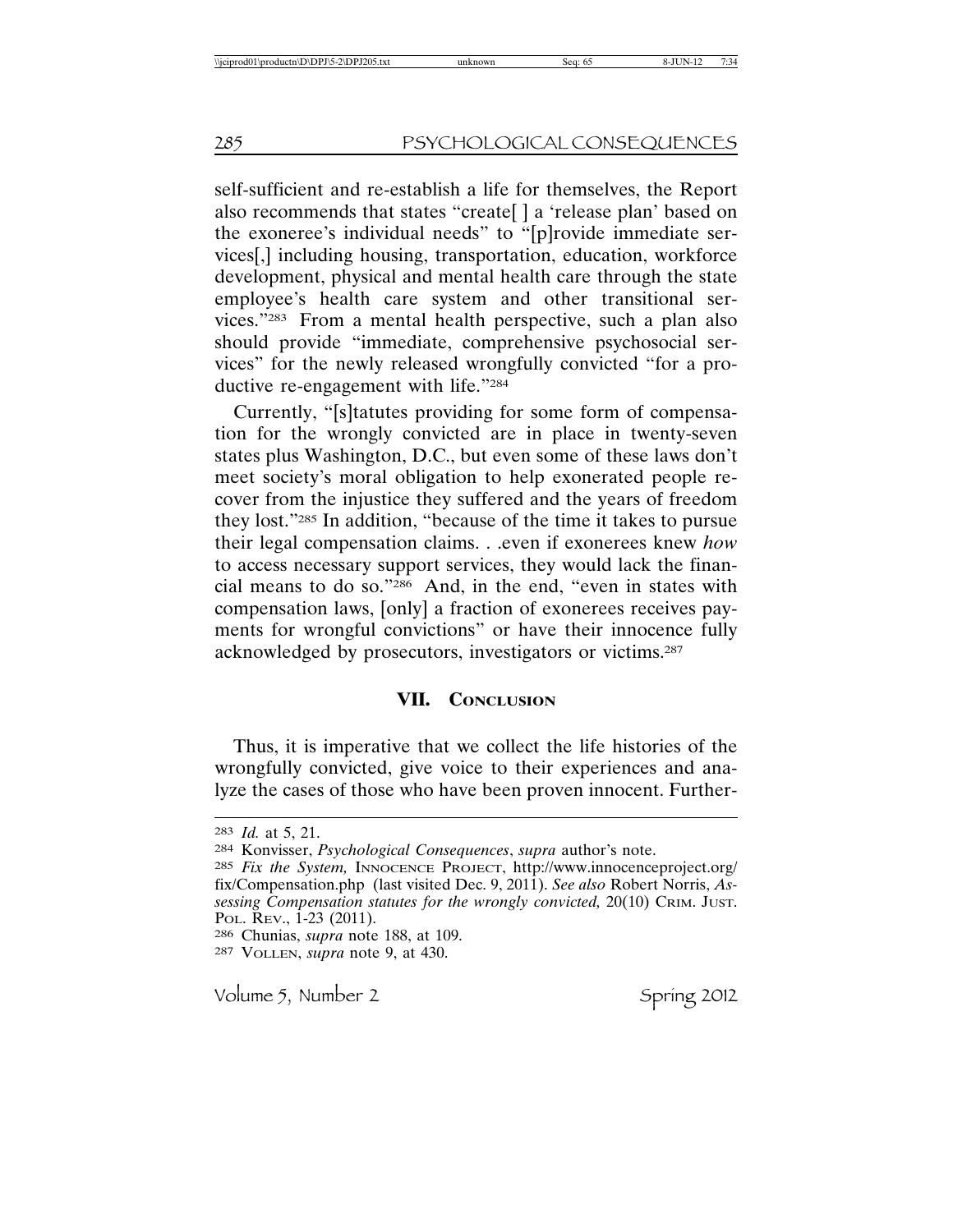more, the unique challenges and needs facing innocent women caught up in the criminal justice system, and heretofore unaddressed, merit special attention.

Understanding the consequences of miscarriages of justice, in particular the psychological and material impacts on the wrongfully convicted, provides empirical data for clinicians and counselors on which to develop treatment modalities for this traumatized population and for policy-makers and advocates of criminal justice reform to address the needs for holistic compensation for these egregious miscarriages of justice.

Learning from wrongful convictions helps to pinpoint weaknesses in the criminal justice system and identify remedial steps that can be taken to prevent other wrongful convictions, enhancing the accuracy and efficacy of our criminal investigations, protecting the innocent and having the potential to improve the lives of individuals, families and communities.

Learning from exonerees about the creative and resourceful strategies that have helped them cope with their wrongful conviction and exoneration can help others heal from their traumatic experiences and productively reengage with life.

And finally, the exonerees themselves may be inspired to move forward in new and different ways, validated in what they are already doing or reinvigorated to continue on the important and meaningful paths they are already taking and, hopefully, grow and thrive in the most unexpected and awe-inspiring ways.

As Viktor Frankl, the noted neurologist, psychiatrist and concentration camp survivor, wrote in his autobiographical *Man's Search for Meaning:*

> We must never forget that we may also find meaning in life even when confronted with a hopeless situation, when facing a fate that cannot be changed. For what then matters, is to bear witness to the uniquely human potential at its best, which is to transform a personal tragedy into a triumph,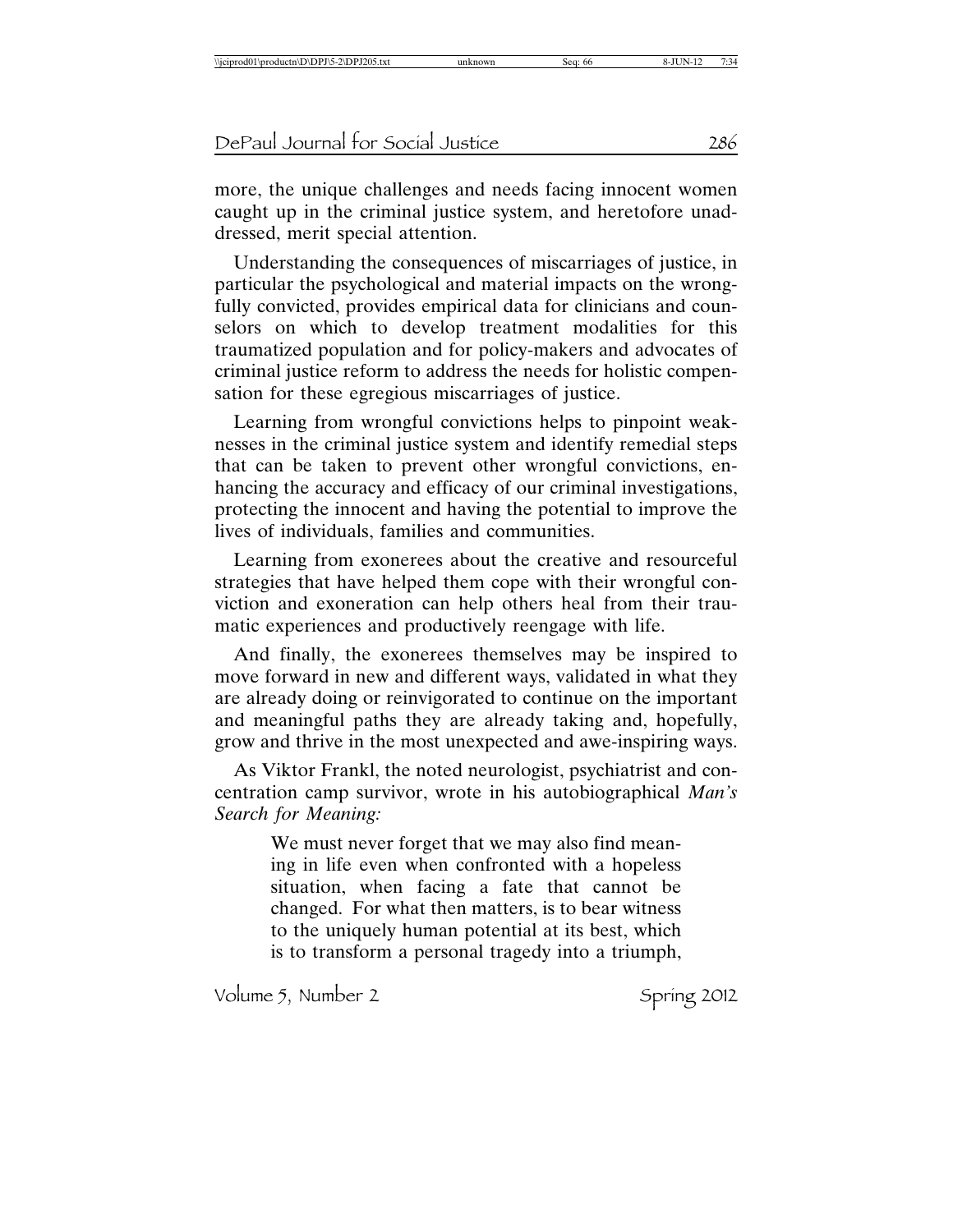to turn one's predicament into a human achievement. When we are no longer able to change a situation . . . we are challenged to change ourselves.288

288 VIKTOR E. FRANKL, MAN'S SEARCH FOR MEANING: AN INTRODUCTION TO LOGOTHERAPY 135 (3d ed., 1983).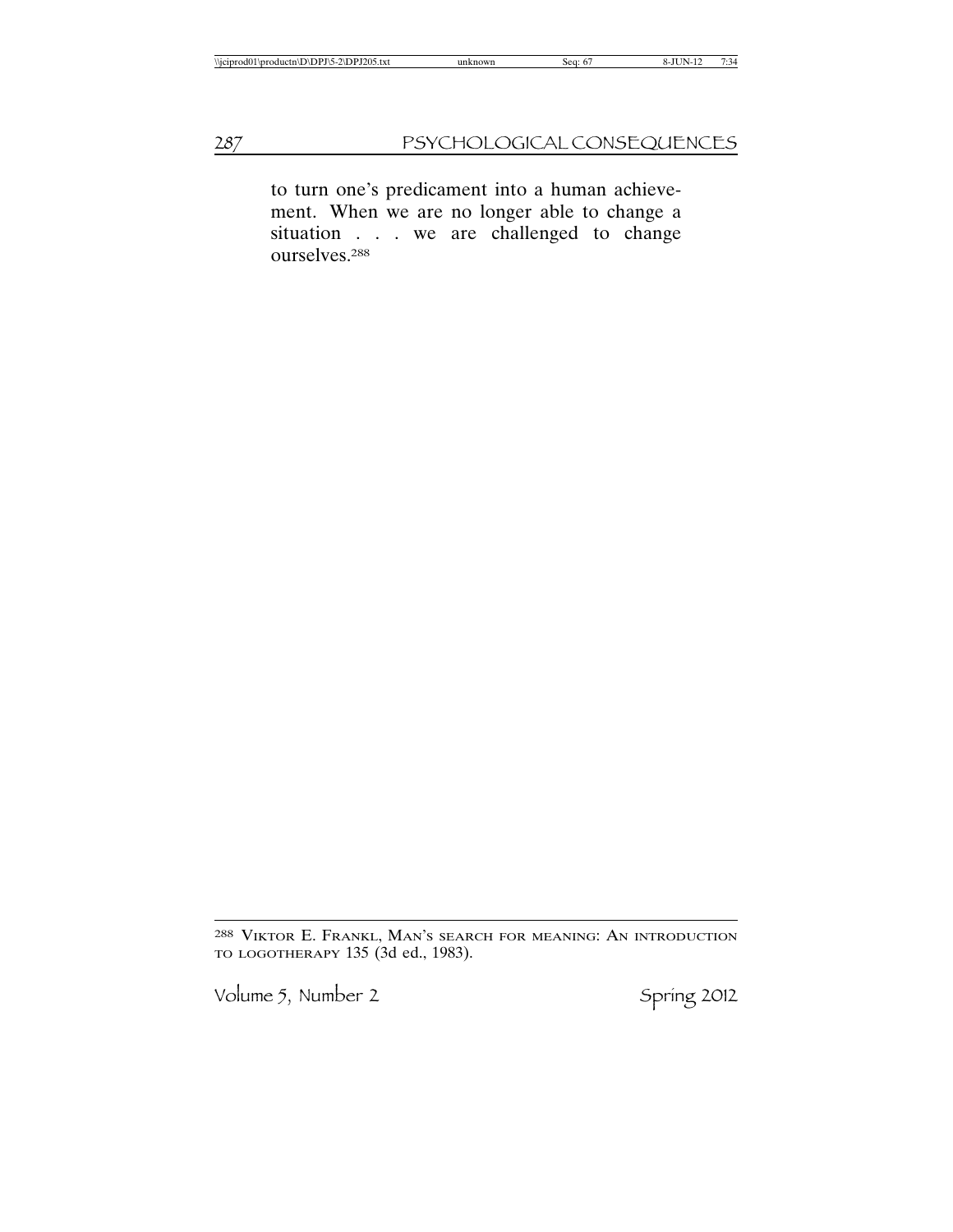### **APPENDIX 1**<sup>289</sup>

### **CURRENTLY KNOWN FEMALE WRONGFUL CONVICTIONS IN THE UNITED STATES SINCE 1900**

| <b>Name</b>                  | State <sup>290</sup> | Year<br><b>Convicted</b> | Year<br><b>Cleared/</b><br><b>Exonerated</b> | <b>Offense</b>                     |
|------------------------------|----------------------|--------------------------|----------------------------------------------|------------------------------------|
| Tayshea Aiwohi               | HI                   | 2004                     | 2005                                         | Manslaughter                       |
| Julie Amero                  | CT                   | 2007                     | 2008                                         | Risk of Injury to<br>Minor         |
| A. B. (Juvenile)             | IN                   | 2006                     | 2008                                         | Harassment                         |
| Lena Baker                   | GA                   | 1944                     | 2005                                         | First Degree Murder                |
| Nancy Baker-Krofft           | OR.                  |                          | 2010                                         | Criminal<br>Mistreatment           |
| Susan Bala                   | Fed ND               | 2005                     | 2007                                         | Money Laundering<br>and Conspiracy |
| Larita Barnes                | Fed OK               | 2008                     | 2009                                         | Drug Related                       |
| Barbara Baum                 | Mil US               | 1988                     | 1990                                         | Sodomy                             |
| Julie Baumer                 | MI                   | 2005                     | 2010                                         | Child Abuse-Shaken<br>Baby         |
| Mary Berner                  | IL                   |                          | 1929                                         | Forgery                            |
| Delphine Bertrand            | CT                   | 1944                     | 1946                                         | Manslaughter                       |
| Nancy Louise Botts           | IN                   | 1934                     | 1936                                         | Forgery                            |
| Dominique Brim<br>(Juvenile) | MI                   | 2002                     | 2002                                         | Theft                              |
| Debra Brown                  | UT                   | 1995                     | 2011                                         | Murder                             |
| Joyce Ann Brown              | TX                   | 1980                     | 1989                                         | Murder                             |

289 These appendices reflect the currently known cases of wrongfully convicted women in the United States who have been judicially exonerated or pardoned based on The Innocents Database at Forejustice.org (http://fore justice.org/search\_idb.htm), created and maintained by Hans Sherrer (innocents@forejustice.org). Data is updated as the statuses of cases change, and new cases are continually being added. Note that the website may not be updated to reflect recent changes to the underlying database, yet they are included in this paper. The website also includes additional innocent people who have not been exonerated judicially or by pardon.

290 When the State only is indicated, the case was a state prosecution. If the State is preceded by "Fed," the case was a prosecution in federal court in that state. "Mil" indicates a prosecution in military court.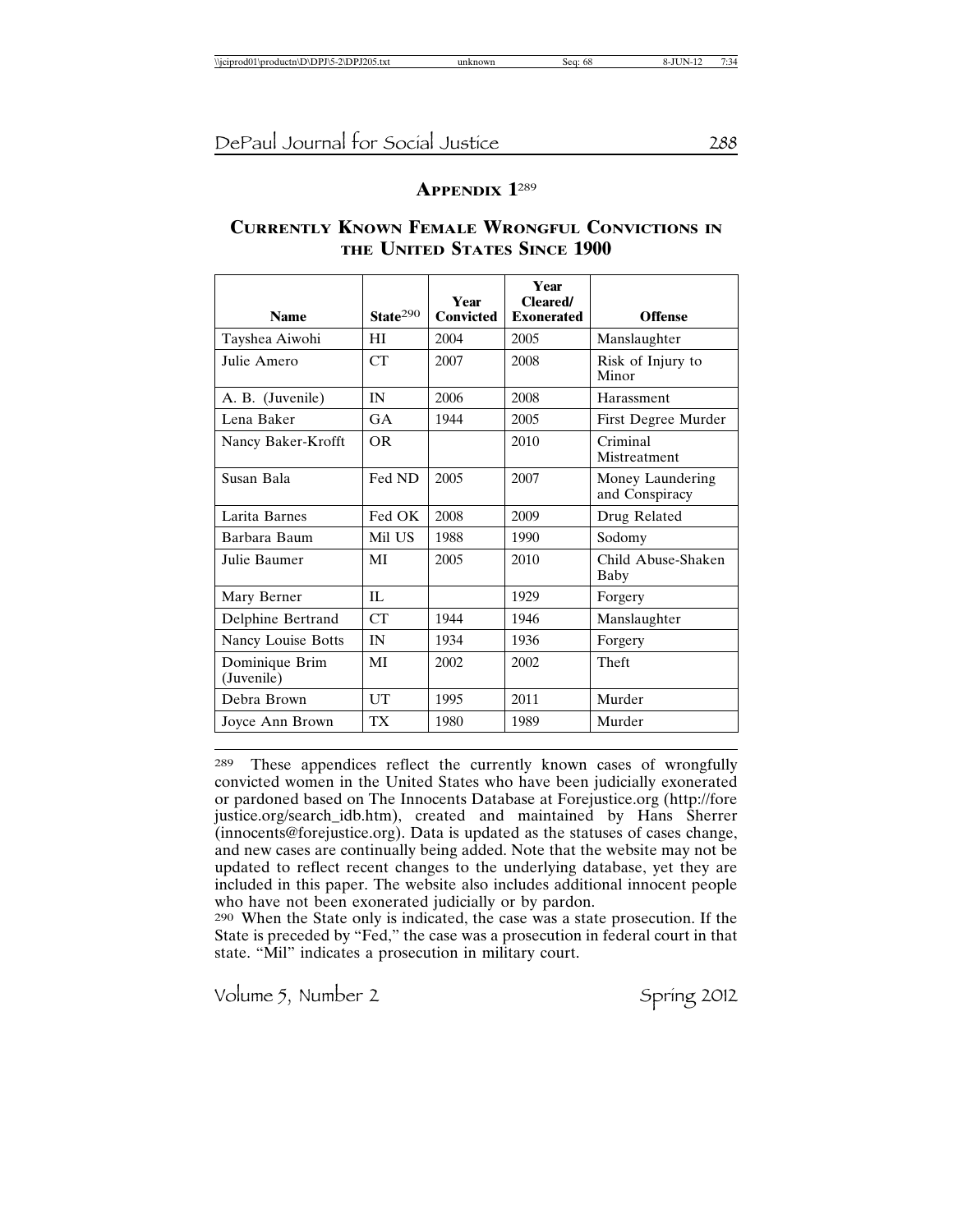| <b>Name</b>                 | State <sup>290</sup> | Year<br><b>Convicted</b> | Year<br><b>Cleared/</b><br><b>Exonerated</b> | <b>Offense</b>                                                  |
|-----------------------------|----------------------|--------------------------|----------------------------------------------|-----------------------------------------------------------------|
| Sheila Bryan                | GA                   | 1998                     | 2000                                         | Murder and arson                                                |
| Mashelle Bullington         | CA                   | 1995                     | 2008                                         | <b>Burglary</b>                                                 |
| Diane M.<br>Burlingame      | Fed AL               | 1994                     | 1994                                         | Money Laundering<br>and Conspiracy                              |
| Louise Butler               | AI                   | 1928                     | 1928                                         | Murder                                                          |
| Sabrina Butler<br>Porter    | <b>MS</b>            | 1990                     | 1995                                         | Felony Child Abuse                                              |
| Wanda Carney                | WV                   | 2006                     | 2008                                         | Obstruction of<br><b>Justice</b>                                |
| Melissa Lee Chase           | GA                   | 2007                     | 2009                                         | Sexual Assault                                                  |
| Mary Ann Colomb             | Fed LA               | 2006                     | 2006                                         | Drug Related                                                    |
| Keisa Cooper                | MI                   | 2005                     | 2008                                         | <b>Patient Abuse</b>                                            |
| Karla Crosby                | <b>OR</b>            | 2002                     | 2007                                         | Manslaughter                                                    |
| <b>Susan Cummings</b>       | <b>WA</b>            | 1985                     | 2004                                         | Murder                                                          |
| Dr. Sara Ruth Dean          | <b>MS</b>            | 1934                     | 1935                                         | Murder                                                          |
| Lynn DeJac                  | <b>NY</b>            | 1994                     | 2008                                         | Second Degree<br>Murder                                         |
| Lori Drew                   | Fed CA               | 2008                     | 2009                                         | Fraud (Computer)                                                |
| Margaret A. Earle           | <b>MA</b>            | 2005                     | 2010                                         | Second Degree<br>Murder                                         |
| <b>Audrey Edmunds</b>       | WI                   | 1996                     | 2008                                         | <b>First Degree</b><br>Reckless<br>Murder-Shaken<br><b>Baby</b> |
| <b>Elizabeth Ehlert</b>     | IL                   | 1991                     | 2004                                         | Murder                                                          |
| Ella Mae Ellison            | <b>MA</b>            | 1974                     | 1978                                         | First Degree Murder                                             |
| Heidi Fleiss <sup>291</sup> | CA.                  | 1994                     | 1996                                         | Pandering                                                       |
| Geneva France               | Fed OH               | 2006                     | 2007                                         | Drug Related                                                    |
| Janie Lee Garcia            | Fed NY               | 1989                     | 1990                                         | Extortion                                                       |
| Cynthia George              | <b>OH</b>            | 2005                     | 2007                                         | Murder                                                          |
| Araceli Cremata<br>Granda   | Fed FL               | 1976                     | 1978                                         | Customs Violation                                               |

291 Heidi Fleiss' *state court* pandering conviction was overturned on appeal, and she was not retried. In a separate prosecution, she was convicted in *federal court* of tax evasion.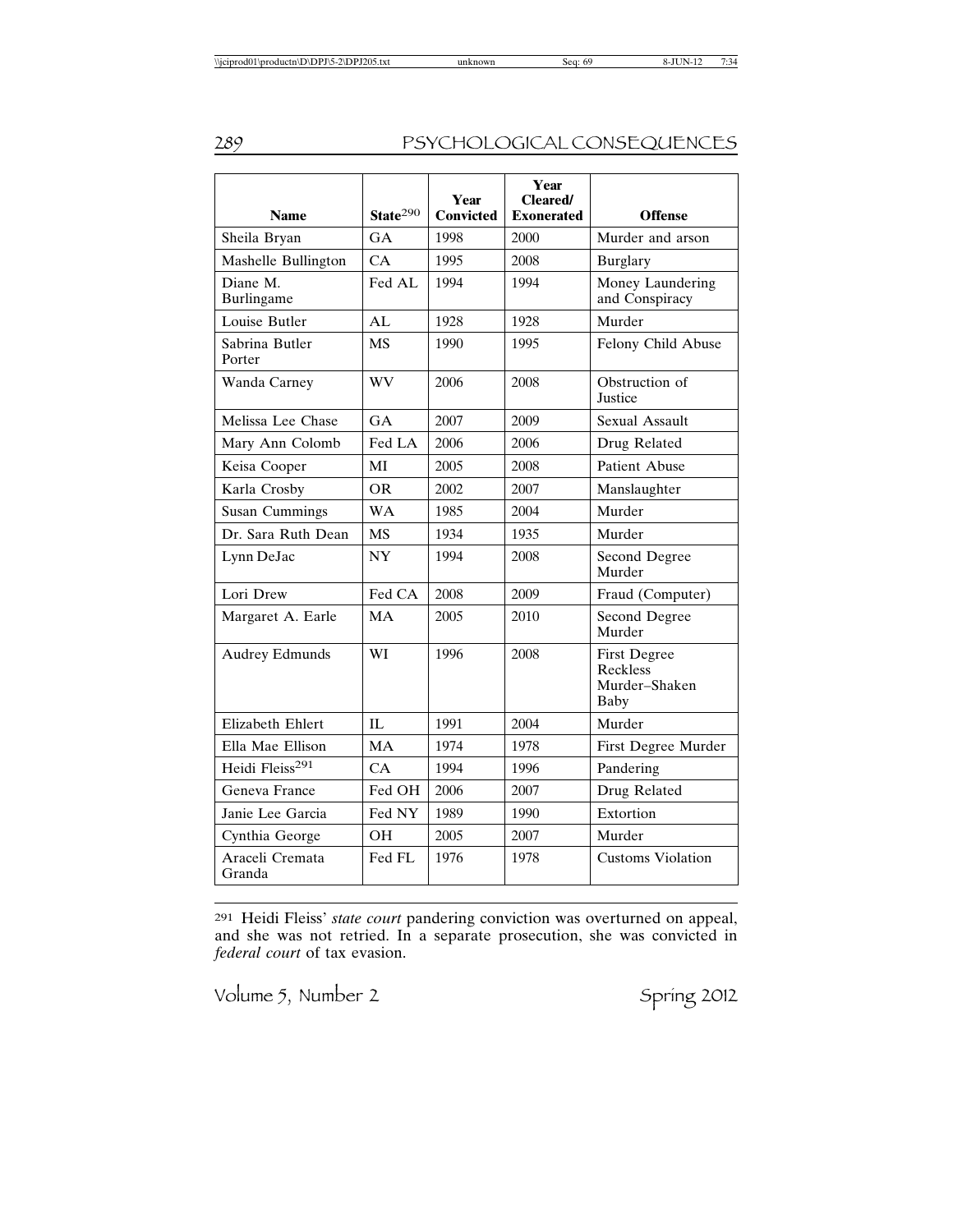|                              |                      | Year             | Year<br><b>Cleared/</b> |                                |
|------------------------------|----------------------|------------------|-------------------------|--------------------------------|
| <b>Name</b>                  | State <sup>290</sup> | <b>Convicted</b> | <b>Exonerated</b>       | <b>Offense</b>                 |
| Paula Gray                   | IL                   | 1978             | 2002                    | Murder, Rape, and<br>Robbery   |
| Jennifer Hall                | <b>MO</b>            | 2001             | 2005                    | Arson                          |
| Phyllis Elaine Hall          | FL                   | 1985             | 1987                    | First Degree Murder            |
| Tanya A. Harden              | WV                   | 2007             | 2009                    | Murder                         |
| Emily Hardy                  | TX                   | 2006             | 2009                    | Obstruction in Public<br>Place |
| Debbie Hennen                | WV                   | 2010             | 2010                    | Fraud                          |
| <b>Alison Hicks</b>          | AZ                   | 2001             | 2003                    | Felony Child Abuse             |
| Christina Hill               | <b>MA</b>            | 1990             | 1991                    | Second Degree<br>Murder        |
| Crystal Holliday             | Fed PA               | 2003             | 2004                    | Fraud                          |
| Rosemarie Jackowski          | <b>VT</b>            | 2003             | 2006                    | <b>Vehicle Offenses</b>        |
| Ericka Jackson               | MI                   | 2005             | 2008                    | <b>Patient Abuse</b>           |
| Sonia Jacobs                 | FL.                  | 1976             | 1992                    | Murder                         |
| <b>Betty Jarvis</b>          | WV                   | 2006             | 2008                    | Obstruction of<br>Justice      |
| Rachel Jernigan              | Fed AZ               | 2001             | 2008                    | Bank Robbery                   |
| Dayle Lynn Johnson           | <b>ME</b>            | 2005             | 2009                    | Drug Related                   |
| Emma Jo Johnson              | <b>NV</b>            | 1951             | 1954                    | Second Degree<br>Murder        |
| Malenne Joseph               | FL.                  | 2010             | 2010                    | Criminal Mischief<br>(Felony)  |
| Gloria Goodwin<br>Killian    | CA                   | 1986             | 2002                    | Murder                         |
| Shirley Kinge                | <b>NY</b>            | 1990             | 1992                    | Burglary and Arson             |
| Janine Kirby                 | Fed Mil              | 1983             | 1994                    | Manslaughter                   |
| Laura Kriho                  | CO                   | 1997             | 1999                    | Criminal Contempt              |
| Kriseya Labatisda            | <b>NV</b>            | 1993             | 2000                    | Murder                         |
| <b>Beth LaBatte</b>          | WI                   | 1996             | 2006                    | Murder                         |
| Marie LaPinta                | <b>NY</b>            | 1983             | 2005                    | Murder                         |
| Virginia LeFever<br>(Castle) | OН                   | 1990             | 2010                    | Murder                         |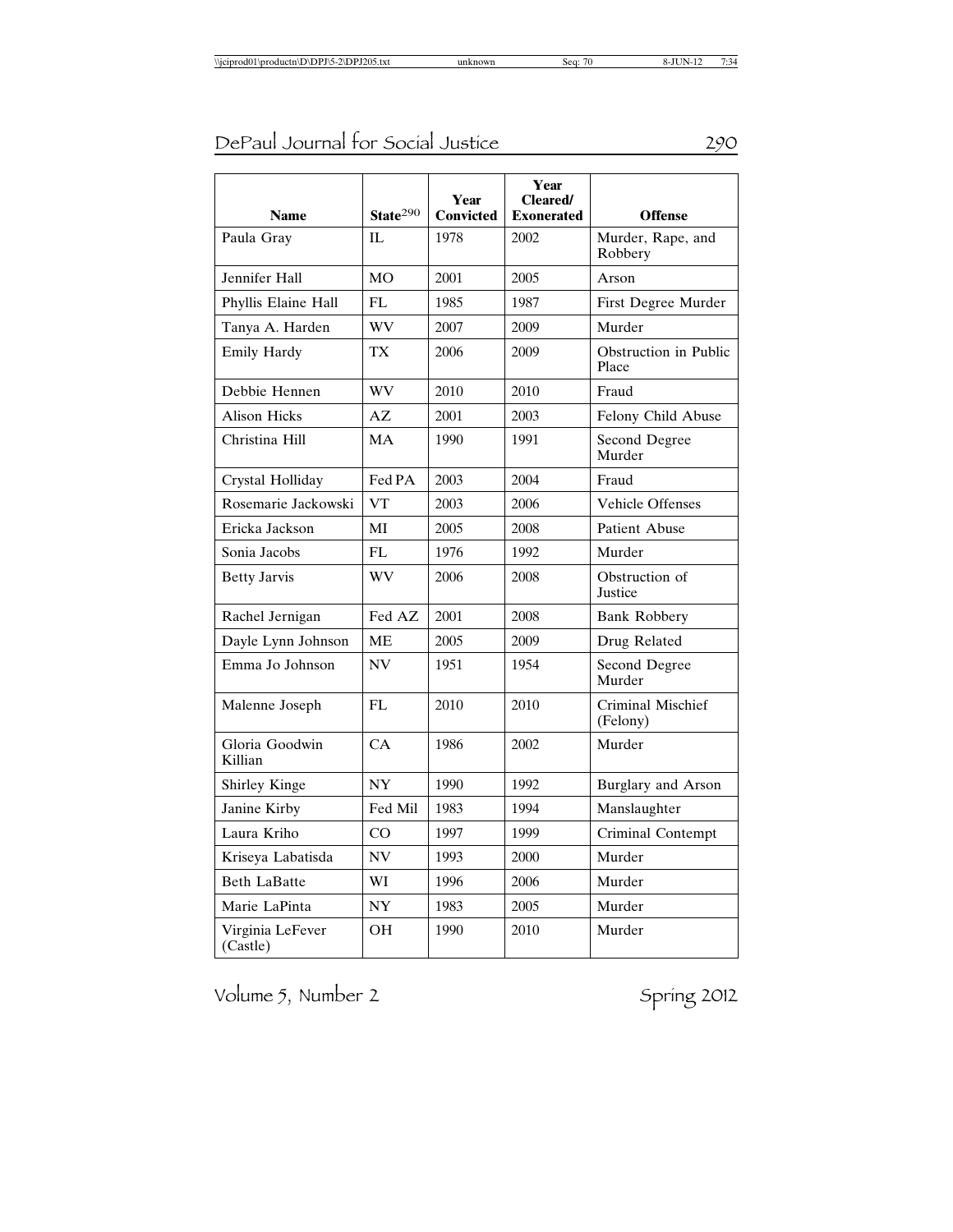| <b>Name</b>                             | State $290$     | Year<br><b>Convicted</b> | Year<br><b>Cleared</b> /<br><b>Exonerated</b> | <b>Offense</b>                         |
|-----------------------------------------|-----------------|--------------------------|-----------------------------------------------|----------------------------------------|
| Elizabeth C.<br>Lester <sup>292</sup>   | NJ              | 1935 $\&$<br>1936        | 1951                                          | Forgery                                |
| Debbie Loveless                         | <b>TX</b>       | 1989                     | 1994                                          | Murder                                 |
| <b>Margaret Lucas</b>                   | IL.             | 1909                     | 1909                                          | First Degree Murder                    |
| Donna Matney                            | CA              | 2007                     | 2009                                          | Fraud                                  |
| Christina Carole<br>Maycock             | WY              | 2010                     | 2011                                          | Fraud                                  |
| Tamara McAnally                         | CA              | 2004                     | 2011                                          | Fraud                                  |
| Kathryn Messenger                       | FL.             | 1951                     | 1951                                          | Theft                                  |
| Kelly Michaels                          | NJ              | 1988                     | 1993                                          | Child Abuse                            |
| Dorothy W. Moerer                       | <b>KS</b>       | 1955                     | 1956                                          | Forgery                                |
| <b>Beverly Monroe</b>                   | <b>VA</b>       | 1992                     | 2002                                          | Murder                                 |
| Susie Mowbray                           | <b>TX</b>       | 1988                     | 1998                                          | Murder                                 |
| Sandy Murphy                            | <b>NV</b>       | 2000                     | 2004                                          | Murder                                 |
| LaCresha Murray<br>(Juvenile)           | <b>TX</b>       | 1996                     | 2001                                          | Murder                                 |
| Laverne Pavlinac                        | <b>OR</b>       | 1991                     | 1995                                          | Murder                                 |
| Linda C. Peterson                       | Fed GA          | 2008                     | 2008                                          | Perjury and False<br><b>Statements</b> |
| <b>Tabitha Pollock</b><br>(Hershberger) | IL              | 1996                     | 2002                                          | Murder                                 |
| Loretta Ratzlaf                         | Fed OR          | 1991                     | 1994                                          | Money Laundering                       |
| Julie Rea (Harper)                      | IL.             | 2002                     | 2006                                          | Murder                                 |
| Ellen Reasonover                        | M <sub>O</sub>  | 1983                     | 1999                                          | First Degree Murder                    |
| Paula M. Reeves                         | $\overline{OK}$ | 2005                     | 2010                                          | Drug Related                           |
| Pamela Sue Reser                        | <b>OR</b>       | 1999                     | 2002                                          | Child Abuse                            |
| Asya Richardson                         | Fed PA          | 2008                     | 2011                                          | Money Laundering                       |
| Daughter of Laura<br>Rogers (Juvenile)  | <b>MD</b>       | 2003                     | 2004                                          | False Police Report                    |
| Doris Mangeri<br>Salazar                | Fed FL          | 2005                     | 2007                                          | Drug Related                           |
| <b>Judith Scruggs</b>                   | <b>CT</b>       | 2003                     | 2006                                          | Child Endangerment                     |

292 Elizabeth Lester was twice wrongly convicted of forgery, first in November 1935, and then in June 1936. She was pardoned in May 1951 by NJ Governor Driscoll after the actual culprits confessed.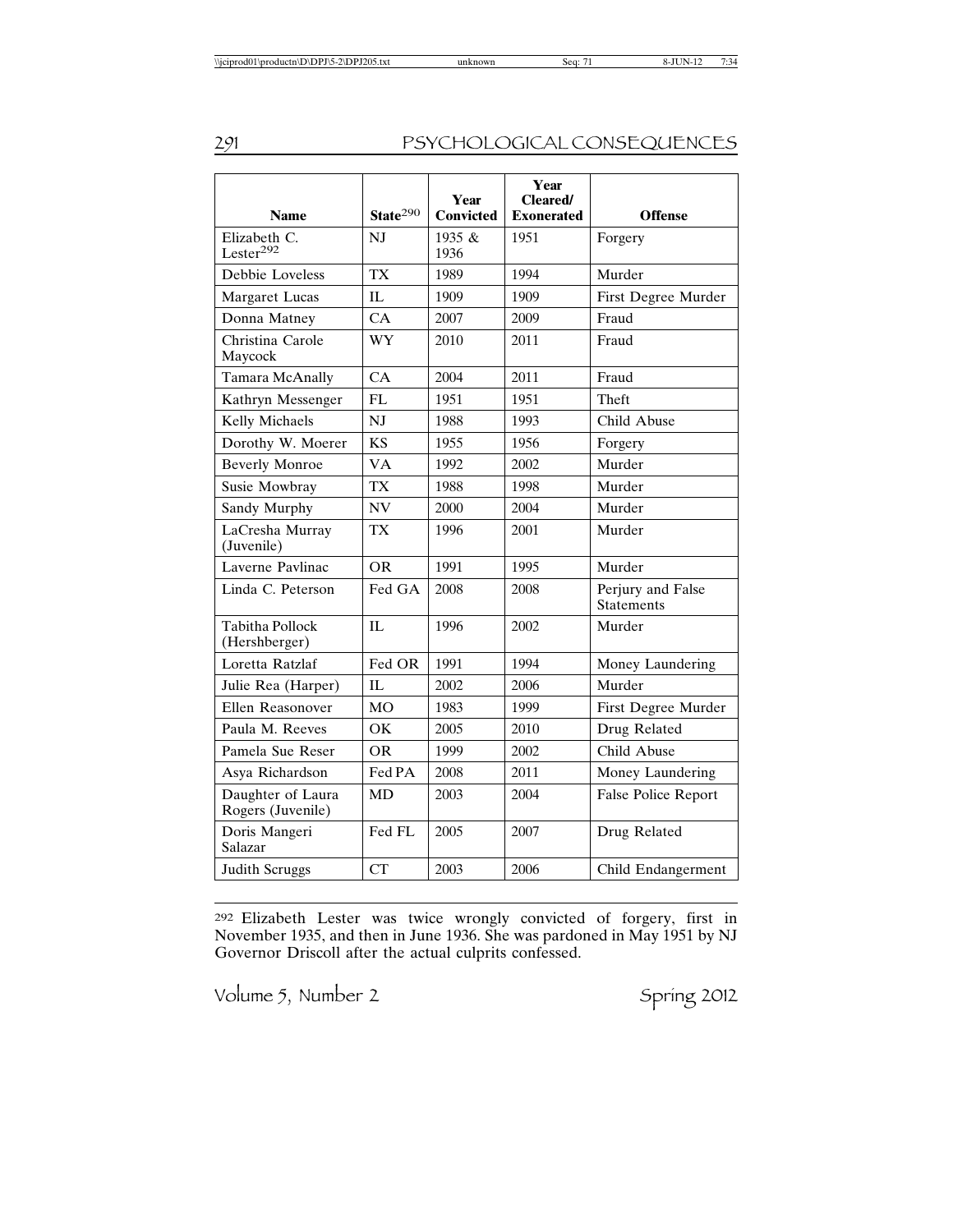| <b>Name</b>                    | State $290$ | Year<br><b>Convicted</b> | Year<br><b>Cleared/</b><br><b>Exonerated</b> | <b>Offense</b>                |
|--------------------------------|-------------|--------------------------|----------------------------------------------|-------------------------------|
| Tahira Shakur                  | MI          | 2005                     | 2008                                         | Patient Abuse                 |
| Grace M. Smith                 | <b>VA</b>   | 1945                     | 1946                                         | First Degree Murder           |
| Nancy Smith <sup>293</sup>     | <b>OH</b>   | 1994                     | 2009                                         | Rape                          |
| Cynthia Sommer                 | CA          | 2007                     | 2008                                         | Murder                        |
| Patricia Stallings             | <b>MO</b>   | 1991                     | 1991                                         | First Degree Murder           |
| Maude Cushing<br>Storick       | MI          | 1923                     | 1949                                         | First Degree Murder           |
| Reshenda Strickland            | <b>WA</b>   | 2004                     | 2004                                         | Shoplifting                   |
| Kimberly Sykes                 | MI          | 2002                     | 2004                                         | Theft                         |
| Georgia Thompson               | Fed WI      | 2006                     | 2007                                         | Fraud                         |
| Iva Toguri d'Aquino            | Fed CA      | 1949                     | 1977                                         | Treason                       |
| <b>Ginger Twitchell</b>        | <b>MA</b>   | 1990                     | 1993                                         | Involuntary<br>Manslaughter   |
| <b>Betty Tyson</b>             | <b>NY</b>   | 1973                     | 1998                                         | Murder                        |
| Tevya Urquhart                 | MI          | 2002                     | 2004                                         | Theft                         |
| Cynthia Geneva<br>Walker       | <b>OR</b>   |                          | 2010                                         | Criminal<br>Mistreatment      |
| Merla Walpole                  | CA          | 1974                     | 1976                                         | Second Degree<br>Murder       |
| Melonie Ware                   | GA          | 2004                     | 2009                                         | Felony Murder/<br>Shaken Baby |
| Angela Weeks                   | FI.         |                          | 2002                                         | Child Neglect                 |
| Michelle Wentworth             | Fed NY      | 1995                     | 2004                                         | Extortion                     |
| Michelle Wesson                | FL          | 2003                     | 2005                                         | Child Neglect                 |
| Jennifer Wilcox<br>(Hendricks) | <b>OH</b>   | 1985                     | 1996                                         | Child sex abuse               |
| Carmecita Williams             | IL          |                          | 2010                                         | <b>Official Misconduct</b>    |
| Sheila Wilson                  | <b>KY</b>   | 1979                     | 1983                                         | First Degree Murder           |
| Joy Winston                    | <b>NV</b>   | 2008                     | 2009                                         | <b>Burglary</b>               |

<sup>293</sup> In January 2011, Nancy Smith's exoneration was overturned by the Ohio Supreme Court on technical grounds having nothing to do with innocence or guilt, as the Ohio Supreme Court ruled that the trial court did not follow the correct procedure in exonerating her. Nancy remains free while the parties work to resolve the case.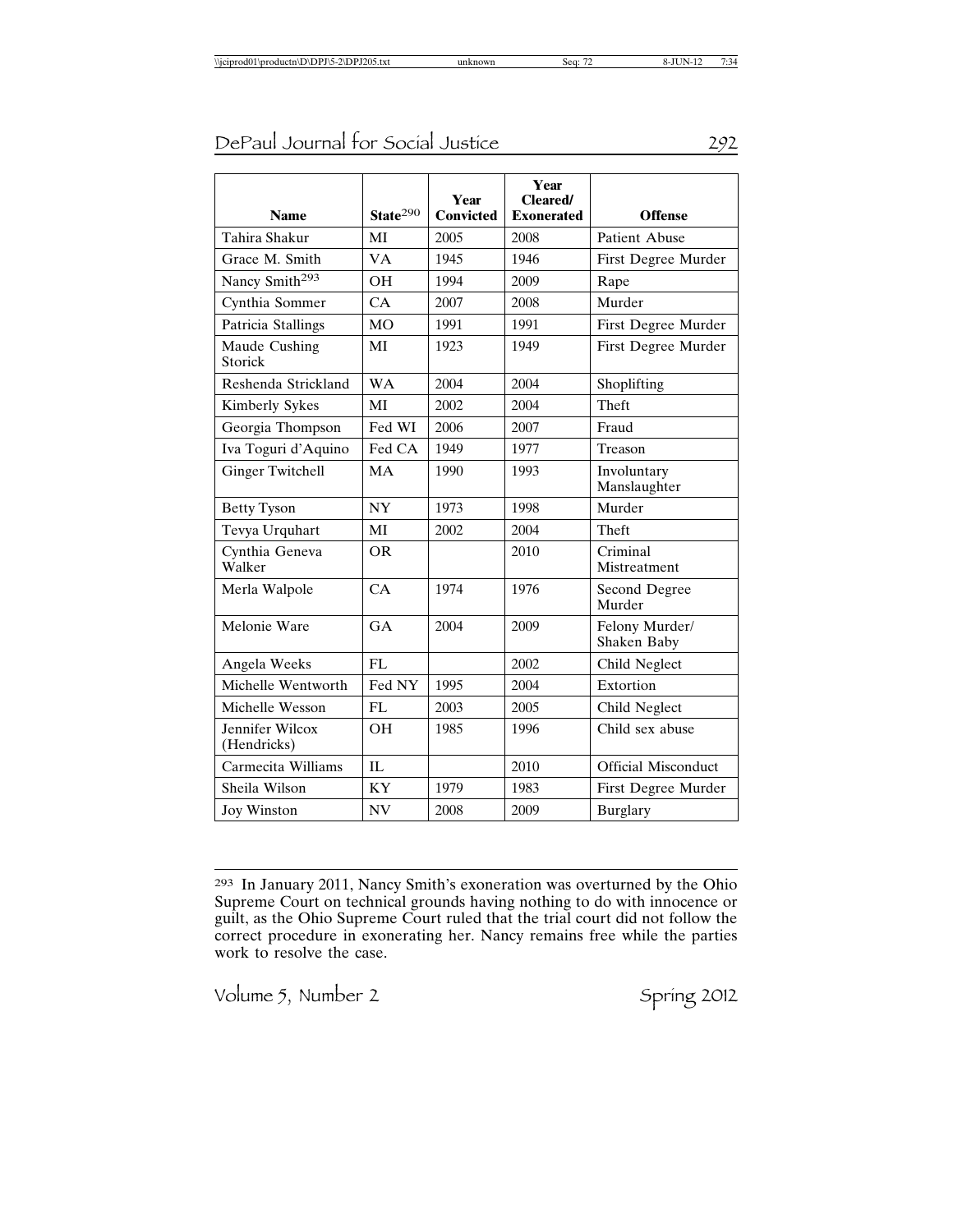## **APPENDIX 2**

## **CURRENTLY KNOWN FEMALE WRONGFUL CONVICTIONS IN THE UNITED STATES**

| <b>Name</b>             | <b>State</b> | Year<br><b>Convicted</b> | Year<br><b>Cleared/</b><br><b>Exonerated</b> | <b>Offense</b>                                 |
|-------------------------|--------------|--------------------------|----------------------------------------------|------------------------------------------------|
| Minnie Harris           | <b>MT</b>    | 1918                     | 2006                                         | Sedition                                       |
| Florence Miller         | <b>MT</b>    | 1918                     | 2006                                         | Sedition                                       |
| Janet Smith             | <b>MT</b>    | 1918                     | 2006                                         | Sedition                                       |
| Debbie McCuan           | CA           | 1983                     | 1996                                         | Child Abuse                                    |
| Brenda Kniffen          | CA           | 1984                     | 1996                                         | Child Abuse                                    |
| Grace Dill              | CA           | 1985                     | 1990                                         | Child Abuse                                    |
| Colleen Forsythe        | CA           | 1985                     | 1990                                         | Child Abuse                                    |
| Gina Miller             | CA           | 1985                     | 1990                                         | Child Abuse                                    |
| Marcella Pitts          | CA           | 1985                     | 1990                                         | Child Abuse                                    |
| Kathy Gonzalez          | <b>NE</b>    | 1990                     | 2009                                         | Second Degree<br>Murder-Aiding and<br>Abetting |
| Debra Shelden           | <b>NE</b>    | 1990                     | 2009                                         | Second Degree<br>Murder-Aiding and<br>Abetting |
| Ada JoAnn Taylor        | <b>NE</b>    | 1990                     | 2009                                         | Second Degree<br>Murder                        |
| Dawn Wilson             | NC           | 1993                     | 1995                                         | Child Abuse                                    |
| Idella Everett          | <b>WA</b>    | 1994                     | 1998                                         | Child Abuse                                    |
| Doris Green             | <b>WA</b>    | 1994                     | 1999                                         | Child Abuse                                    |
| Linda Miller            | <b>WA</b>    | 1995                     | 1998                                         | Child Abuse                                    |
| Cherie Town             | <b>WA</b>    | 1995                     | 1999                                         | Child Abuse                                    |
| Marilyn Joyce<br>Cooper | <b>TX</b>    | 2000                     | 2003                                         | Drug Abuse                                     |
| Vickie Fry              | <b>TX</b>    | 2000                     | 2003                                         | Drug Related                                   |
| Eliga Kelly Sr.         | <b>TX</b>    | 2000                     | 2003                                         | Drug Related                                   |

## **MASS PROSECUTIONS**<sup>294</sup>

294 *See supra* note 68.

Volume 5, Number 2 Spring 2012